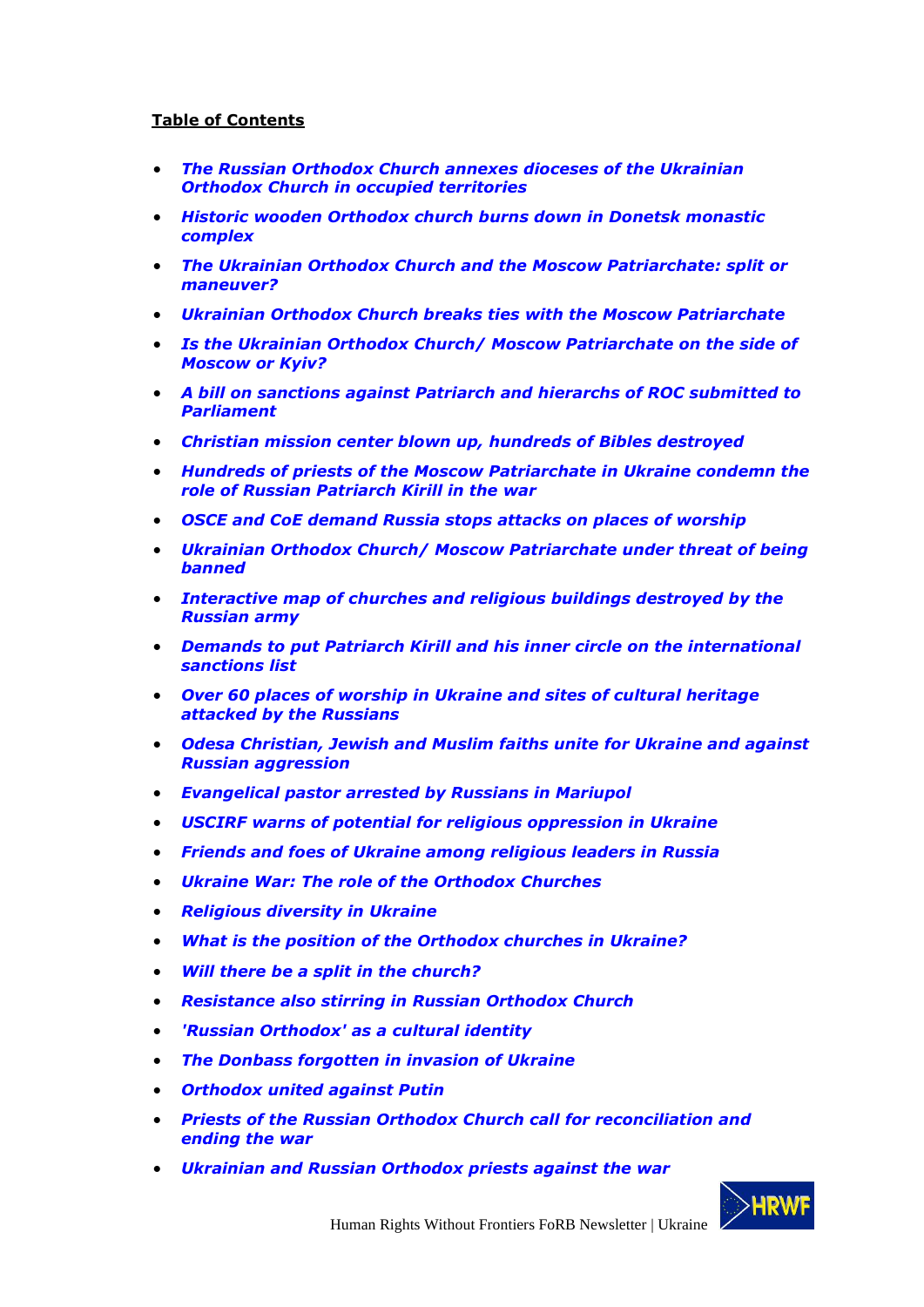- *[How Putin is exploiting Orthodox rivalries in Ukraine](#page-39-0)*
- *[Ukrainian Greek Catholic Church: Putin is "destroying the basic](#page-42-0)  [principles of peace"](#page-42-0)*

## <span id="page-1-0"></span>**The Russian Orthodox Church annexes dioceses of the Ukrainian Orthodox Church in occupied territories**

By Willy Fautré, Human Rights Without Frontiers

HRWF (10.06.2022) - The Dzhankoy, Simferopol and Feodosia dioceses of the Ukrainian Orthodox Church (UOC) of the Moscow Patriarchate have been annexed by the Russian Orthodox Church (ROC).

This decision was made on June 7 at the Holy Synod of the Russian Orthodox Church, allegedly "out of the need to maintain an effective canonical and administrative connection with the central church authorities."

It should be noted that after the occupation of Crimea in 2014, the dioceses of the UOC remained in formal subordination to the Orthodox Church of Ukraine (OCU)/ Constantinople Patriarchate which had been banned on the peninsula.

Now, by the decision of the Synod of the ROC in Moscow, the Crimean Metropolitanate has been formed on the territory of the peninsula, headed by Metropolitan Lazarus of Simferopol and Crimea.

#### **Why the annexation of UOC dioceses in Crimea, Donetsk and Gorlovka?**

In April, [over 400 priests of the Ukrainian Orthodox Church/ Moscow Patriarchate \(UOC\)](https://www.facebook.com/permalink.php?story_fbid=5012948892114452&id=100001981718431&comment_id=5012995842109757&reply_comment_id=5013656178710390¬if_id=1649625073166925¬if_t=comment_mention&ref=notif) signed a **[petition](https://risu.ua/en/international-ecclesiastical-tribunal-for-cyril---almost-200-priests-of-the-uoc-mp-demand_n128244)** condemning the role of Patriarch Kirill in the war. A number of clerics stopped mentioning the Moscow Patriarchate in their church services.

On this occasion, Fr Andrei Pinchuk, Archpriest of the Dnipropetrovsk Diocese of the UOC (some 240 miles southeast of Kyiv), who launched this initiative, gave an [interview](https://www.youtube.com/watch?v=yo-fxseQxSU) which is worth watching*.*

On 27 May, the Council of the Ukrainian Orthodox Church (UOC) brought amendments to its charter, confirming and reinforcing its existing independence from Moscow because of "disagreement with the position of Patriarch Kirill of Moscow and All Russia about the war in Ukraine."

However, several dioceses in occupied territories of Ukraine - the Donetsk, Gorlovka and Crimean dioceses - did not support the amendments to the charter. The ROC immediately jumped on this opportunity to unilaterally annex these dioceses without the approval of the UOC. The clerics in occupied Crimea who had hereby prioritized their faithfulness to the Moscow Patriarchate rather than to the Ukrainian Orthodox Church will certainly be kept in place by Patriarch Kirill.

In recent months, a number of local authorities in many regions of Ukraine have banned the activities of the UOC and re-registered their communities in the OCU (Orthodox Church of Ukraine/ Constantinople Patriarchate), sometimes on their request, sometimes on the priest's sole request without the approval of the parishioners, sometimes under pressure of the local parishioners and against the priest's will.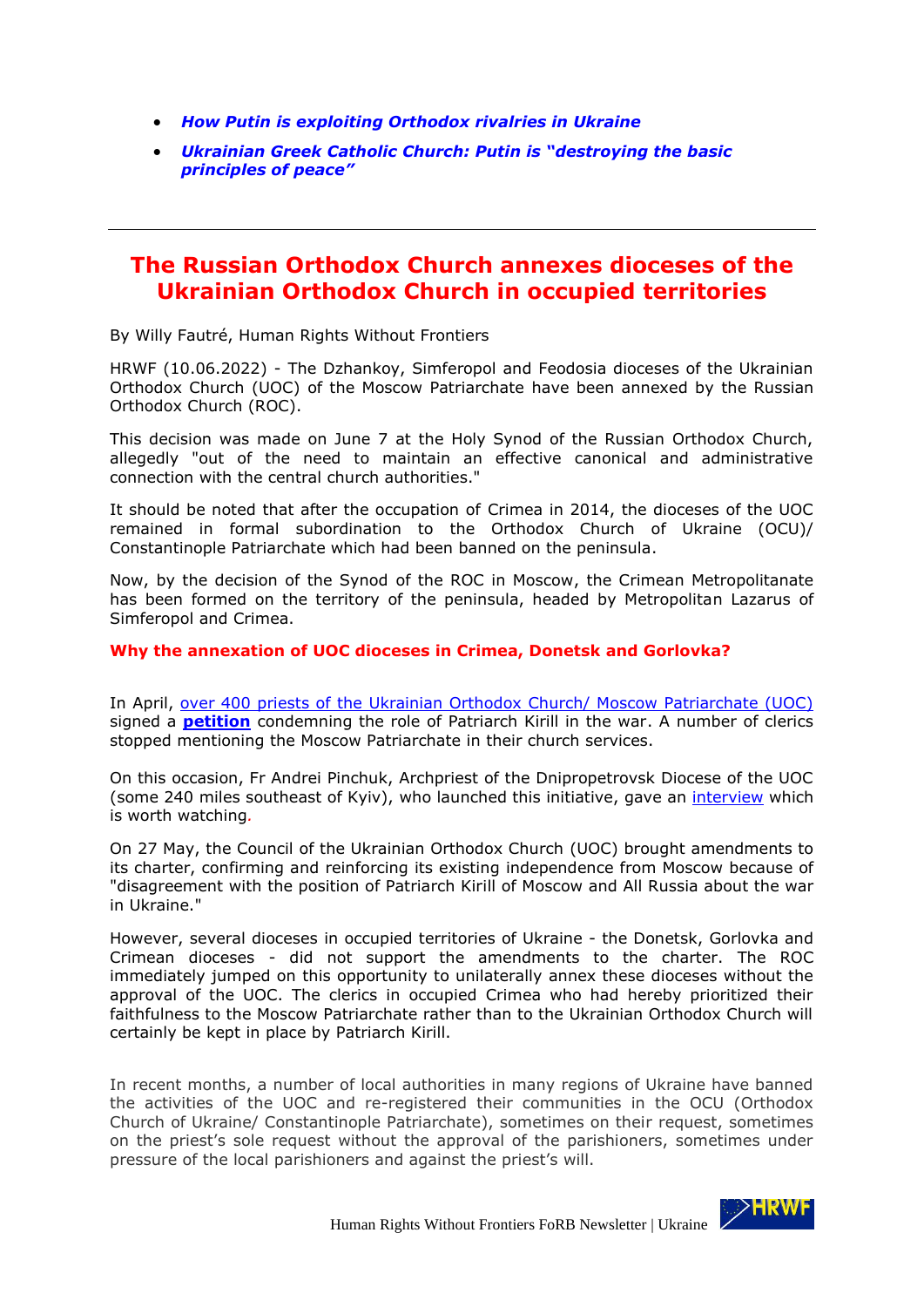Due to all these fractures inside the UOC, Moscow Patriarchate perceives the UOC as less and less solid and reliable.

In more and more Ukrainian territories occupied by Russia, we may see more annexation cases of UOC churches by Moscow Patriarchate, and their (Ukrainian) priests be replaced by Russian ones if they signed the protest petition in April.

# <span id="page-2-0"></span>**Historic wooden Orthodox church burns down in Donetsk monastic complex**

### *HRWF: See [here](https://www.google.com/maps/d/u/0/viewer?mid=1KeG6j5kmZbssWiejfabf1z3vEwt4Lztw&fbclid=IwAR1w2D012B1BSj5Uj-ab9Magw9ahICrmXsHmf228I7Gnr9A2Y3RE5c5Kwow&ll=50.57097207894431%2C30.507079797473924&z=10) the mapping of places of worship of all faiths destroyed by the war as of mid-April*

EURONEWS with AP & Reuters (05.06.2022) - **<https://bit.ly/3Q2tvzp>** - Russian and Ukrainian military officers blamed each other for a fire that destroyed a historic wooden church at the Sviatohirsk Lavra monastery, one of Ukraine's holiest Orthodox Christian sites.

The all-wood All Saints Shrine in the village of Tetianivka was reportedly burnt down as a result of shelling, local outlets stated on Saturday.

The sprawling, 17th-century monastic settlement, which sits on the bank of the Siverskiy Donets River, has been hit several times previously during the war, most recently on Wednesday, when two monks and a nun were killed.

In his nightly video address Saturday, President Volodymyr Zelenskyy accused Russia of "deliberately and systematically destroying Ukrainian culture and its historical heritage, along with social infrastructures like housing and everything needed for a normal life."

**Zelenskyy said 113 churches have been damaged or destroyed during the invasion**, including some that survived the battles of World War II.

Flames could be seen ripping through the timber walls of a church with onion domes in footage posted by Zelenskiy on his official Telegram channel.

"Russian artillery struck the Svyatohirsk Lavra in the Donetsk region again today. Destroyed All Saints Monastery. It was consecrated in 1912. It was first destroyed during the Soviet era. Later it was rebuilt to be burned by the Russian army," the Ukrainian leader wrote.

Zelenskyy called for Russia to be expelled from the United Nations' cultural agency UNESCO and said there had been no military targets present at the site.

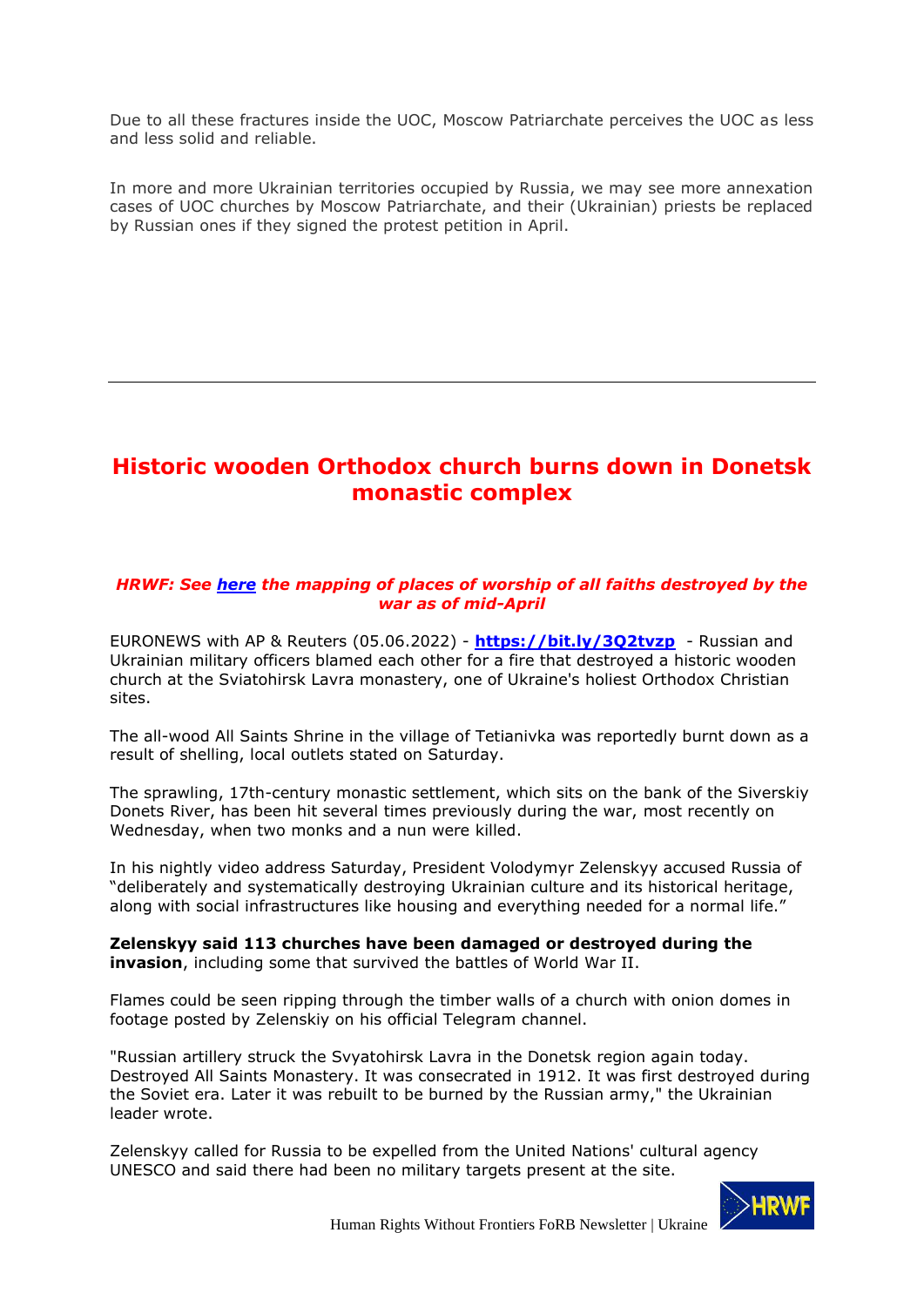"Every church burned by Russia in Ukraine, every school blown up, every destroyed memorial proves that Russia has no place in UNESCO," calling for Moscow to be expelled from the main cultural body of the United Nations.

Moscow has repeatedly denied targeting civilians and Russia's Defence Ministry denied involvement in the shelling of the church, accusing Ukrainian troops of setting it on fire. The Svyatohirsk Lavra complex belongs to the Ukrainian Orthodox Church of the Moscow Patriarchate and lies near Russian positions in eastern Donetsk, one of two regions that the Kremlin is focused on capturing.

The Moscow Patriarchate has been supportive of the war in Ukraine, with its Patriarch Kirill repeatedly backing Russian President Vladimir Putin and his policies.

The Ukrainian Orthodox Church of the Moscow Patriarchate, which remained loyal to Moscow after a 2019 schism, said last month that it would break with Moscow over the invasion of Ukraine and the church's support, stating that Russia has broken the "thou shalt not kill" commandment.

The Svyatohirsk Lavra monastic settlement dates back to 1627. The All Saints church was built from timber in 2009 to replace the one destroyed in 1947.

## **Further reading and video**

[Business Insider](https://www.businessinsider.com/ukraine-temple-sviatohirsk-lavra-on-fire-after-russian-attack-2022-6?r=US&IR=T) [Ukrinform](https://www.ukrinform.net/rubric-ato/3499857-president-zelensky-after-russias-artillery-strike-on-sviatohirsk-lavra-russia-has-no-place-in-unesco.html)

# <span id="page-3-0"></span>**The Ukrainian Orthodox Church and the Moscow Patriarchate: split or maneuver?**

### *Is the part of the Ukrainian Orthodox Church that remained in communion with Moscow really breaking with Kirill—or just pretending to?*

By Willy Fautré

Bitter Winter (01.06.2022) - https://bit.ly/3M9qYHa - On 27 May, the Council of the Ukrainian Orthodox Church (UOC) decided to amend the Church Charter concerning its relations with the Moscow Patriarchate due to the current military invasion of Ukraine by the Russian Federation and the ensuing internal conflicts and divisions in its midst. [An](https://news.church.ua/2022/05/28/resolutions-council-ukrainian-orthodox-church-may-27-2022/?lang=en)  [official resolution was issued.](https://news.church.ua/2022/05/28/resolutions-council-ukrainian-orthodox-church-may-27-2022/?lang=en) What does this step really mean and what does it not mean?

**The Ukrainian Orthodox Church (UOC) under existential threat**

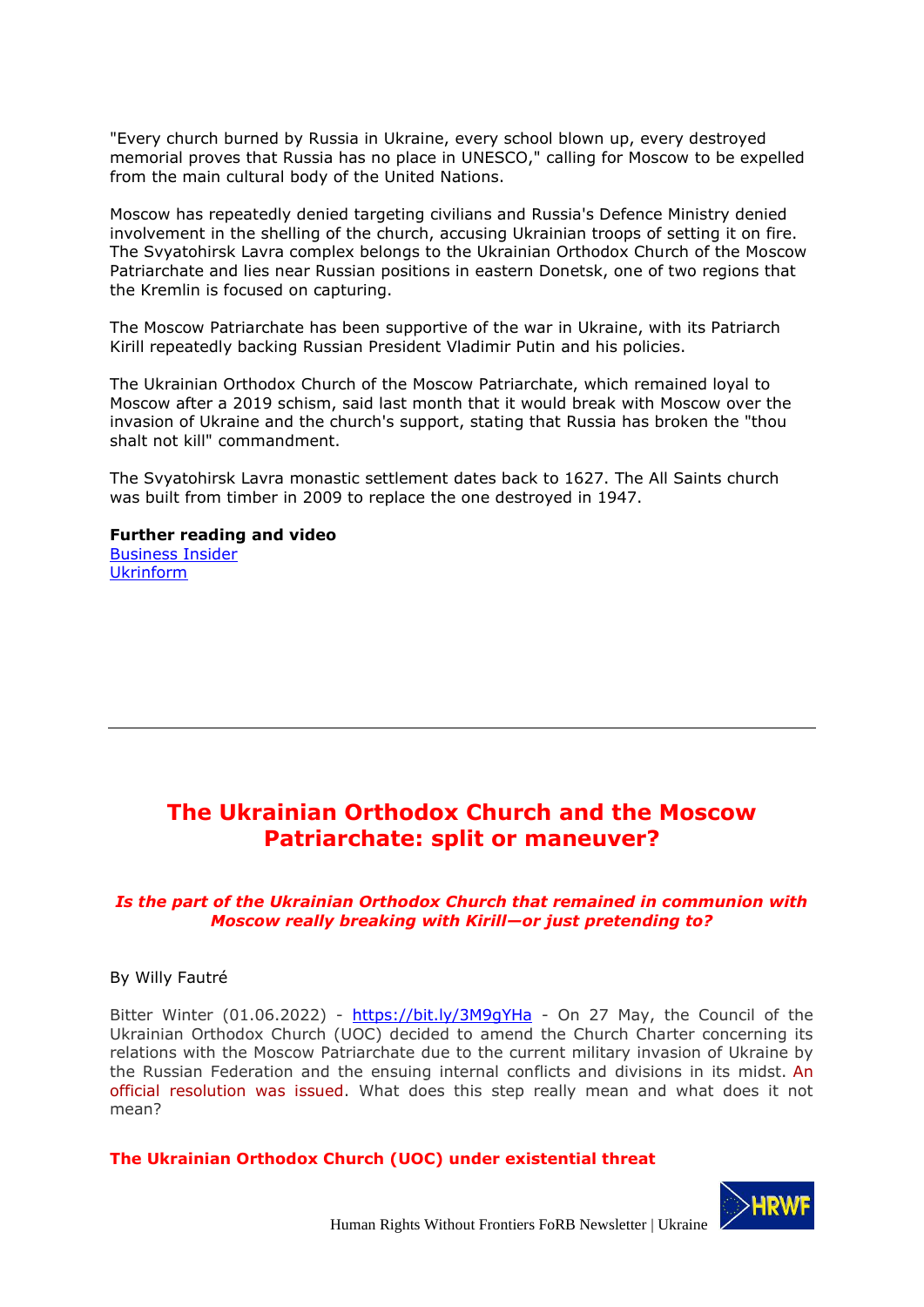In recent months, a number of local authorities in many regions of Ukraine have banned the activities of the UOC and re-registered their communities in the OCU (Orthodox Church of Ukraine/ Constantinople Patriarchate), sometimes on their request, sometimes on the priest's sole request without the approval of the parishioners, sometimes under pressure of the local parishioners and against the priest's will.

These processes began after the OCU received in January 2019 the Tomos, a decree of autonomy, from Ecumenical Patriarch Bartholomeus I of Constantinople and the Eastern Orthodox Church, but Russia's war on Ukraine reinforced and accelerated the transfers of parishes exponentially.

Being almost on the verge of a full ban by the Ukrainian Parliament, which perceived the UOC as a Russian Trojan horse in Ukraine, the UOC decided to convene a Council to amend its Charter.

Moreover, there were rumors that the OCU, with the support of the civil authorities, was going to take away from the UOC the Kiev-Pechersk Lavra Men's Monastery, also known as the Kiev Monastery of the Caves, inscribed as a UNESCO World Heritage site.

#### **The autocephaly issue**

It is in this context that the question of UOC's possible autocephaly was raised but this status can only be granted by the Mother Church, i.e., the Russian Orthodox Church (ROC). If there is no agreement of the ROC, the self-proclaimed autocephaly can be interpreted as a church split or schism (as the Kiev Patriarchate of Filaret was once perceived in the Orthodox world).

For the UOC itself, it would also be a risk of losing its canonical status.

The arguments of the "autocephalists" were that the consolidation of the independence in the Charter of the UOC in one form or another minimizes the risks of a complete ban by the Ukrainian Parliament, as well as the transfer of parishes. Especially since some of the parishioners' communities and some clergy also changed their attitude towards the ROC after the outbreak of the war.

Moreover, parts of Ukraine's territories in the East and the South are being (temporarily?) controlled and annexed by Russia, which already imposes its rules, its administration, and its personnel on the remaining local population. In this fluid and unstable situation with an unpredictable future, local UOC priests might stay in place but they might also be quickly replaced with President Putin's blessing by Patriarch Kirill of Moscow who would consider them unreliable.

For all these and other reasons, a move to autocephaly would seem unwise by the UOC at this stage.

#### **What did the UOC Council really decide and not decide?**

In their resolution, the members of the UOC Council agreed

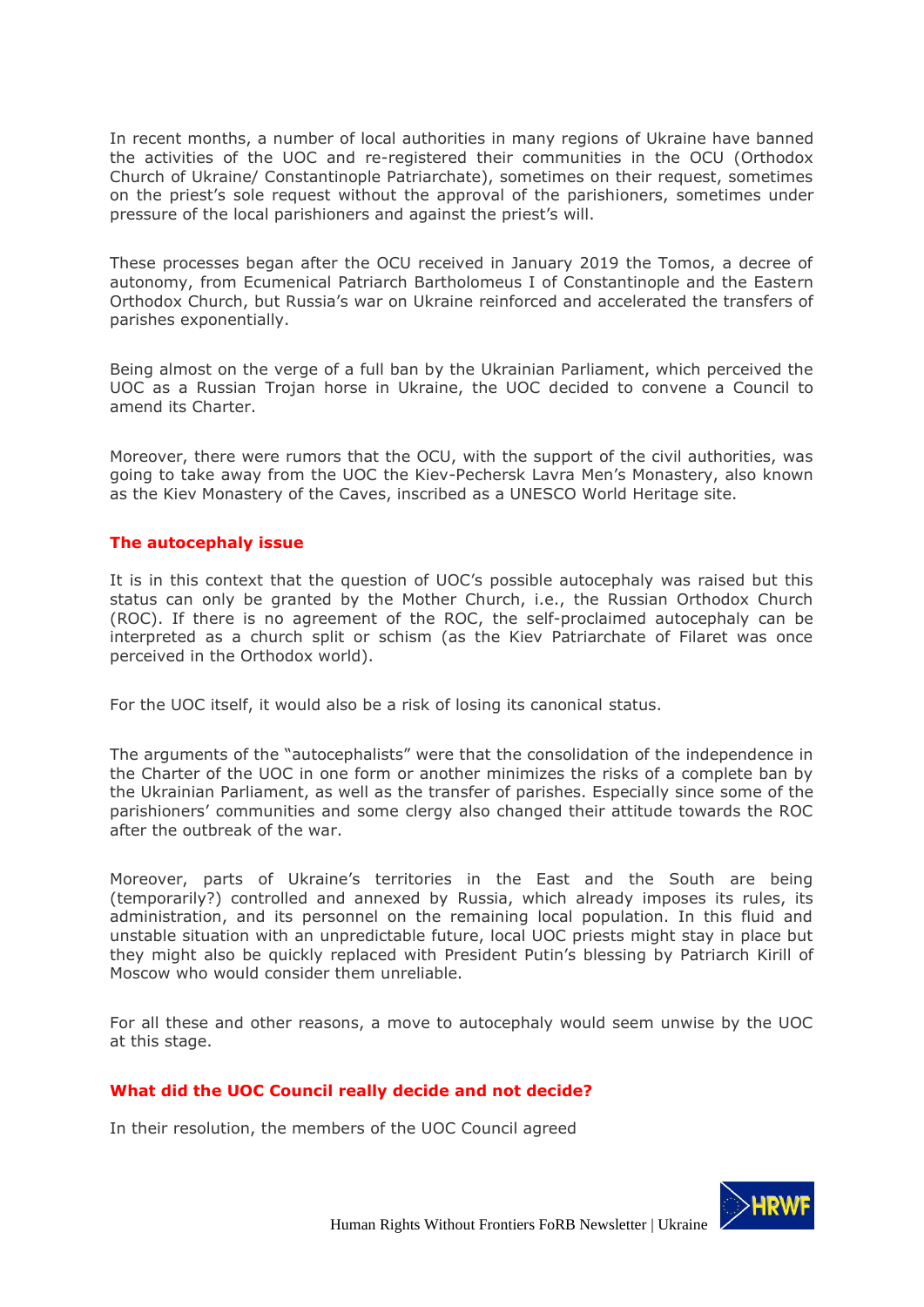- 1. to condemn the war "as a violation of God's commandment"
- 2. to "disagree with the position of His Holiness Patriarch Kirill of Moscow and All Rus on the war in Ukraine" to adopt appropriate amendments, "all of which testify to the full independence and autonomy of the Ukrainian Orthodox Church"

Noteworthy is that only the words "independence" and "autonomy" appeared in the document, never "autocephaly." Moreover, there is no reference to the Russian Orthodox Church (ROC) with which the UOC has been "in communion" for over thirty years.

This omission in the resolution is not a mistake or due to chance. It is intentional and coherent with the objective really pursued: to avoid a ban by the Ukrainian Parliament on the ground of limiting the actions of "church communities with management centers in Russia."

It means that the changes in the Charter are only meant to consolidate the UOC's independent status. which dates back to the breakdown of the Soviet Union in 1990 when the Church was granted self-government by a decision of then Patriarch Alexy of Moscow and All Russia.

Autocephaly or secession from the ROC is not on the agenda of the UOC and there is no sign of schism inside the family of the Russian Orthodox Church. Religious scholars are not inclined either to consider the resolution of the UOC as going into a split with Moscow Patriarchate.

"The commemoration of Patriarch Kirill by Our Beatitude remains, and through him the canonical connection," Archpriest Nikolai Danilevich, Secretary of the Department for External Church Relations of the Ukrainian Orthodox Church, told "Strana," an online media now banned in Ukraine.

The future will tell us if this highly political maneuver will be successful or not, in the short term, and if the compromise between the doves and the hawks inside the UOC will hold over time, according to the unpredictable developments of Russia's war on Ukraine. In case of an apocalyptic scenario, a total invasion and occupation of Ukraine by President Putin followed by the sole recognition of the UOC, all the other Orthodox Churches would become illegal, as it is the case in Crimea, while the UOC could easily restore its "full communion" with the Moscow Patriarchate.

*Photo: Metropolitan Onufriy with other UOC dignitaries. [Credits](https://commons.wikimedia.org/wiki/File:Onuphrius_(Berezovsky),Kyiv_2016_13.JPG)*

# <span id="page-5-0"></span>**Ukrainian Orthodox Church breaks ties with the Moscow Patriarchate**

## *Resolution of the Council of the Ukrainian Orthodox Church (UOC) on 27 May 2022*

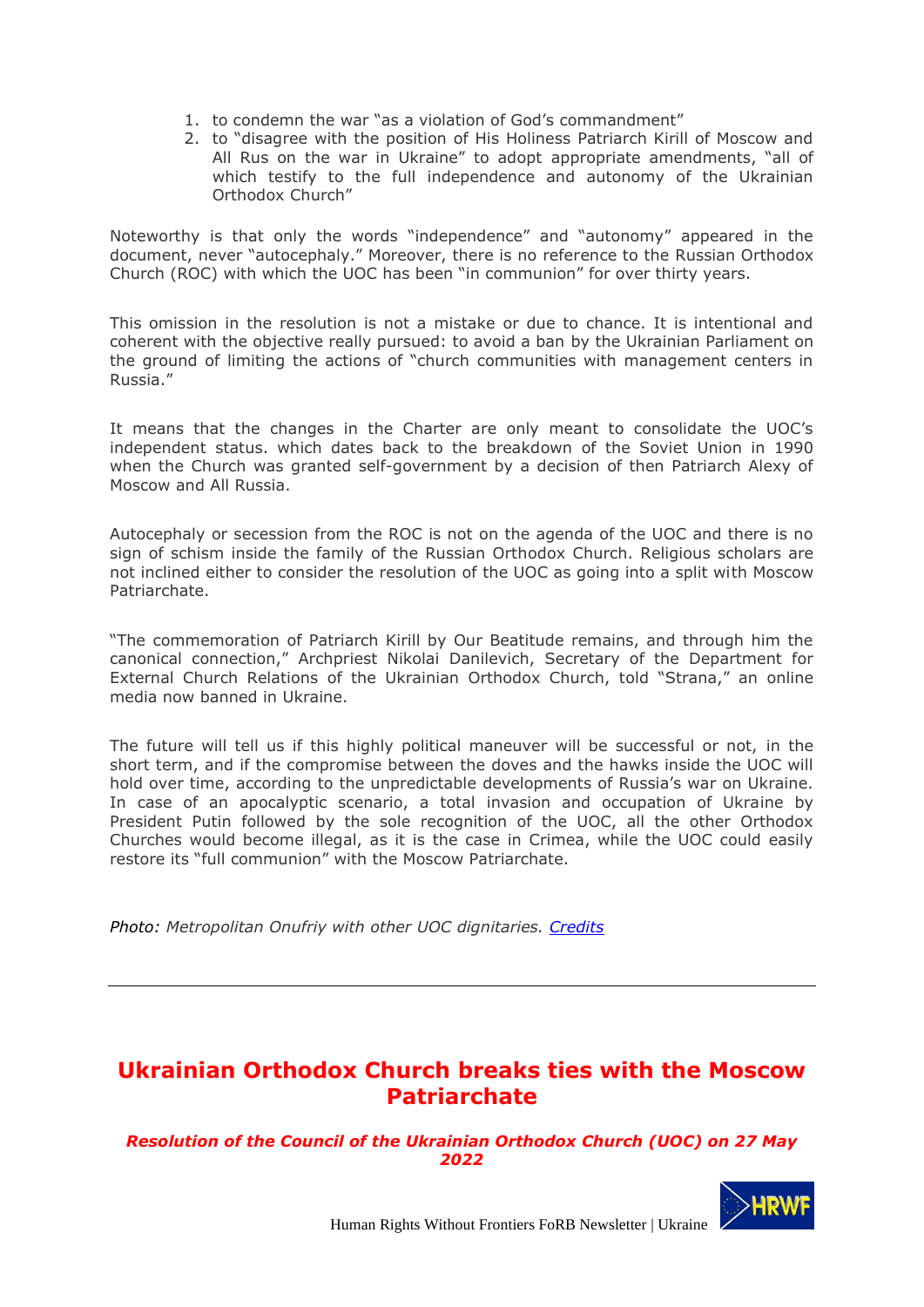**Ukrainian Orthodox Church (28.05.2022) -** <https://bit.ly/3a67ejJ> **- The Council of the Ukrainian Orthodox Church (hereinafter – the Council), held on May 27, 2022 in Kyiv, considered issues of Church life that arose as a result of the military operation of the Russian Federation in Ukraine. Based on the results of the work, the Council approved the following:**

- 1. The Council condemns war as a violation of God's commandment "Thou shalt not kill!" (Exodus 20:13) and expresses heartfelt condolences to all those who have suffered in the conflict.
- 2. The Council appeals to the authorities of Ukraine and the authorities of the Russian Federation to continue the negotiation process and to search for a strong and sensible dialogue that could stop the bloodshed.
- 3. We disagree with the position of His Holiness Patriarch Kirill of Moscow and All Rus on the war in Ukraine.
- 4. The Council adopted appropriate amendments to the Statute with regards to the Administration of the Ukrainian Orthodox Church (UOC), all of which testify to the full independence and autonomy of the Ukrainian Orthodox Church.
- 5. The Council approves and confirms the resolutions of the Councils of Bishops of the Ukrainian Orthodox Church and the decisions of the Holy Synods of the Ukrainian Orthodox Church, which met after the last Council of the Ukrainian Orthodox Church (July 8, 2011). The Council approves the activities of the various Departments and Synodal Institutions of the Ukrainian Orthodox Church.
- 6. The Council considered the restoration of the ritual of confecting Chrism in the Ukrainian Orthodox Church (UOC).
- 7. During the period of conflict, when means of communication between the eparchies and the ecclesiastical centre are complicated or become absent, the Council considered it expedient to grant eparchial bishops the right to decide on certain issues of eparchial life that is usually within the competence of the Holy Synod or the Primate of the Ukrainian Orthodox Church. Subsequently, when the possibility arises and upon restoration of ties to notify the ruling hierarchs.
- 8. Recently, a new pastoral challenge that is particularly acute for our Church has presented itself. During the three months of the conflict , more than six million Ukrainian citizens were forced to flee abroad. The Ukrainians mostly hail from the southern, eastern and central regions of Ukraine. Many of them are Ukrainian Orthodox Church (UOC) faithful. That is why the Kyiv Metropolia of the Ukrainian Orthodox Church has received numerous appeals from the Ukrainian refugees currently residing in various countries with requests that Ukrainian Orthodox parishes be established. It is also obvious that many of our compatriots will return to their homeland, but many will become permanent residents in their chosen countries abroad. In this regard, the Council expresses its deep conviction that the Ukrainian Orthodox Church (UOC) cannot leave its faithful without spiritual and pastoral care, and must be together with them during their current trials and tribulations , and so must help organise Ukrainian Church communities in the diaspora. It is necessary to further develop the mission abroad among Orthodox Ukrainians in order to preserve their faith, culture, language and Orthodox identity.

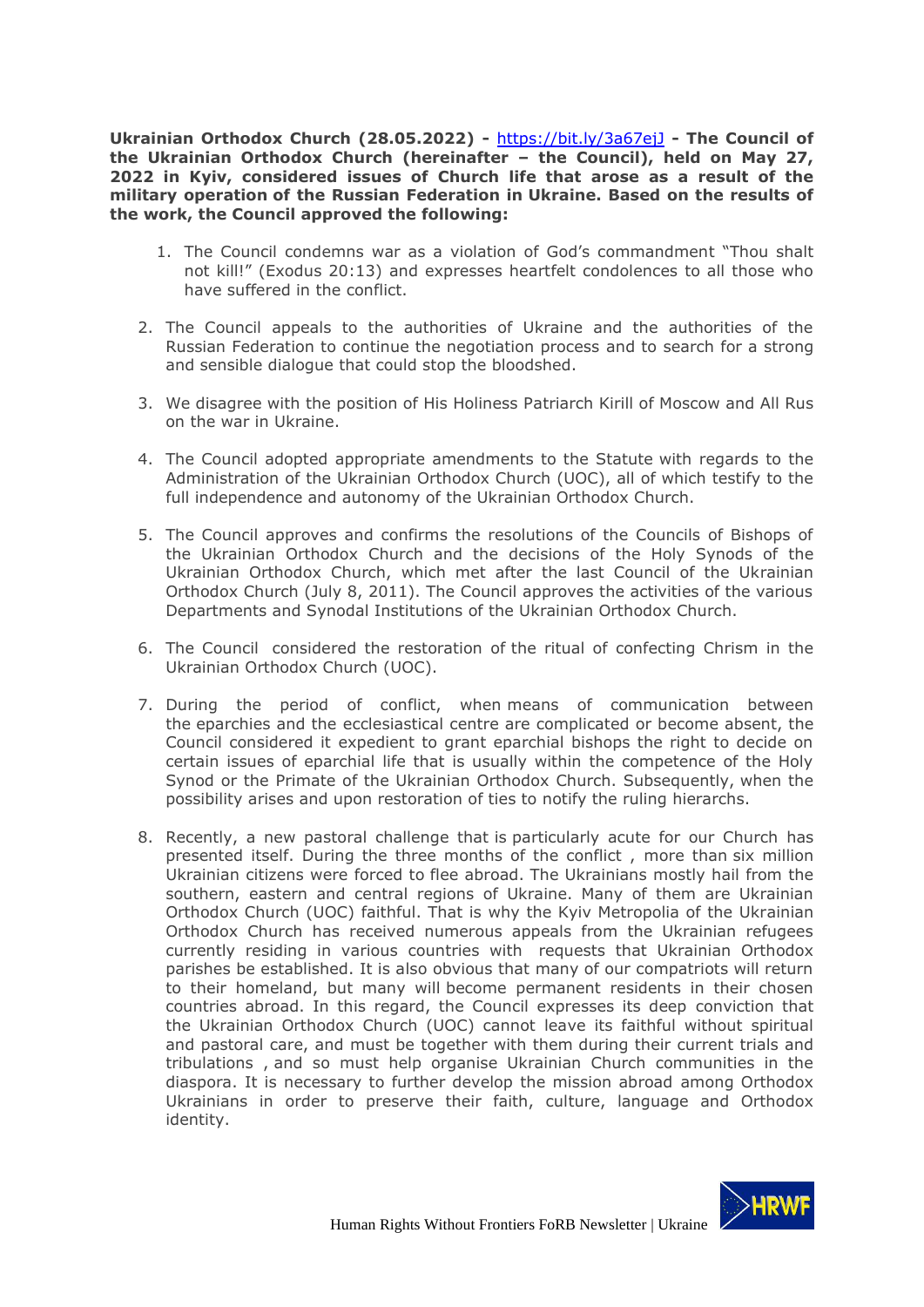- 9. Recognising the special responsibility before Almighty God, the Council expresses its deep regret over the lack of unity in Ukrainian Orthodoxy. The Council perceives the existence of the schism as a deep painful wound on the Church body. It is especially unfortunate that the recent actions of the Patriarch of Constantinople in Ukraine, which resulted in the formation of the "Orthodox Church of Ukraine" (OCU) , only deepened misunderstandings and led to physical confrontation. But even in such crisis situations, the Council does not lose hope of resuming dialogue. In order for the dialogue to take place, the OCU representatives need to:
- stop the illegal seizure of churches and forced transfers of parishes of the Ukrainian Orthodox Church (UOC),
- realise that their canonical status, as enshrined in their "Statute of the Orthodox Church of Ukraine" , is in fact non-autocephalous and significantly inferior to the freedoms and opportunities for the implementation of Church activities as compared to those that are provided for in the Statute of the Ukrainian Orthodox Church (UOC),
- resolve the issue of canonicity of the hierarchy of the OCU, because for the Ukrainian Orthodox Church, as for most Local Orthodox Churches, it is quite obvious that to recognise the canonicity of the hierarchy of the OCU, it is first necessary to restore the apostolic succession of its bishops.

The Council expresses its deep conviction that the key to the success of the dialogue must be not only the desire to restore Church unity, but also the sincere desire to build one's life on the principles of genuine Christian conscience and moral purity.

Summing up the results of the work done, the Council offers prayers of thanksgiving to the All-Merciful Lord, that opportunities for fraternal communication may arise and also expresses its hope than an end to the conflict and the reconciliation of opposing sides happens soon. According to the holy apostle and evangelist St. John the Theologian, may "grace, mercy and peace from God the Father and from the Lord Jesus Christ, the Son of the Father, in truth and love, be with us all, especially brothers and sisters in the Risen Christ" (2 John 1: 3).

## **Further reading**

[The Ukrainian Church of Onoufriy announced autonomy from the Patriarchate of](https://orthodoxtimes.com/the-ukrainian-church-of-onoufriy-announced-autonomy-from-the-patriarchate-of-moscow/) Moscow

[Moscow-led Ukrainian Orthodox Church breaks ties with Russia](https://www.reuters.com/world/europe/moscow-led-ukrainian-orthodox-church-breaks-ties-with-russia-2022-05-28/)

Ukraine's Moscow[-backed Orthodox church says cuts ties with Russia](https://english.alarabiya.net/News/world/2022/05/27/Ukraine-s-Moscow-backed-Orthodox-church-says-cuts-ties-with-Russia)

[Ukrainian Orthodox Church Council declares total independence](http://www.interfax-religion.com/?act=news&div=16565)

*Photo: news.church.ua*

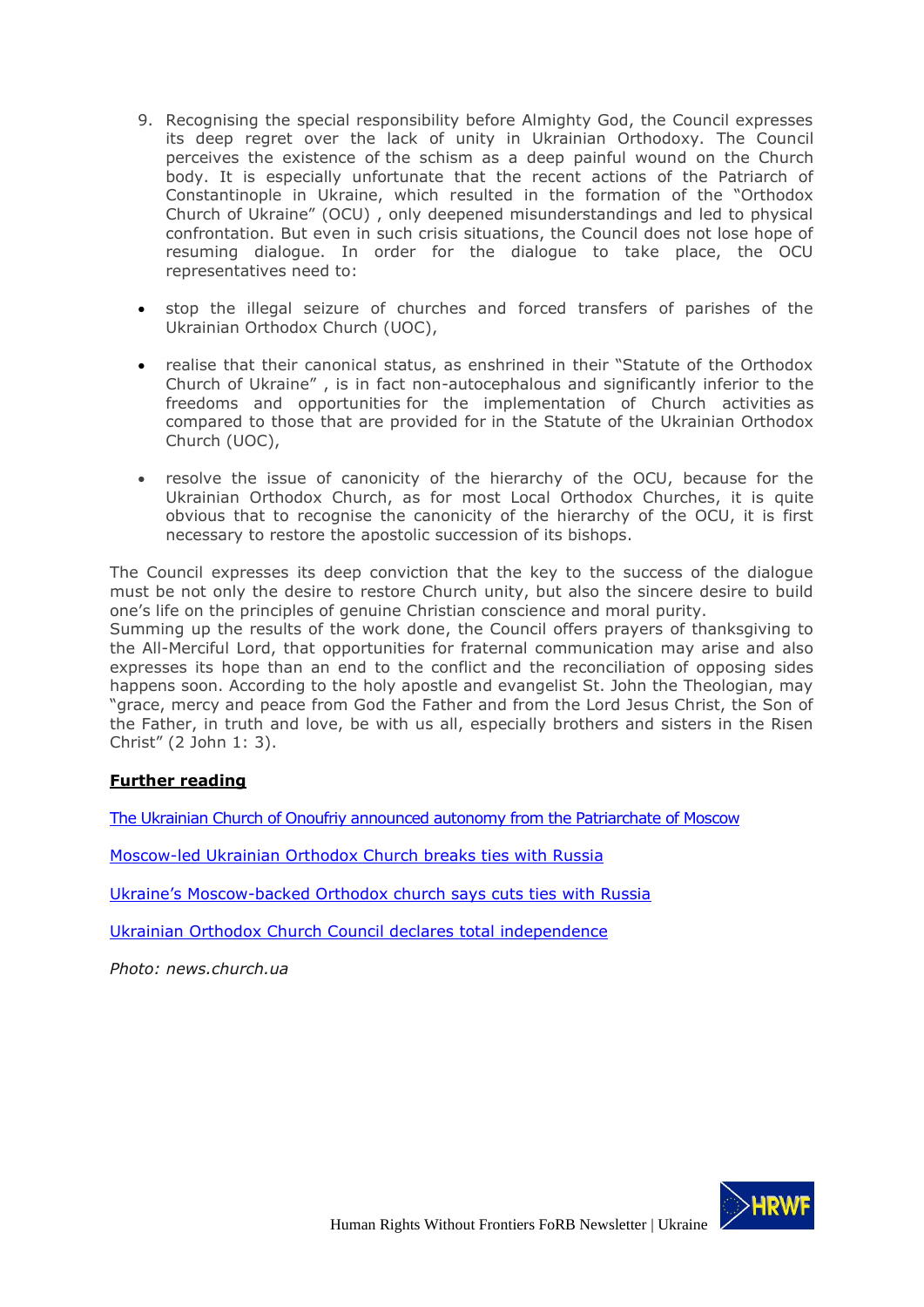# <span id="page-8-0"></span>**Is the Ukrainian Orthodox Church/ Moscow Patriarchate on the side of Moscow or Kyiv?**

**HRWF (05.05.2022) - The autocephalous Ukrainian Orthodox Church (UOC) in communion with the Patriarchate of Moscow is in a very uncomfortable situation. [Over 430 clerics](https://www.facebook.com/permalink.php?story_fbid=5012948892114452&id=100001981718431&comment_id=5012995842109757&reply_comment_id=5013656178710390¬if_id=1649625073166925¬if_t=comment_mention&ref=notif) as of 5 May have signed a petition accusing Patriarch Kirill of support to the Russian World ideology and the war on Ukraine. They are hereby siding with the Ukrainians and with Ukraine.**

They have "**[filed a suit](https://www.youtube.com/watch?v=yo-fxseQxSU&t=191s)**" to the highest church judicial authority calling to condemn the doctrine spread by the Russian Orthodox Church and its heretical leader – Patriarch.

The head of the UOC, Metropolitan Onufriy is embarrassed by such a situation and did not enter into conflict with them, avoiding an open schism, but for how long. Indeed, at any time, they might drag their parishes into the Orthodox Church of Ukraine (OCU), recognized by the Ecumenical Patriarch of Constantinople since 2018, and hereby weaken the UOC.

Metropolitan Onufriy has opted for a very diplomatic attitude because in addition, there was a legislative threat of the UOC to be banned by the Ukrainian Parliament. As the Union of Orthodox Journalists in Ukraine has said in a long article, the UOC is helping ALL Ukrainians who are victims of the conflict. Here are concrete actions showing their Ukrainian patriotism that are listed in the article of Konstantin Shemliuk "*Is the Church being dragged into internal strife of security forces*?".

Union of Orthodox Journalists (02.05.2022) - <https://bit.ly/3FeL4HF> - Since the outbreak of the [war in Ukraine,](https://spzh.news/en/tag/vojna-v-ukraine-911) the Ukrainian Orthodox Church has clearly and unambiguously articulated its attitude to the events. For example, His Beatitude Metropolitan Onuphry was the first religious leader in the country [to call the war a sin](https://spzh.news/en/news/86670-predstojately-upc-prizval-putina-prekratity-vojnu) and to compare the Russian military action against Ukraine to the sin of Cain. Besides, many UOC spokespersons and officials condemned the war.

Two dozen eparchies of the Ukrainian Orthodox Church have [stopped commemorating](https://spzh.news/en/news/86823-ryad-jeparkhij-upc-prekrashhajut-pominovenije-patriarkha-kirilla)  [the name of Patriarch Kirill](https://spzh.news/en/news/86823-ryad-jeparkhij-upc-prekrashhajut-pominovenije-patriarkha-kirilla) at all services, thereby expressing their disagreement with his position on the war in Ukraine. At the same time, the UOC is very actively involved in volunteer work, using all its resources for humanitarian aid to people and regions affected by the war.

It is the priests of the UOC who have rescued several thousand people from shelling. For example, Deputy Minister of Internal Affairs of Ukraine Anton Gerashchenko said that Archpriest Boris Kovalchuk, rector of the Church of the Great Martyr Demetrius of Thessaloniki in the village of Pilipovichi, helped evacuate over 1,500 civilians during the occupation of the Borodianka district. Archpriest Andrei Pinchuk, a cleric of the

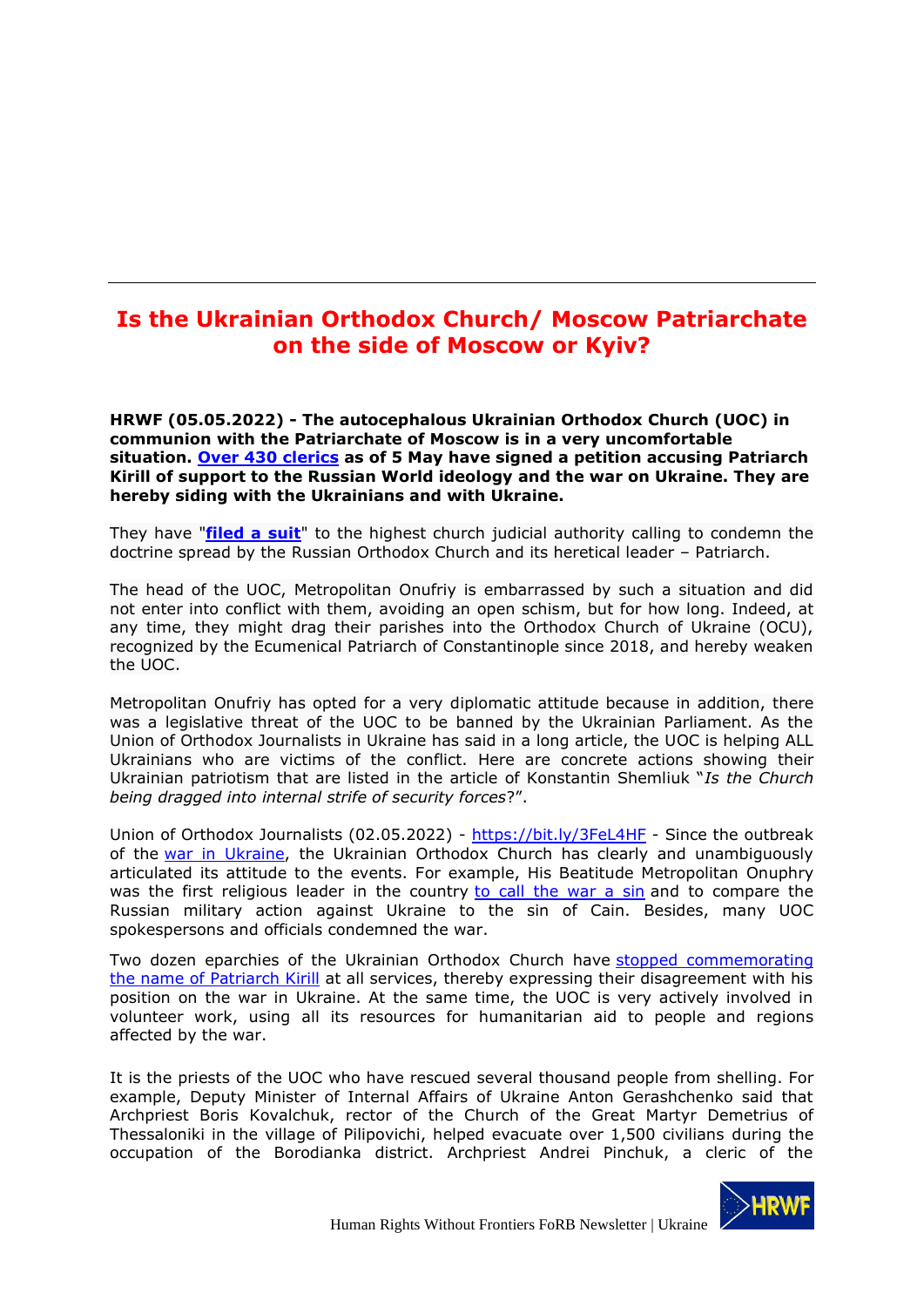Dnipropetrovsk eparchy of the UOC, together with a team of like-minded people saved 725 children from shelling (data as of March 13).

Metropolitan Luke of Zaporizhzhia and Melitopol personally accompanied fifteen buses with evacuees from Mariupol. In response, Alexander Starukh, chairman of the Zaporizhzhia RMA, thanked the bishop and noted: "If you hadn't gone, things would have been much worse... The children, most importantly, were taken away. Thank you."

Furthermore, His Beatitude Metropolitan Onuphry said that *"the Ukrainian Orthodox Church, through the efforts of the episcopate, clergy, monks and believers, is ready to organize a prayer procession from the town of Orikhiv, Zaporizhzhia region, to the Azovstal steelworks in the city of Mariupol to provide emergency aid and withdraw civilians. The procession could also take out the wounded military and pick up the bodies of the dead"*. It later became known that the UOC Primate blessed several dozen clergymen who went to Mariupol in order to carry out this mission.

It would not be out of place to say that a great number of UOC believers defend Ukraine with weapons in their hands on the front lines. Almost every day in temples of the UOC they hold memory services for the dead soldiers, most of whom were its parishioners. On 17 April 2022, Metropolitan Luke received the news about the death of his brother Alexander Kovalenko, who was killed in the line of military duty. In other words, today it is quite clear that the Church, for its part, is doing everything possible to ensure that the Ukrainians have a peaceful sky over their heads as soon as possible

*Photo: Are law enforcers trying to use priests in internal confrontation? Photo: UOJ*

# <span id="page-9-0"></span>**A bill on sanctions against Patriarch and hierarchs of ROС submitted to Parliament**

## **By [Elena Yufereva](https://spzh.news/en/author/jelena-jufereva-1113)**

Union of Orthodox Journalists (02.05.2022) - The authors of the bill declare "criminal activities" of Patriarch Kirill, Metropolitan Hilarion, Metropolitan Tikhon and Archpriest Nikolai Balashov.

A draft law on sanctions against Patriarch Kirill and another three representatives of the Russian Orthodox Church has been submitted to the [Verkhovna Rada.](https://spzh.news/en/tag/verkhovnaja-rada-342)

The corresponding draft resolution No. 7332 was [registered](https://itd.rada.gov.ua/billInfo/Bills/Card/39516) by the Ukrainian Parliament on April 29.

More than 20 MPs from the parties "Voice", "Servant of the People", "European Solidarity", "Freedom" are submitting the document for consideration by the Verkhovna Rada. Among them are the authors of bills No. [7204](https://spzh.news/en/news/87383-rada-opublikovala-tekst-zakonoprojekta-o-zaprete-upc) and [7213](https://spzh.news/en/news/87320-v-radu-vnesli-jeshhe-odin-zakonoprojekt-o-zaprete-upc) on the prohibition of the UOC.

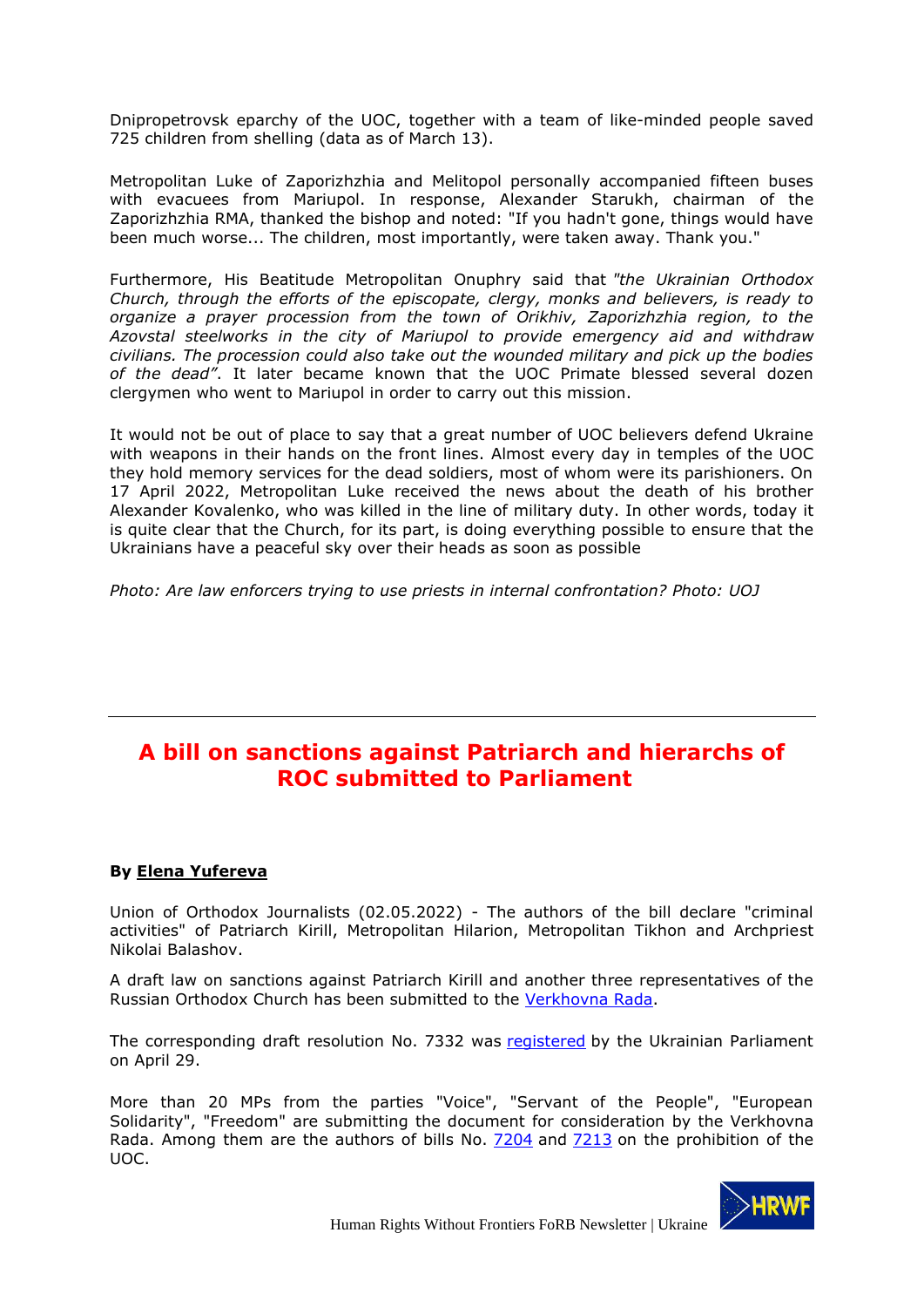The bill prescribes to impose sanctions against Patriarch Kirill, Metropolitan Hilarion (Alfeev) of Volokolamsk, Head of the DECR ROC, Metropolitan Tikhon (Shevkunov) of Pskov and Porkhov, and Archpriest Nikolai Balashov, Deputy Head of the DECR MP "for systematic and active support of the war against Ukraine, legitimization of the invasion of troops and the genocide of Ukrainians by the Armed Forces of the Russian Federation", as well as support for the "Russian world" ideology.

The sanctions proposed for consideration by the National Security and Defense Council provide, in particular, a ban on entry and blocking of assets, temporary restriction of the right of a person to use and dispose of his property, restriction of trade operations, restriction, partial or complete cessation of the transit of resources, flights and transportation through the territory of Ukraine, prevention of the withdrawal of capital outside Ukraine, suspension of the fulfillment of economic and financial obligations, deprivation of state awards of Ukraine, other forms of honoring, a ban on the acquisition of land plots and others.

As the UOJ reported earlier, the [Speaker of the Verkhovna Rada stated the Parliament](https://spzh.news/en/news/87955-v-parlamente-net-temy-zapreta-upcspiker-vr)  [does not intend to raise an issue of banning the UOC.](https://spzh.news/en/news/87955-v-parlamente-net-temy-zapreta-upcspiker-vr)

*Photo: Verkhovna Rada of Ukraine. Photo: life.ru*

# <span id="page-10-0"></span>**Christian mission center blown up, hundreds of Bibles destroyed**

By Ryan Foley

The Christian Post (25.04.2022) - <https://bit.ly/3OCxtht> - The head of a nonprofit organization working to minister to Ukrainian refugees has expressed devastation after one of the ministry's buildings was destroyed in the conflict between Russia and Ukraine, with hundreds of Bibles demolished in the process.

Mission Eurasia, a [church-planting organization](https://files.constantcontact.com/dbebe121701/4dc16aea-5650-4672-be0f-7f6d1f0a936a.pdf?rdr=true) that "trains, equips, and mobilizes national Christian leaders throughout the former Soviet Union and Israel," is one of several charities working to provide relief to Ukrainians displaced after Russia began its invasion of the Eastern European country two months ago.

Mission Eurasia operates 17 Schools Without Walls in Ukraine, which are designed for "training the next generation" to get to the front line of the crisis ... as volunteers ... in their communities."

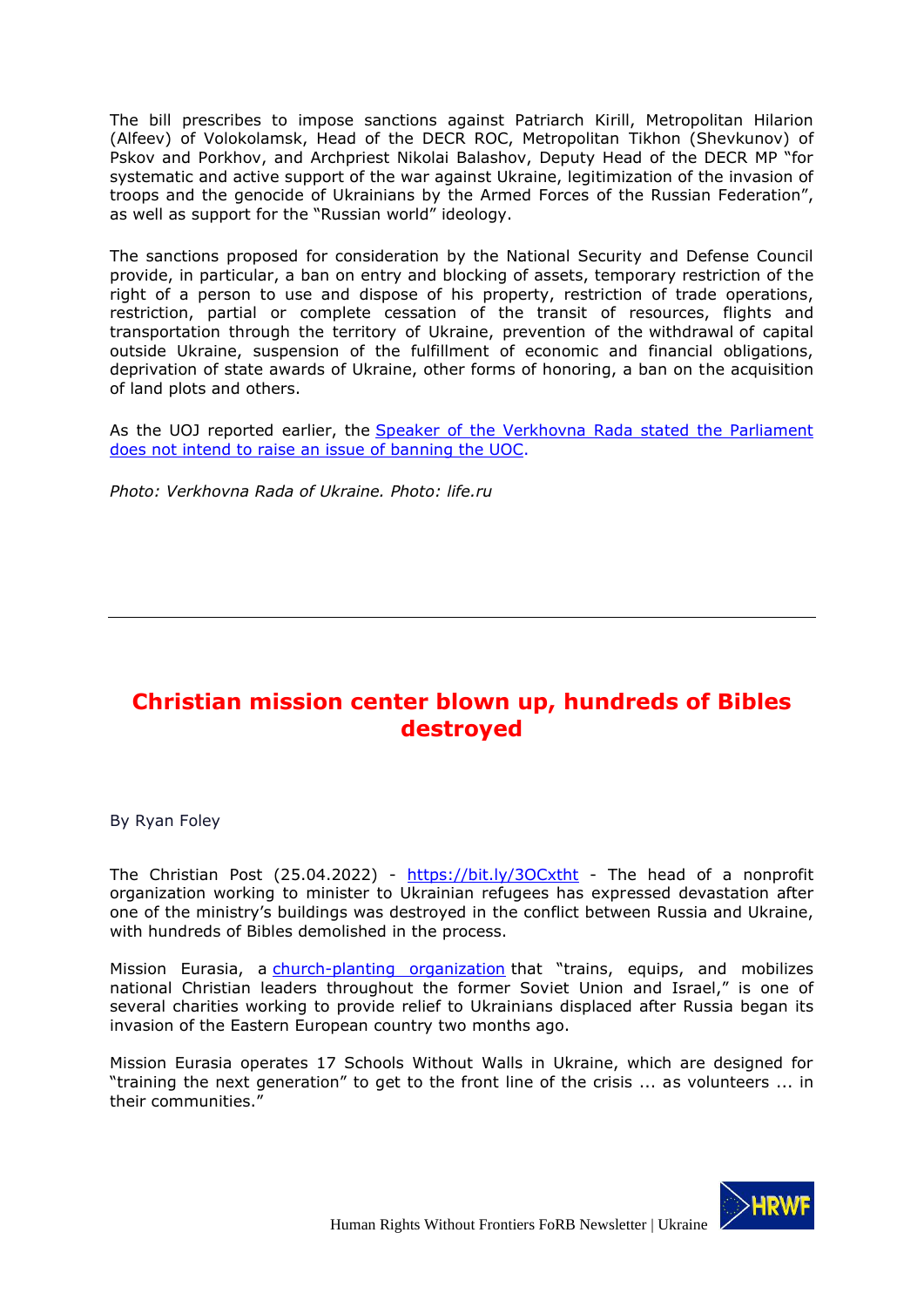In an interview with The Christian Post, Mission Eurasia President Sergey Rakhuba said that his organization's Field Ministries Training Center in Irpin, Ukraine, was destroyed by Russian troops late last month.

"Russians took it over, they used that for whatever purposes," he said. "We've heard reported they used it for their headquarters for their special forces."

Additionally, he asserted that Russian troops used burned Scripture piles as shields during their shooting battles.

"We're very saddened by the loss," he added. "Buildings can be replaced but we are reprinting hundreds and hundreds of copies of new Scriptures available into the hands of these young evangelists we train, these young volunteers we equip that continue reaching out to people who are in need."

While no one who worked with Mission Eurasia was hurt in the blast because staff evacuated at the beginning of the invasion, Rakhuba lamented that "some of the neighbors" lost their lives due to the explosion.

"Dead bodies are right by the premises," he said.

Rakhuba said the Field Ministries Training Center was a "nerve center for new innovations, mission, strategic planning, [and] training" where "thousands and thousands of young leaders went through training."

Rakhuba said "there were lots of tears shed after we got the news" of the building's destruction but remains confident that "God will continue providing." He vowed to continue bringing the Gospel to "tens of thousands of devastated refugee families."

Part of Mission Eurasia's response to the Russia-Ukraine conflict has been to provide "spiritual comfort." The group launched the Ukraine Crisis Prayer Initiative, which consists of a network of people who pray about the situation in Ukraine daily.

"Once a week, we have a Zoom meeting," Rakhuba stated.

"On a weekly basis, we present a number of prayer requests related to this ongoing war and related to our ministry," he continued. "Through this prayer initiative, we're encouraging people to get connected, to continue praying, praying for all the needs related to … hardships due to this continued invasion, continued war."

Mission Eurasia is also working to provide humanitarian relief to those displaced by the war. The charity organization has established refugee assistance centers in Warsaw, Krakow and Moldova in addition to "four large food distribution hubs in four major locations in western Ukraine."

Rakhuba recently spent nearly two weeks in Ukraine and Poland, returning to the United States ahead of Easter weekend.

As a native of Ukraine who now lives in the U.S., Rakhuba has family members who've evacuated the country. He mentioned that his nieces, who are in their mid-to-late 30s, are "abroad now" after he "helped to evacuate" them and their families.

However, the men in his extended family are still staying in Ukraine because they are "heavily involved in this humanitarian relief."

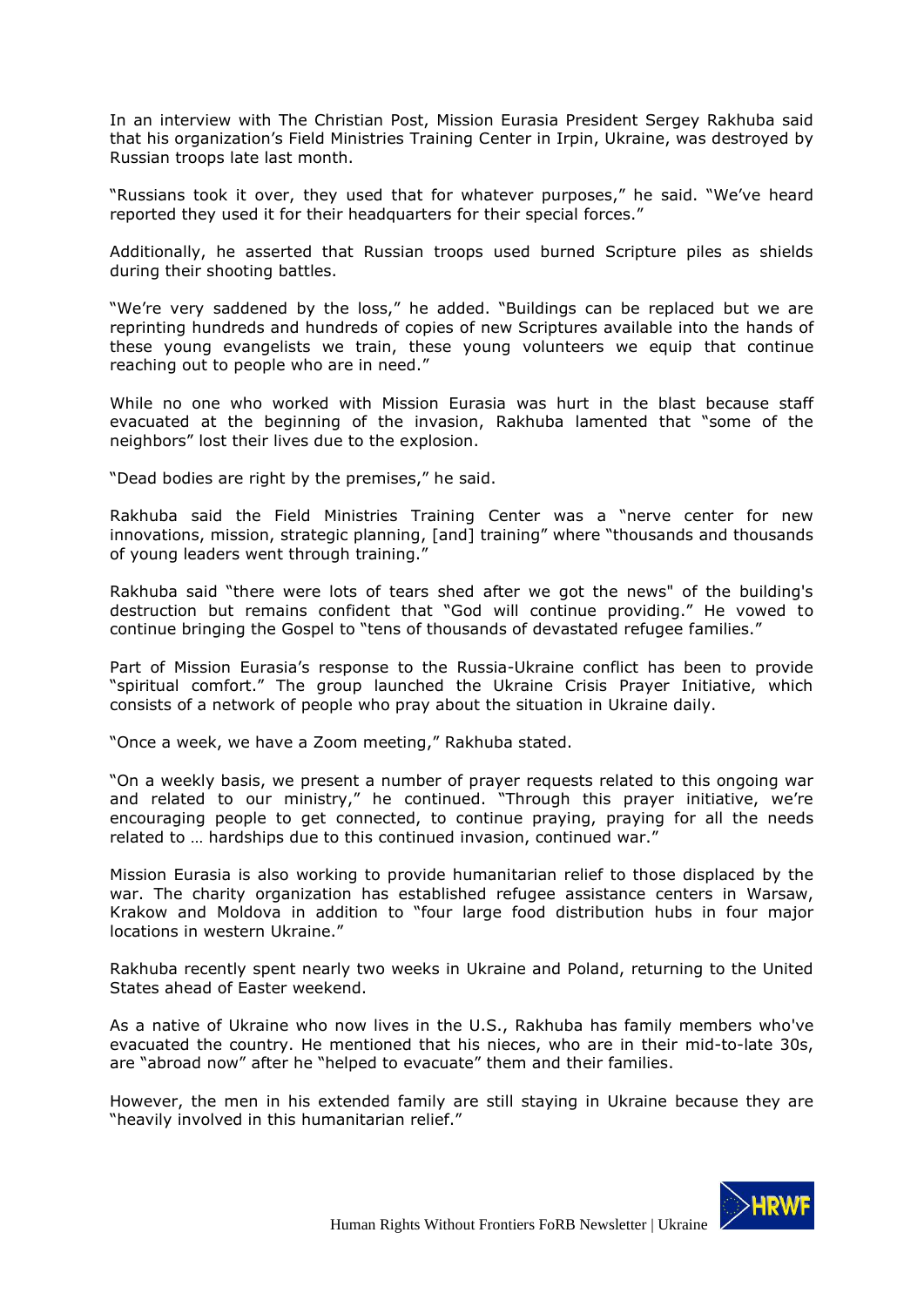Rakhuba said food is the greatest need facing Ukrainian refugees at this time because "food supply is totally blocked or paralyzed by the war activity." Rakhuba has a team delivering a large semi-truck with 20 tons of food to "one of the northern Ukrainian cities close to the Russian border."

"We obtained food in large quantities from neighboring countries like Poland, Hungary, Romania and bring them to these large food packaging centers where volunteers mobilized by Mission Eurasia … put them in family-sized food packages," he announced. It costs Mission Eurasia \$50 to "purchase food, to sort it, to put it packaged in this food package and also include a copy of the Scripture."

Rakhuba estimated one family food package sustains a family of four or five at least for one week, or even longer. He rejoiced that his organization was able to place 20,000 food packages into the hands of needy families. He expressed a desire to compile an additional 50,000 packages in the next three months.

Rakhuba attributed the efforts to provide food to Ukrainian refugees to support from "organizations here in the [U.S.], Canada [and] other countries that share resources."

Rakhuba praised churches for working to accommodate evacuees in need of shelter. He said church sanctuaries on the weekdays turn into shelters but on Sunday, continue to serve as places of worship.

Rakhuba said medical assistance is another need facing Ukrainian refugees. He mentioned that Mission Eurasia has raised \$4.8 million as part of its relief efforts.

*Photo: Mission Eurasia's Field Ministries Training Center in Irpin, Ukraine after it was blown up by Russian forces in April 2022. | Sergey Rakhuba*

# <span id="page-12-0"></span>**Hundreds of priests of the Moscow Patriarchate in Ukraine condemn the role of Russian Patriarch Kirill in the war**

HRWF (15.04.2022) - As of Thursday evening 14 April, three days after the launch of **[the](https://risu.ua/en/international-ecclesiastical-tribunal-for-cyril---almost-200-priests-of-the-uoc-mp-demand_n128244)  [petition](https://risu.ua/en/international-ecclesiastical-tribunal-for-cyril---almost-200-priests-of-the-uoc-mp-demand_n128244)** condemning the role of Patriarch Kirill in the war, over 400 priests of the Ukrainian Orthodox Church/ Moscow Patriarchate (UOC-MP) had already signed it. The list of signatories is growing fast and is updated online every day. See this list *[HERE](https://www.facebook.com/permalink.php?story_fbid=5012948892114452&id=100001981718431&comment_id=5012995842109757&reply_comment_id=5013656178710390¬if_id=1649625073166925¬if_t=comment_mention&ref=notif)* at the end of the petition in Russian.

The interview of Fr Andrei Pinchuk, Archpriest of the Dnipropetrovsk Diocese of the UOC-MP (some 240 miles southeast of Kyiv), who launched this initiative is also worth watching *[HERE.](https://www.youtube.com/watch?v=yo-fxseQxSU)*

*Text of the "Open request to the primates of local Orthodox churches"*

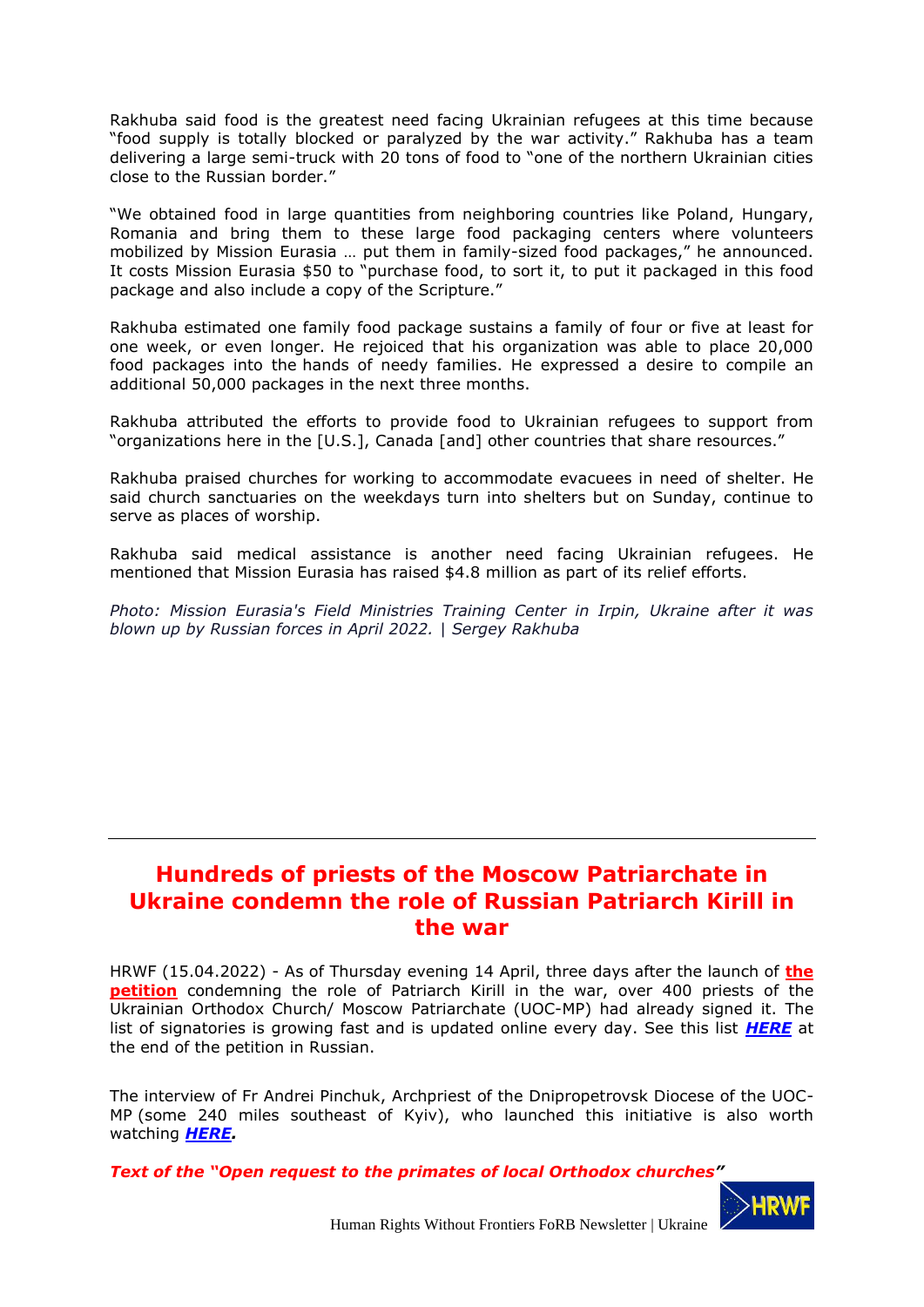"In these tragic days, when the brutal war of the Russian Federation against Ukraine continues, we, the priests of the Ukrainian Orthodox Church, consider it our pastoral duty to appeal to the fullness of world Orthodoxy.

On February 24, 2022, Russian troops invaded the territory of the sovereign Ukrainian state without declaring war. The military aggression has been going on for more than a month. Russian troops are systematically destroying military infrastructure and residential areas, civilian enterprises, schools, hospitals, theaters, and so on. The Ukrainian economy is suffering heavy losses. But we are most saddened that thousands of civilians have already died during the war. The actions of the Russian army around Kharkiv, Chernihiv, Akhtyrka, Hostomel, Vorzel and especially Mariupol and Bucha have obvious signs of the genocide against the Ukrainian people and cause indignation around the world.

Already on the first day of the war, the Primate of the Ukrainian Orthodox Church, His Beatitude Metropolitan Onufriy, condemned the aggression of the Russian Federation against Ukraine and addressed the president of Russia. V. Putin's call to end the war. In addition, His Beatitude Metropolitan Onufriy appealed to Patriarch Kirill of Moscow to raise his voice against the war. After that, both His Beatitude Onufriy personally and the Holy Synod of the Ukrainian Orthodox Church again appealed to Patriarch Kirill to speak out against the war and help end military aggression. However, Patriarch Kirill ignored these appeals.

Moreover, since the beginning of the war, Patriarch Kirill has repeatedly made public statements that contained actual support for the aggressive actions of the Russian Federation against Ukraine. On March 13, 2022, during the Liturgy at the Cathedral of Christ the Savior, Patriarch Kirill presented the commander-in-chief of the National Guard of the Russian Federation, V. Zolotov, the Icon of the Mother of God and gave his blessing to the employees of this state military organization. In a thank-you note to V. Zolotov bluntly said that the National Guard of the Russian Federation troops are taking an active part in the war that Russia has unleashed against Ukraine. At the same time, he called the Armed Forces of Ukraine "Nazis". After listening to Zolotov's words, the Patriarch did not express any objections. Patriarch Kirill's blessing of the Russian National Guard troops was an unequivocal endorsement of the war that the Russian Federation has unleashed against Ukraine.

Although Patriarch Kirill for many years claimed that he considers the Orthodox Christians of Ukraine his flock, for which he is responsible, in his public statements (including during visits to Ukraine) today, he directly blesses the physical destruction of this flock by Russian troops.

The actions of Patriarch Kirill caused mass indignation among the clergy and faithful of the Ukrainian Orthodox Church. At least fifteen dioceses of the Ukrainian Orthodox Church have officially announced that they are stopping commemorating Patriarch Kirill during divine services. We know that in many other dioceses, the ruling bishops gave oral permission to the clergy not to remember the name of Patriarch Kirill. Thus, bishops, priests and ordinary parishioners of the Ukrainian Orthodox Church expressed their unequivocal distrust of Patriarch Kirill.

We fully support the refusal of the bishops and clergy of our church to commemorate Patriarch Kirill during the divine service. But today, this is not enough.

We clearly state that we can't continue to remain in any form of canonical subordination to the Moscow Patriarch. This is a command of our Christian conscience.

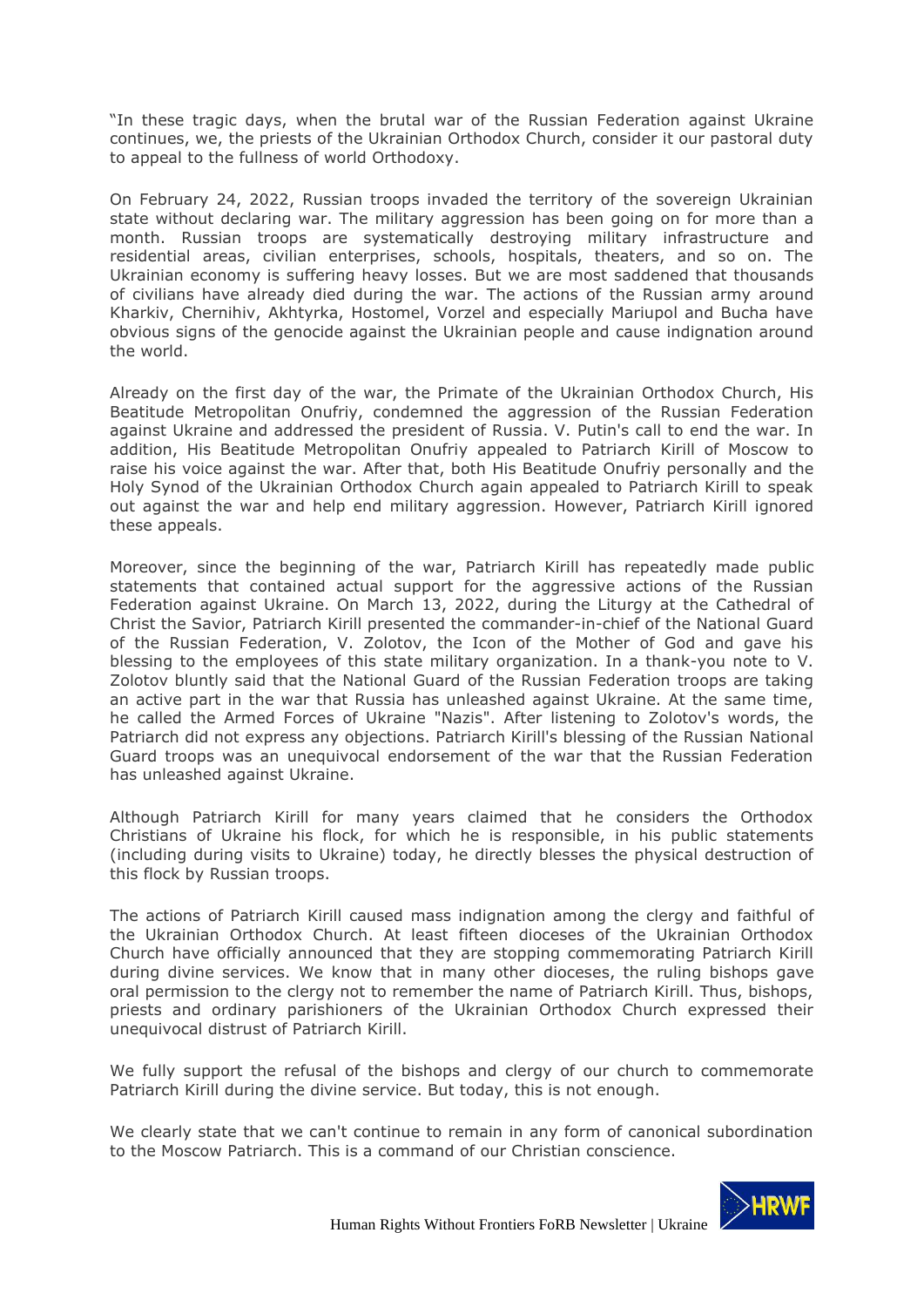"We are witnessing the brutal actions of the Russian army against the Ukrainian people, which are approved by Patriarch Kirill. As pastors of the Church, and simply as Christians, we have always been, are and will always stay with our people, those who suffer and need help. We fully support the Ukrainian state authorities and the Armed Forces of Ukraine in their fight against the aggressor.

Our position fully corresponds to the Gospel and Church tradition. Protecting the motherland from the enemy is one of the main Christian virtues. We would especially like to emphasize that our position also corresponds to the internal legislation of the Russian Orthodox Church. Back in 2000, the foundations of the social concept of the Russian Orthodox Church were adopted. This document approves Christian patriotism, which is manifested, among other things, "in defense of the fatherland from the enemy" (II, 3). Also, the foundations of the social concept clearly state that "the Church ... does not prohibit its children from participating in military operations, if it is a question of protecting their neighbors and restoring violated justice" (VIII, 2). This document also notes that "during the war, it is necessary to ensure the protection of the civilian population from direct military actions" (VIII, 3).

As citizens of Ukraine, today we act within the framework of these principles. We call for the protection of our homeland from the enemy who came to us with weapons; we support the Ukrainian army, which has come to the defense of our people and is striving to restore the violated Justice; we call for an end to the brutal destruction of the Ukrainian civilian population by the Russian military.

At the same time, Patriarch Kirill (as well as numerous bishops and priests in Russia) directly violate the norms of the basic social concept. In particular, this document clearly states that the Church cannot provide assistance to the state and cooperate with it if the state is waging an aggressive external War (III, 8). Today, the actions of the Russian Federation against Ukraine are nothing more than aggressive foreign war. This fact is recognized by the entire international community. In particular, on March 2, 2022, 141 countries supported the UN General Assembly resolution condemning Russian aggression against Ukraine. But both Patriarch Kirill himself and numerous clergy in Russia continue to support the aggressive foreign policy of the Russian Federation. Consequently, the position of the Moscow Patriarchate regarding the war against Ukraine does not meet either the norms of Christian morality or even its own regulatory documents.

Reflecting on the origins of the position of the Russian Orthodox Church regarding the war in Ukraine, we must admit that one of the ideological foundations of this war was the doctrine of the "Russian World", which was promoted personally by Patriarch Kirill for many years. This doctrine has been actively formed by Russian political scientists and sociologists since the 1990s. Its goal is to preserve the influence of the Russian Federation on the territory of the former Soviet Union after its inglorious collapse. Ideologists of the" Russian world", in particular within the Moscow Patriarchate, have never hidden the fact that this doctrine should contribute to Russian irredentism, that is, the gradual establishment of Russia's political control over territories that were previously part of the Soviet Union or even the Russian Empire.

Patriarch Kirill is one of the main ideologists of the "Russian World" doctrine. According to Patriarch Kirill, the "Russian World" is a single civilizational space covering territories where Russian culture has historically had a significant impact. He has repeatedly stated that he considers modern Russians, Ukrainians and Belarusians "one people", the people of the "Russian World". In particular, in 2014, in one of his speeches on [television,](http://www.patriarchia.ru/db/text/3730705.html) Patriarch Kirill said: "The Russian World is a special civilization, which embraces people who today call themselves by different names - both Russians, Ukrainians, and

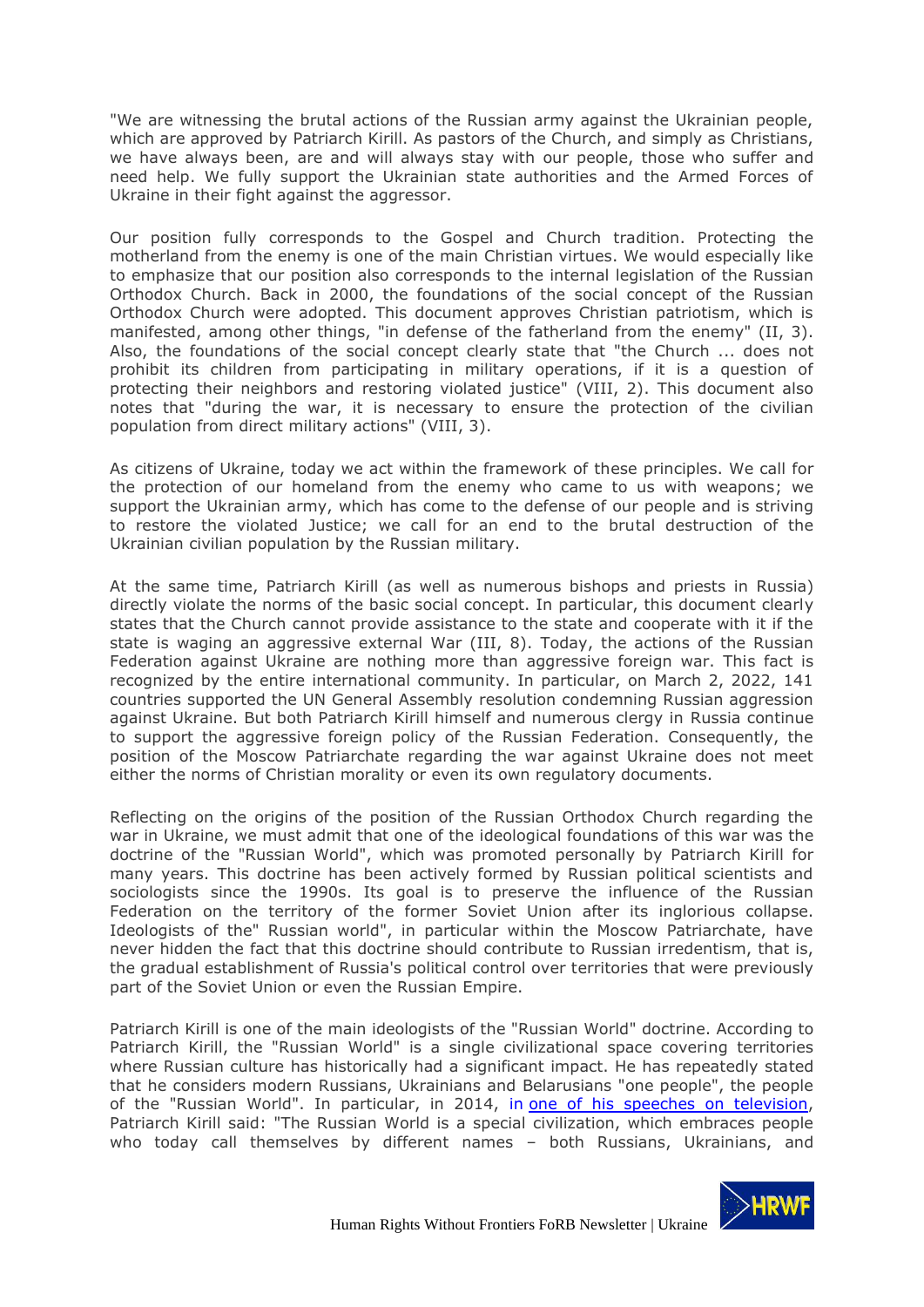Belarusians." That is, according to the Patriarch, Russians, Ukrainians and Belarusians simply call themselves by different names, but at the same time remain a single people.

In 2021, in an interview on his 75th birthday, [Patriarch](http://www.patriarchia.ru/db/text/5863267.html) Kirill said: "For me, as the Patriarch of all Russia, there is no division into peoples and states, but there is a flock of the Russian Orthodox Church." Although Patriarch Kirill has always stressed that he does not question the existing state borders, he still [stated](http://www.patriarchia.ru/db/text/928446.html) that these borders "create unnecessary obstacles between the peoples of the Russian World."

On March 20, 2022, during the war that Russia launched against Ukraine, Patriarch Kirill, in his sermon at the Cathedral of Christ the Savior in Moscow, said that Russians and Ukrainians are "really one people." He stressed that he considers this to be God's truth, which is not changed because "we live in different countries today." Therefore the [Patriarch](http://www.patriarchia.ru/db/text/5909901.html) said that he will continue to pray "for our united people, who today live in different countries."

All these statements are quite consonant with Russian state propaganda, which rejects the very fact of the existence of the Ukrainian nation and Ukrainian culture, and therefore does not actually recognize the right of Ukrainians to their own statehood. Thus, the "Russian World" doctrine, which Patriarch Kirill has been promoting for many years, today contributes to justifying Russia's military aggression against Ukraine.

However, we, Orthodox priests, want to draw special attention to those aspects of the doctrine of the "Russian World" that directly relate to the doctrine of the Church. In particular, Patriarch Kirill persistently identifies the "Russian World" with the so-called "canonical territory" of the Russian Orthodox Church. In particular, in 2009, in its [speech](http://www.patriarchia.ru/db/text/928446.html) at the Assembly of the "Russkiy Mir" [Foundation,](http://www.patriarchia.ru/db/text/928446.html) Patriarch Kirill said that "the Russian Orthodox church fulfills its pastoral mission among peoples who accept the Russian spiritual and cultural tradition as the basis of their national identity, or at least as its essential part. That's why in this sense we also consider Moldova a part of this Russian World." In his official speeches, Patriarch Kirill repeatedly claimed that according to the Charter of the Eastern patriarchs on the creation of the Moscow Patriarchate (1593), all the territories that were located north of Byzantium were transferred to the jurisdiction of this Patriarchate. For example, on September 24, 2014, while speaking in Moscow at the VI International Festival "Faith and Word", Patriarch Kirill said that in 1593 The "Christian Oikumene to the north of the Byzantine Empire" was transferred to the Moscow Patriarchate. This is everything located to the North of Byzantium." According to this logic, the Eastern Patriarchs seem to have recognized the extension of the jurisdiction of the Moscow Patriarch to Ukraine, Belarus, the Baltic states, and Moldova. It is these territories that Patriarch Kirill today declares a zone of his "canonical responsibility" and identifies with the "Russian World". From the point of view of Patriarch Kirill, all churches in these territories do not have the right to church independence (autocephaly). According to his logic, Churches in Ukraine, Belarus, Moldova, and the Baltic states are literally doomed to remain part of the Moscow Patriarchate forever.

These statements of Patriarch Kirill come into obvious contradiction with historical facts. But, surprisingly, Patriarch Kirill passes off this false interpretation of history as the position of the entire universal Orthodoxy. Moreover, in the words and actions of Patriarch Kirill, we see obvious distortions of the Orthodox teaching about the Church. Patriarch Kirill's statements regarding the "Russian World" are reminiscent of ethnophyletism condemned by Ecumenical Orthodoxy, where the role of an ethnic group is played by "Russian civilization". Patriarch Kirill's statements that the jurisdiction of the Moscow Patriarchate extends to all people who accept "Russian spiritual and cultural traditions as the basis of their national identity" come into obvious contradiction with Orthodox canon law. Such an understanding of the Church order means rejecting the

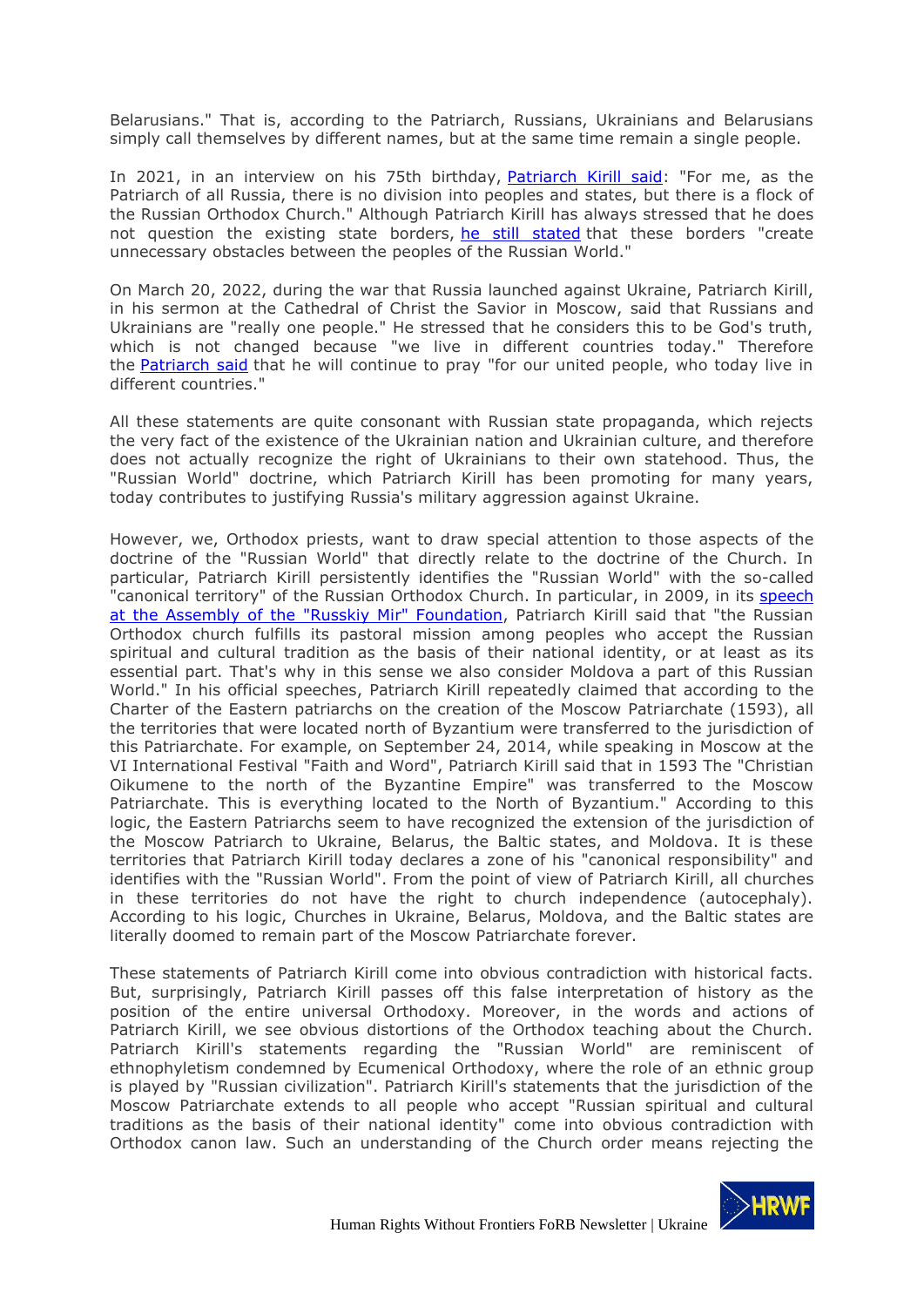territorial principle of spreading ecclesiastical jurisdiction and replacing it with a national (or cultural-national) principle.

In March 2022, a group of Orthodox theologians issued the [Declaration](https://risu.ua/pravoslavni-bogoslovi-svitu-zasudili-yeres-russkogo-mira-i-ganebni-diyi-rosijskoyi-vladi_n127240) on the Doctrine of the ["Russian](https://risu.ua/pravoslavni-bogoslovi-svitu-zasudili-yeres-russkogo-mira-i-ganebni-diyi-rosijskoyi-vladi_n127240) World", which has already been supported by over 300 intellectuals worldwide. We believe that this declaration was an important step toward understanding the distortions of Orthodox teaching about the church that occurred in the Moscow Patriarchate.

All these considerations force us to turn to the Primates of the Local Orthodox Churches. We declare our loyalty to Universal orthodoxy, our desire for the fullness of our communion with it, and condemn any attempts to limit our communion with it. We also believe that it is the fullness of ecumenical Orthodoxy that should pay full attention and responsibility to the statements and actions of Patriarch Kirill today. "The tragedy unfolding in Ukraine today is also the result of the policy that Patriarch Kirill pursues during his time at the head of the Russian Orthodox Church. Obviously, this has already become a challenge for the entire universal Orthodoxy.

Therefore we call on the Primates of the Local Orthodox Churches:

1. Clearly and unambiguously condemn the military aggression of the Russian Federation against Ukraine.

2. Call on the president of the Russian Federation, V. V. Putin will immediately end the war and liberate all the occupied territories of sovereign Ukraine.

3. Review the public statements of Patriarch Kirill of Moscow regarding the war against Ukraine and evaluate them in the light of the Holy Scriptures and the sacred tradition of the Church.

4. Consider at the Pan-Orthodox level the doctrine of the "Russian World", which for many years has been promoted by Patriarch Kirill and which has become one of the ideological justifications for the war of the Russian Federation against Ukraine, and give this doctrine an assessment from the point of view of orthodox teaching and in case of the condemnation of this doctrine, bring Patriarch Kirill to justice and deprive him of the right to hold the patriarchal throne.

This appeal is open for signing by the clergy of the Ukrainian Orthodox Church.

*Those clergymen of the UOC who are willing to sign our appeal, please [send](https://www.facebook.com/profile.php?id=100001981718431) me private [messages](https://www.facebook.com/profile.php?id=100001981718431) (067-6-333-112 in any Messenger) with the following text: "I sign the appeal. (rank, last name and first name, Name of the diocese) After the collection of signatures is completed, the appeal will be sent to all primates of local Orthodox Churches. It will also be sent to the attention of Moscow Patriarch Kirill."*

#### **More reading**

**Orthodox priests call for patriarchs to depose Kirill, by [Patrick Hudson](https://www.thetablet.co.uk/author/842/patrick-hudson)**, The Tablet (12.04.2022)

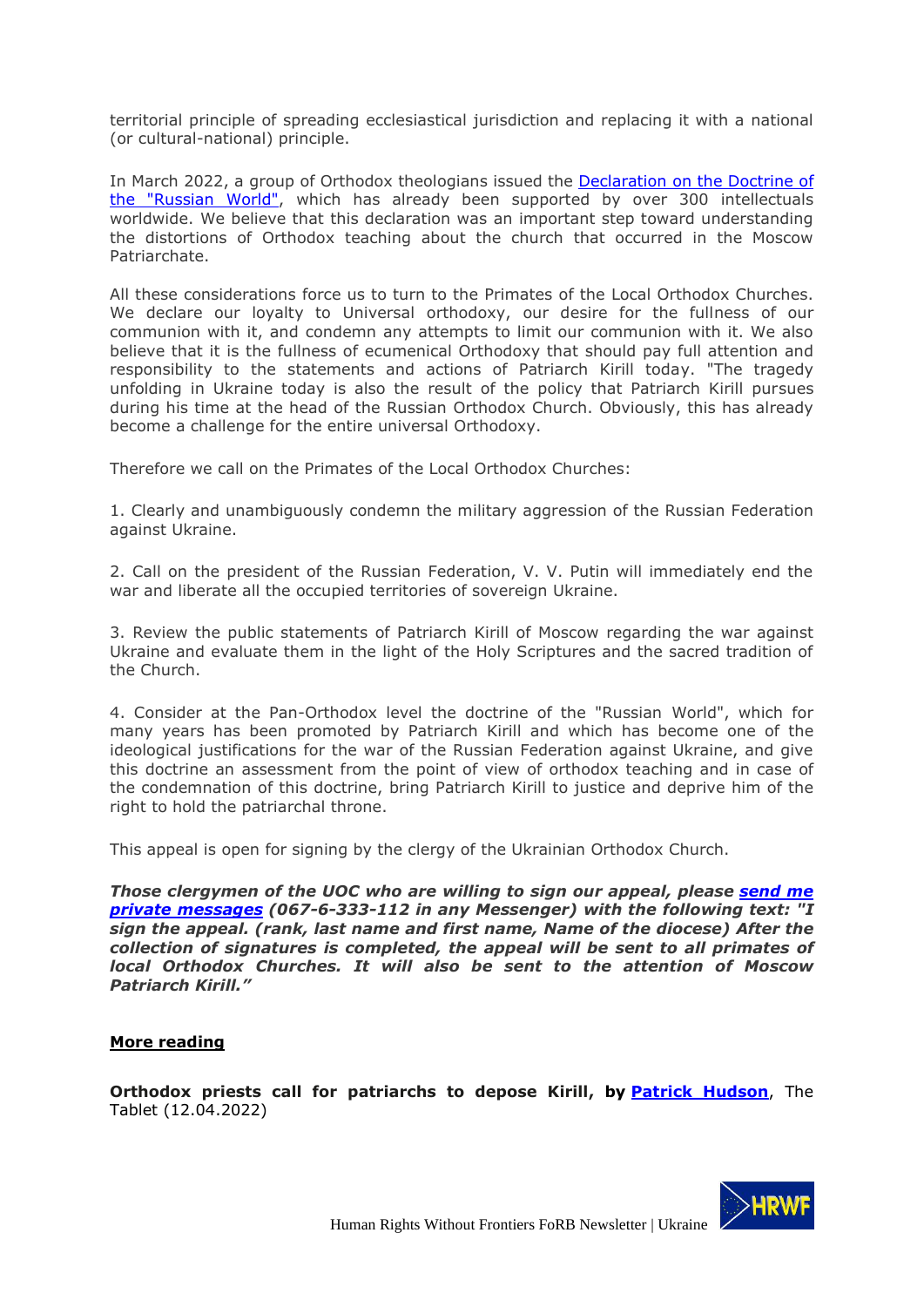# <span id="page-17-0"></span>**OSCE and CoE demand Russia stops attacks on places of worship**

**Russia must stop aggression and destruction of religious sites and places of worship – joint statement by Special Representatives of OSCE and CoE**

The European Times  $(13/04/22)$  - <https://bit.ly/3Egweju> - As the Russian military attack against Ukraine continues, we mourn the victims of war and lament the millions forced to leave their homes and their country behind, seeking shelter and safety within Ukraine, in Europe and beyond. Children, women and the elderly are particularly vulnerable. Many victims of the war suffer from profound psychological trauma.

We are appalled at the destruction of religious sites and places of worship: churches, synagogues and mosques. They are vital to the country's diverse religious communities, more than ever in times of crisis.

The Council of Europe was established in the aftermath of the Holocaust and World War II and the OSCE was created at the height of the Cold War, with the promise of maintaining peace and security for the European continent.

As representatives of both organisations committed to promoting peaceful dialogue, we call on Russia to stop the destruction of religious sites and places of worship, which, together with the indiscriminate killing of tens of thousands of civilians, constitute crimes against humanity.

*Rabbi Andrew Baker, Personal Representative of the OSCE Chairman-in-Office on Combating Antisemitism*

*Ambassador Mehmet Paçacı, Personal Representative of the OSCE Chairman-in-Office on Combating Intolerance and Discrimination against Muslims*

*Professor Regina Polak, Personal Representative of the OSCE Chairman-in-Office on Combating Racism, Xenophobia and Discrimination also focusing on Intolerance and Discrimination against Christians and Members of other Religions*

*Daniel Höltgen, Council of Europe Special Representative on Antisemitic, anti-Muslim and other forms of religious intolerance and hate crimes*

Source [here](https://www.osce.org/chairmanship/515943)

*Photo from Twitter*

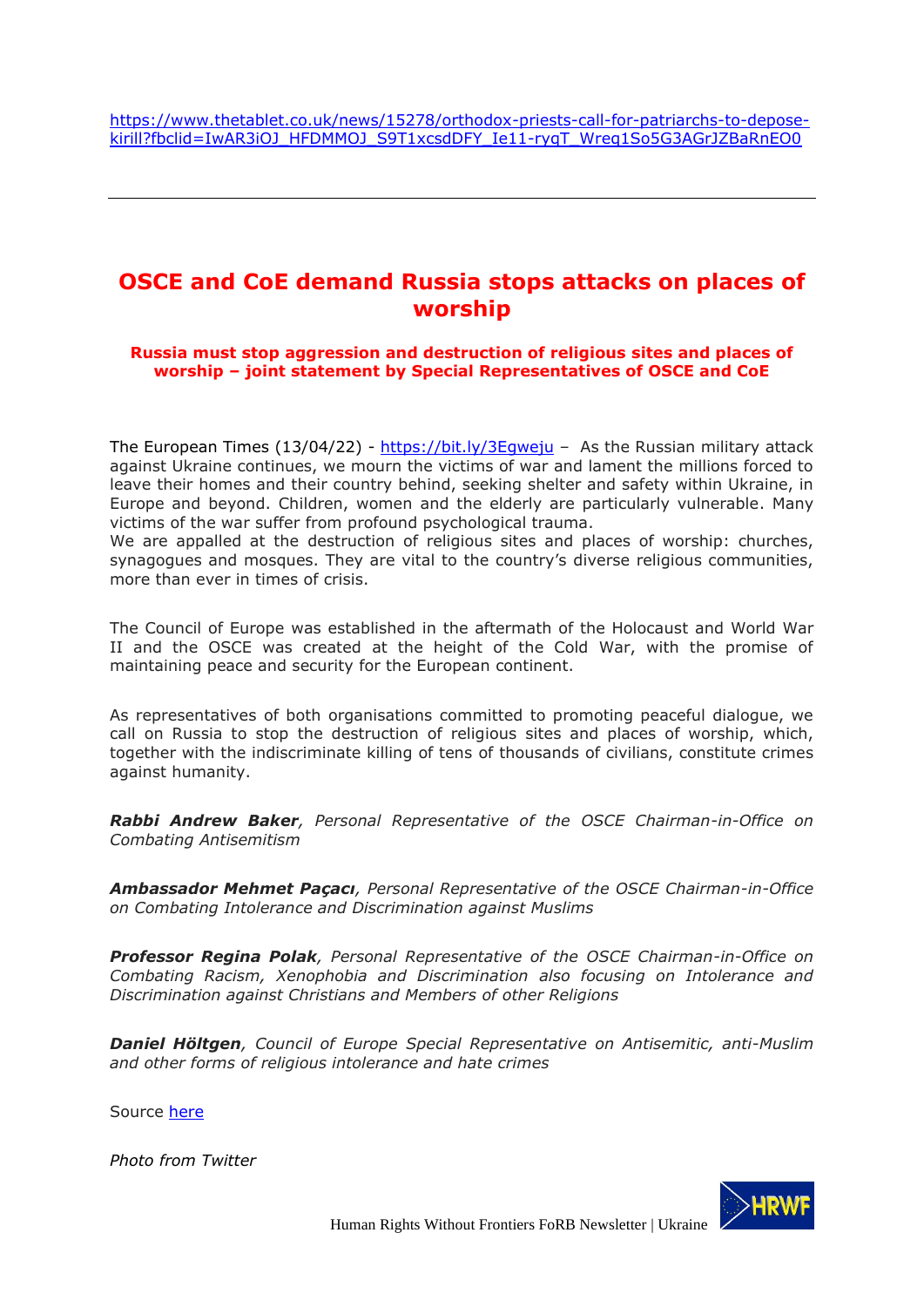# <span id="page-18-0"></span>**Ukrainian Orthodox Church/ Moscow Patriarchate under threat of being banned**

By Willy Fautré, Human Rights Without Frontiers

HRWF (12.04.2022) - The **Ukrainian Orthodox Church (UOC/MP)** in communion with the **Russian Orthodox Church/ Moscow Patriarchate (ROC/MP)** is perceived as a Trojan horse by some political actors in Ukraine who would like to ban it and nationalize all its property because it is in unity with Patriarch Kirill of Moscow and all Russia, the aggressor country which has attacked, is occupying and waging war against Ukraine. Moreover, Patriarch Kirill blessed this war…

### *Draft law proposes to ban the Ukrainian Orthodox Church/ Moscow Patriarchate (UOC/MP) and nationalize all its property*

RISU (08.04.2022) - <https://bit.ly/376bpe8> - As RISU has reported two draft laws that propose to stop the functioning of an institution called the UOC/MP have already been registered in the Verkhovna Rada. These are draft laws №7204 and №7213.

Draft law №7204 consists of five articles, one of which defines the norm - all property of the highest governing bodies of the Russian Orthodox Church in Ukraine **(UOC/MP)** is nationalized within 48 hours after the law comes into force. Regarding the possible transfer of parishes of the **UOC/MP** to the **Orthodox Church of Ukraine (OCU/ Constantinople Patriarchate)**, this bill gives them 14 days to do so. At the same time, the property of church parishes is owned by the community. If these parishes want to remain under the leadership of the Russian Orthodox Church, their property is to be confiscated and transferred to the community, and their activities are stopped. The property of all three Lavras (monasteries) - Kyiv-Pechersk, Pochayiv and Svyatoghorsk, shall be returned to state ownership. Also, Bill No. 7204 requires the SBU to conduct an inspection of all institutions of the **UOC/MP** regarding their possible anti-Ukrainian activities or collaboration with the aggressor.

Another bill, **№7213**, is much shorter, its text - without the preamble and final provisions – consists of a single sentence. The text does not mention the Russian Orthodox Church here. Instead, it is proposed to ban the activities of any religious organizations that are subordinate or located in the aggressor country.

The well-known Russian TV propagandist Vladimir Solovyov reacted hysterically to the appearance of these bills, urging to stop any negotiations with Ukraine and fight until victory.

#### *Over half of Ukrainians support the ban of the UOC-MP in Ukraine – "Rating" opinion poll*

RISU (08.04.2022) - <https://bit.ly/38FZuEt> - According to the results of the national survey "Ukraine at war" conducted by the "Rating" sociological group on April 6, there is growing support in Ukraine to sever ties between **the Ukrainian Orthodox Church of the Moscow Patriarchate (UOC/MP)** and the **Russian Orthodox Church (ROC).**

This is reported by **Interfax-Religion**.

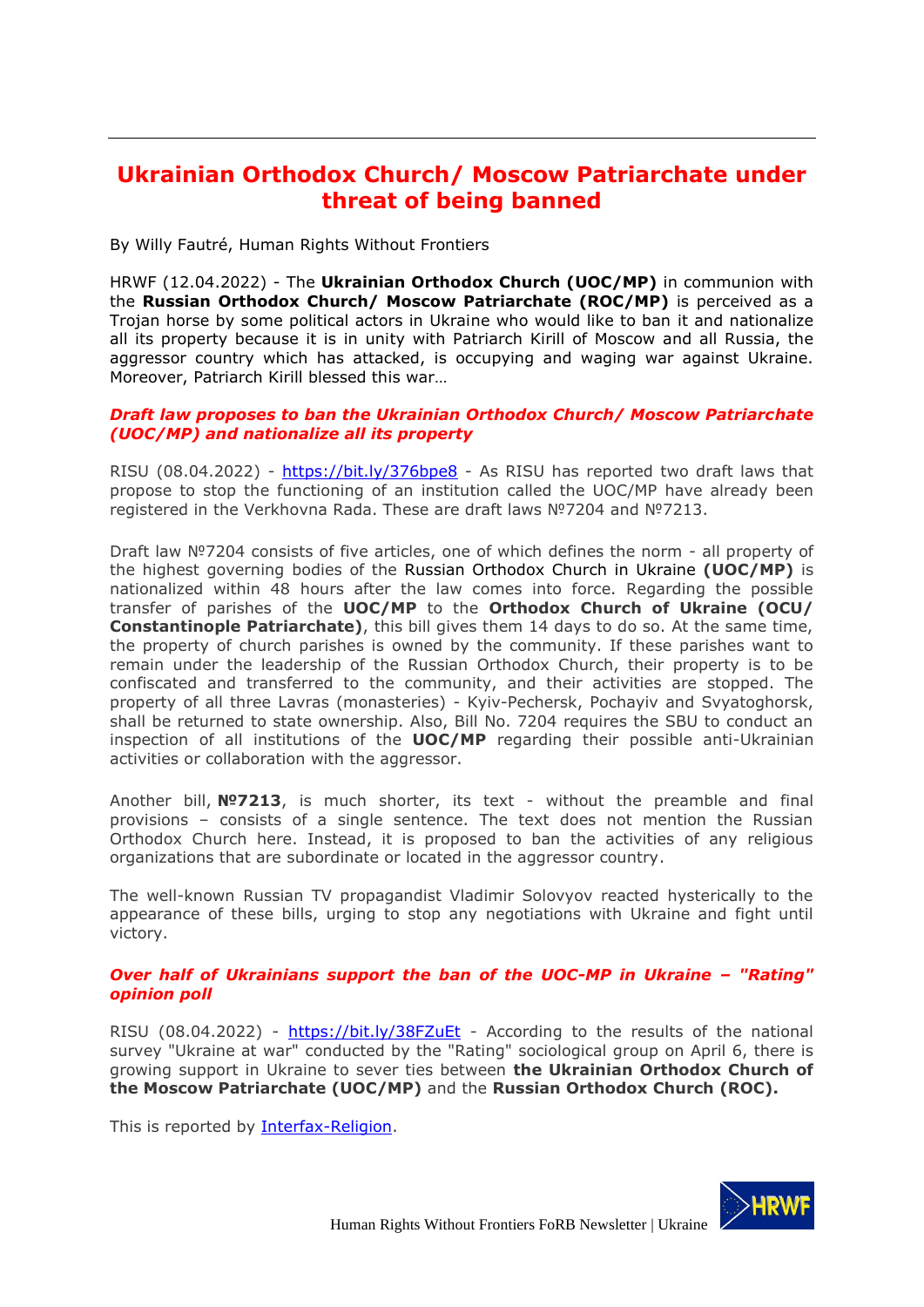This initiative was supported by 74% of respondents on the day of the survey, while at the beginning of March this year – only 63%. Only 7% of respondents do not support this initiative.

That said, more than half of the respondents (51%) believe that the state should completely ban the activities of the **UOC/MP** on the territory of Ukraine, but the ban is supported by two-thirds of the respondents in the West of the country and only 29% in the East. 21% of respondents support the withdrawal of benefits and cancellation of lease agreements for church premises.

At the same time, 20% support the non-interference of the state in the Church's affairs most of all in the East (35%) and South (25%).

During the CATI (Computer Assisted Telephone Interviews) study, 1,200 respondents aged 18 and over were interviewed in all regions except the temporarily occupied territories. The sample is representative by age, gender, and type of settlement. The study's representativeness error with a confidence probability of 0.95: no more than 2.8%.

#### *Advisor in Office of President opposes ban of Moscow Patriarchate in Ukraine*

RISU/ Russia Religion News (31.03.2022) - <https://bit.ly/37bUebh> - An advisor to the head of the office of the president, Mikhail Podoliak, commented on the draft law for prohibiting the activity of the Moscow patriarchate in Ukraine, noting that, in contrast to the **Russian Orthodox Church (ROC)**, the **Ukrainian Orthodox Church/ Moscow Patriarchate (UOC/ MP)** occupies a different position. This was reported by the Department of Information and Enlightenment of the UOC/MP, citing Ukraina-24.

Mikhail Podoliak was critical of the idea of banning the activity in Ukraine of the **Ukrainian Orthodox Church/ Moscow Patriarchate (UOC/ MP)** and he emphasized that the positions of the **Russian Orthodox Church (ROC)** and the **UOC/MP** with regard to the war in Ukraine do not correspond: "The **UOC/MP** occupied a different position."

The official urged against speculating on the religion theme: "I would ask that people not speculate on this because we could have an internal conflict, while today we need unity, which Ukraine has demonstrated to the whole world, which is much more principled and much more important."

The **UOC/MP** also viewed negatively the draft law regarding prohibiting the Moscow Patriarchate in Ukraine. The legal department of this confession notes that law enforcement agencies do not make accusations against the **UOC/MP** with respect to violations of the national security, sovereignty, or territorial integrity of Ukraine. In addition, church attorneys think that a ban on belonging to the **UOC/MP** violates the right to freedom of religious confession, which violates the European Convention on Human Rights and the constitution of Ukraine. [. . .]

A number of Ukrainian experts supported the draft law, stressing that the Moscow patriarchate in Ukraine is the last outpost of Putinist Russia in our state. (tr. by PDS, posted 31 March 2022)

*Photo: Metropolite Onufryi, Ukrainian Orthodox Church/ Moscow Patriarchate (UOC/ MP)*

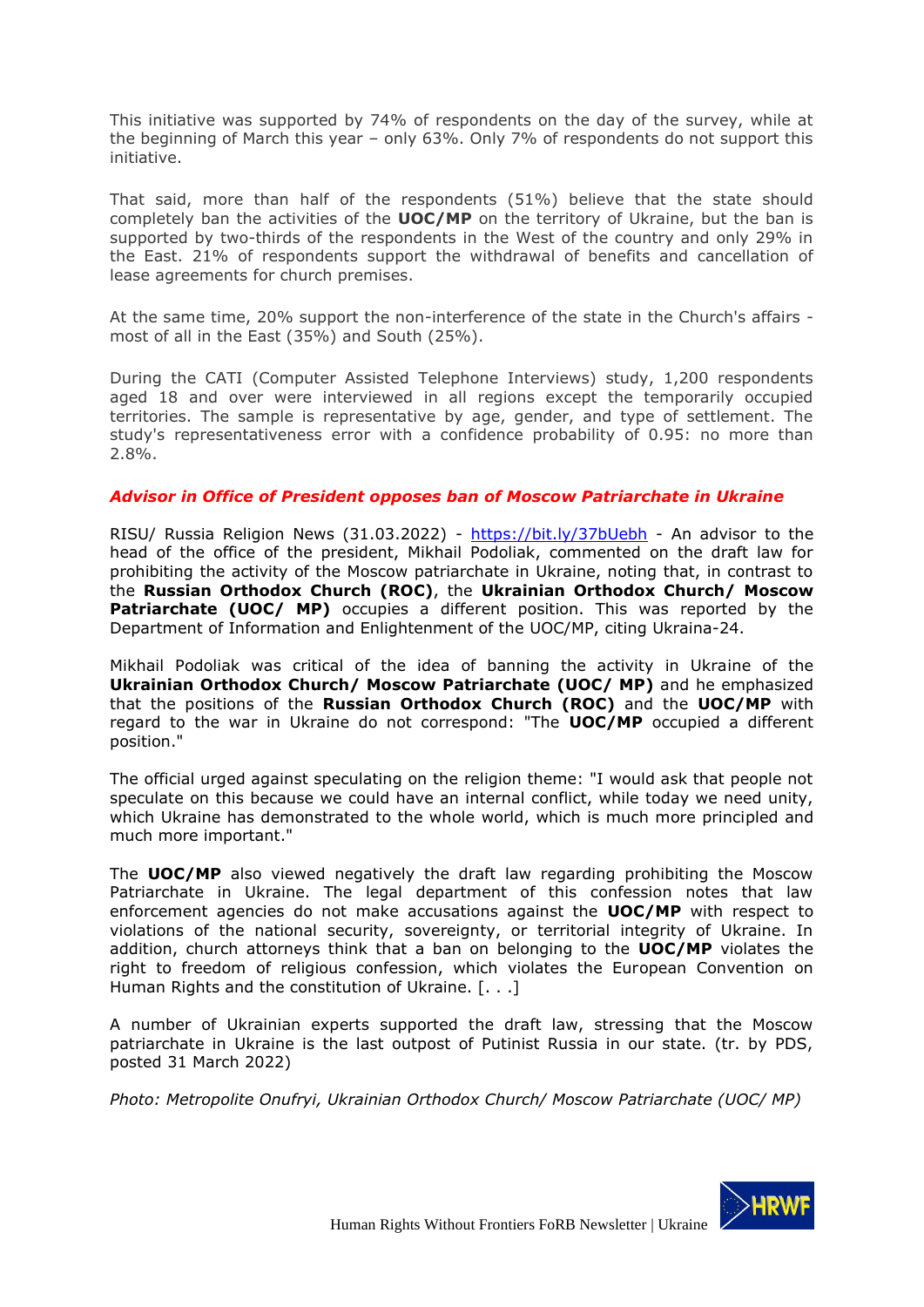# <span id="page-20-0"></span>**Interactive map of churches and religious buildings destroyed by the Russian army**

### *The interactive map is available [here](https://www.google.com/maps/d/u/0/viewer?mid=1KeG6j5kmZbssWiejfabf1z3vEwt4Lztw&fbclid=IwAR1w2D012B1BSj5Uj-ab9Magw9ahICrmXsHmf228I7Gnr9A2Y3RE5c5Kwow&ll=50.57097207894431%2C30.507079797473924&z=10)*

HRWF (12.04.2022) – During the first month of the war, the Russian army destroyed more than 60 Ukrainian churches and religious facilities in at least eight regions of Ukraine: Kiev, Donetsk, Zhytomyr, Zaporozhye, Lugansk, Sumy, Kharkiv and Chernihiv.

An interactive map of Orthodox, Catholic, Protestant, Muslim and Jewish places of worship and religious structures destroyed on the territory of Ukraine by Russian troops has been created by the **State Service of Ukraine for Ethnic Affairs and Freedom of** [Conscience?](https://dess.gov.ua/)

Among the destroyed Protestant buildings are the Prayer House of Christians of Evangelical Faith in Boiarok, the Baptist seminary and Eurasian Mission in Irpin, the Ukrainian Evangelical Theological Seminary in Pushche-Vodits, and New Life Church of Evangelical Christians Baptists in Izium, and churches in Mariupol.

See details, location and pictures **[here:](https://www.google.com/maps/d/u/0/viewer?mid=1KeG6j5kmZbssWiejfabf1z3vEwt4Lztw&fbclid=IwAR1w2D012B1BSj5Uj-ab9Magw9ahICrmXsHmf228I7Gnr9A2Y3RE5c5Kwow&ll=47.563850691682376%2C37.29274133739118&z=9)**

*Ukrainian Orthodox Church in communion/ unity with Moscow Patriarchate (39)*

This Orthodox denomination is more prevalent in Kyiv and Eastern Ukraine (Kharkiv – Donbas) where the war was raging during the first month

*Orthodox Church of Ukraine/ Patriarchate of Constantinople (5)*

This Orthodox denomination was created on 15 December 2018, recognized by the Ecumenical Patriarchate of Constantinople and granted the tomos of autocephaly on 5 January 2019

*Protestant communities (5) Roman Catholic Church (1) Muslim communities (3) Jewish communities (3)*

*Photo: Irpen Bible Seminary (Protestant)*

# <span id="page-20-1"></span>**Demands to put Patriarch Kirill and his inner circle on the international sanctions list**

## *Ukrainian activists demand that the "Russian World" ideologists led by Patriarch Kirill are sanctioned*

RISU (07.04.2022) - <https://bit.ly/3v4M7VM> - An action group of representatives of Ukrainian public and scientific institutions, representatives of media and business put forward the initiative to appeal to the governments of the United States, Great Britain, Japan, China, European Union member states, church and public activists who cooperate with the Moscow Patriarchate, with a request to facilitate putting **Moscow Patriarch Kirill** and his inner circle, who is directly involved in the development and promotion of the ideology of the Russian World, on the international sanctions list.

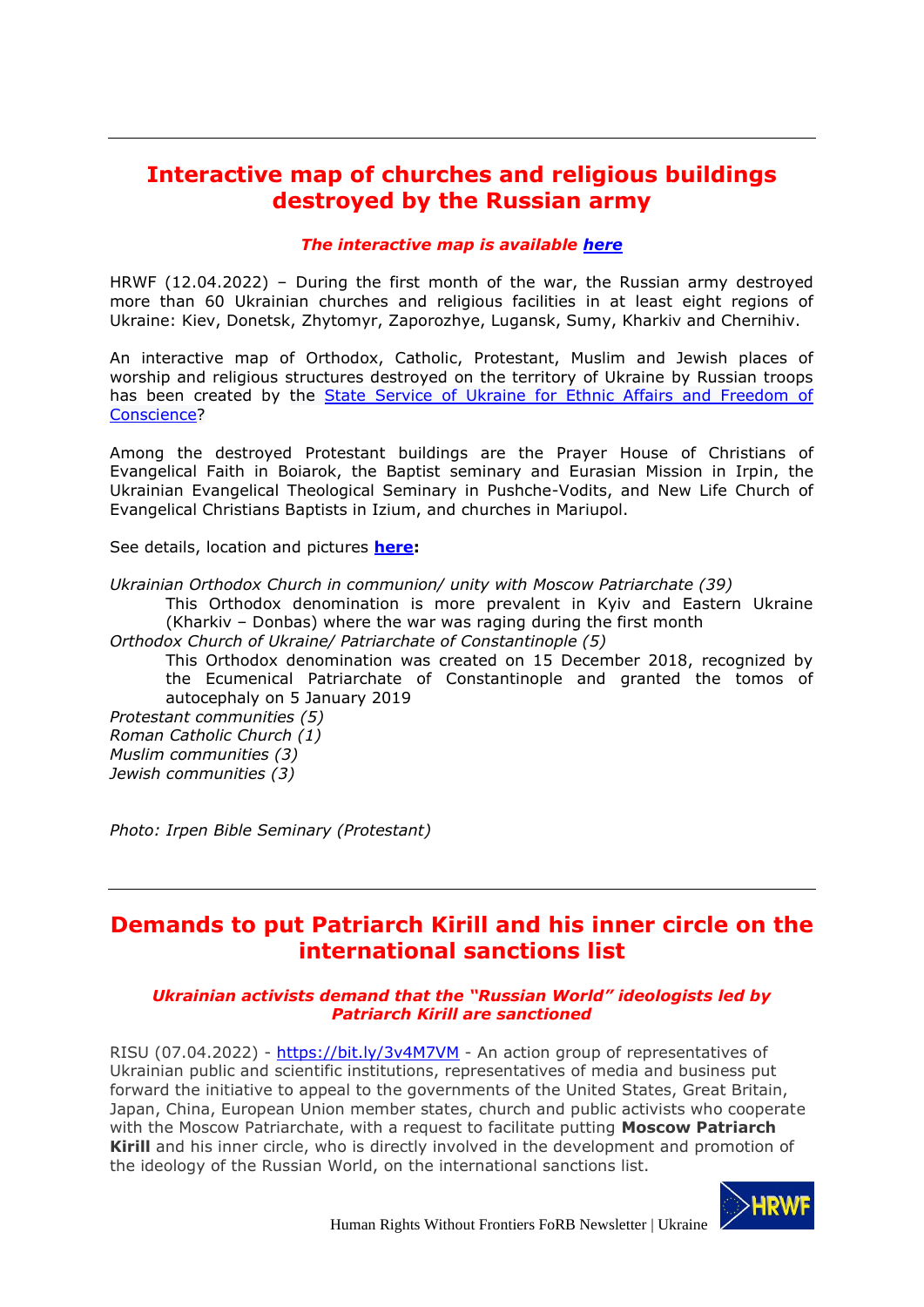In particular, we are referring to

- **Head of the Department for External Church Relations of the Moscow Patriarchate, Patriarchal Vicar, Metropolitan Hilarion (**Gregory Alfeyev**);**
- **permanent member of the Synod of the Russian Orthodox Church, Primate of the UOC-MP Metropolitan Onufriy (**Orest Berezovsky**);**
- **permanent member of the Synod of the UOC-MP, Metropolitan Agafangel of Odessa and Izmail (**Oleksiy Savvin**);**
- **permanent member of the Synod of the Russian Orthodox Church, Patriarchal Exarch of the Belarusian Exarchate of the Moscow Patriarchate Metropolitan Veniamin (**Vitaly Tupeko**).**

"The impetus for this appeal was the fact that the role that the hierarchy of the Moscow Patriarchate has played and still plays in justifying and justifying the military aggression of the Russian political leadership (Transdniestria, Georgia, Ukraine) remains out of the attention of the international community," the initiators of the appeal say. "After all, it is the Moscow Patriarchate and personally the current Patriarch Kirill who are the developers and long-term advocates of the Russian World ideology. This ideology has become an effective means of instilling in Russian society the idea of superiority and exclusivity of Russian culture, language, and Moscow Orthodoxy."

This teaching condemned by the [world-famous](https://risu.ua/deklaraciya-pravoslavnih-bogosloviv-svitu-pro-russkij-mir_n127230) theologians because it is essentially a neo-imperial geopolitical and ideological doctrine that asserts Russian messianism and imperialism. Therefore, this latest heresy promotes Orthodox ethnophyletic fundamentalism (the superiority of the ethnic over the religious), totalitarianism and chauvinism. Ideology is used as an excuse for Russia's invasion of the territory of other states in order to restore the former Soviet Union.

In fact, the teaching is the current social and political doctrine of Russia and proclaims that there is a certain super – National Russian-speaking space or a separate civilization "Holy Rus" with a political center in Moscow, a common Russian language and a common Church - the Moscow Patriarchate. Its political leader is Putin, and its spiritual leader is Patriarch Kirill.

Such chauvinistic nationalist attitudes do not leave other peoples the right to their own language, culture, religion, or declare the latter to be less valuable, not worthy of development, prospects. A natural consequence of the Russian World policy is the gradual elimination of national languages, cultures, and those Orthodox communities that were not part of the Moscow Patriarchate in the territories occupied by Russia. Cases of harassment and persecution of religious leaders of non-Orthodox faiths who did not support the policy of the political leadership of the Russian Federation are also systemic.

"There are not isolated cases of open or covert cooperation between clergy of the Moscow Patriarchate in Ukraine and Belarus with the occupying Russian troops. Sometimes such cooperation goes beyond not only religious canons, but also common sense or human morality," the initiators of the appeal note. "The chauvinistic Russian World has been and is being promoted with the help of Orthodox clergy. In war context, this poses a significant threat not only to the national security of Ukraine, but also to the world as a whole."

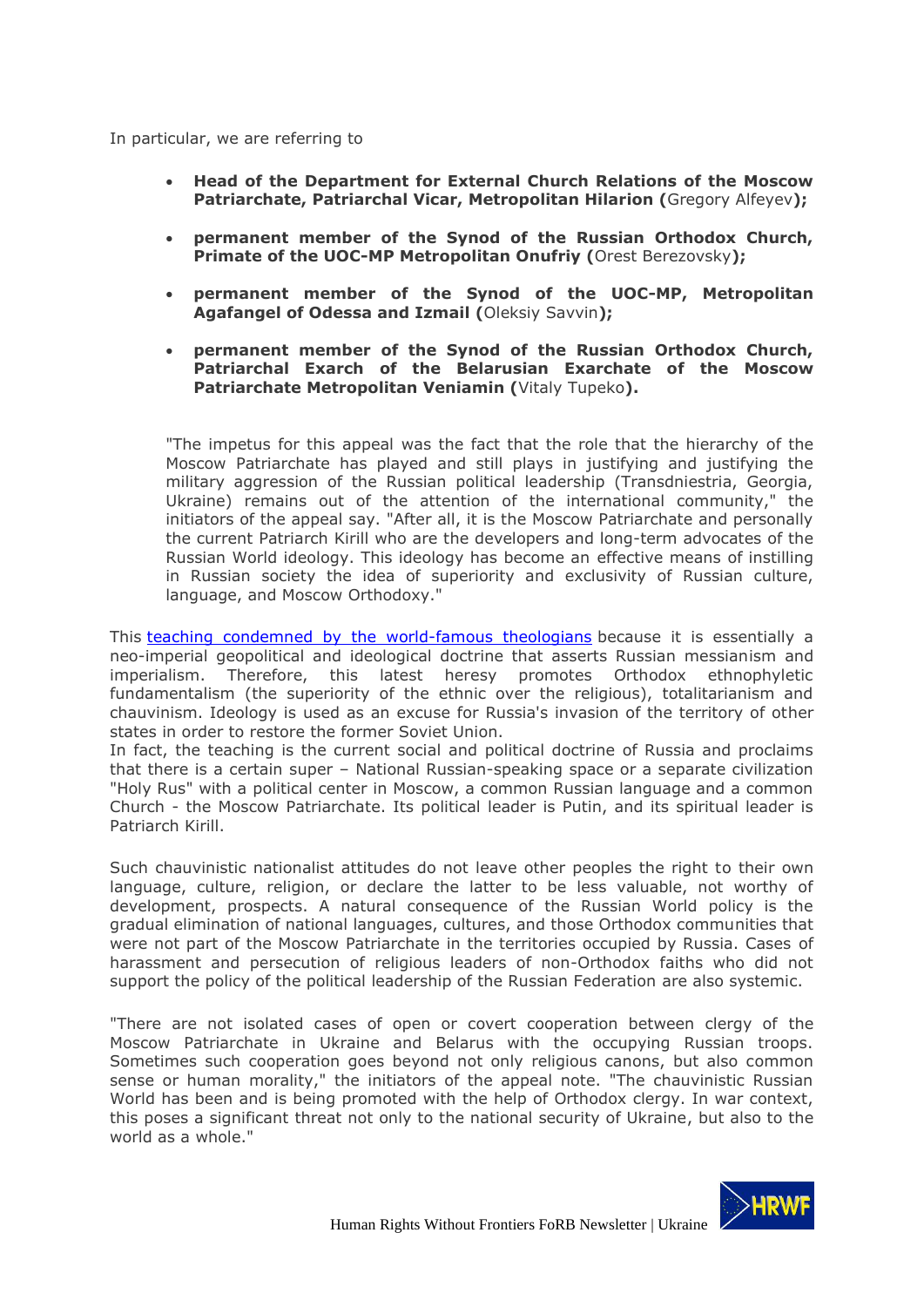*Photo: RISU*

# <span id="page-22-0"></span>**Over 60 places of worship in Ukraine and sites of cultural heritage attacked by the Russians**

By Halya Coynash

KHPG  $(01.04.2022)$  - <https://bit.ly/3jcIA21> - Five weeks into its war against Ukraine, Russia has bombed or shelled over sixty places of worship in at least eight oblasts (Kyiv; Donetsk; Luhansk; Kharkiv; Sumy; Zaporizhya and Zhytomyr). It has also destroyed or damaged many places of huge cultural significance.

It is for this reason that, instead of running for cover to escape Russia's relentless bombing and shelling of the city, Kharkiv municipal workers and volunteers worked together to protect the famous Monument to the great Ukrainian poet Taras Shevchenko by totally covering with sandbags. There have been similar moves in Odesa, Lviv and other Ukrainian cities, but nowhere as dangerous as in Kharkiv which Russia has been unable to seize, and instead seems bent on destroying.

The very tall monument is a landmark of the city, which withstood the Nazis, but was in grave danger from the new invading force from the North. Work is also underway to protect the monument to Ukraine's Independence on Constitution Square and Kharkiv Mayor Ihor Terekhov has [promised](https://t.me/objectivetv/15053) that they will endeavour to protect other monuments as well.

The Russian regime under Vladimir Putin has long demonstrated barbaric disregard for human life, as well as for places of religious and cultural significance. There may, however, be other more sinister motives for the horrific destruction to sites of cultural importance that Russia has caused since it began its invasion of Ukraine on 24 February.

The Russian regime does not recognize Ukraine's right to exist, and may well want to destroy the country's rich historical and cultural legacy, especially since this demonstrates roots that go back far beyond the emergence of Moscow. Russian politicians and the state media have made almost childish attempts to try to appropriate the ancient monument of Chersonese in occupied Crimea as 'Russian', while also inflicting considerable damage on it, the 16th Century Khan's Palace (Hansaray) and other places of significance in Crimea. Ukrainians' valiant residence to the Russian invaders has spoiled Russia's narrative, and it is quite possible that the blanket destruction to Mariupol and Kharkiv is, at least in part, prompted by the wish for revenge.

Some of the losses are irretrievable. Enormous damage was caused to a museum in Ivankiv, Kyiv oblast, with some of the works of Ukrainian artist Maria Prymachenko totally destroyed. In Mariupol alone, Russian strikes destroyed the Drama Theatre and a School of Arts, with both these having also been used to provide residents with shelter from the incessant bombing.

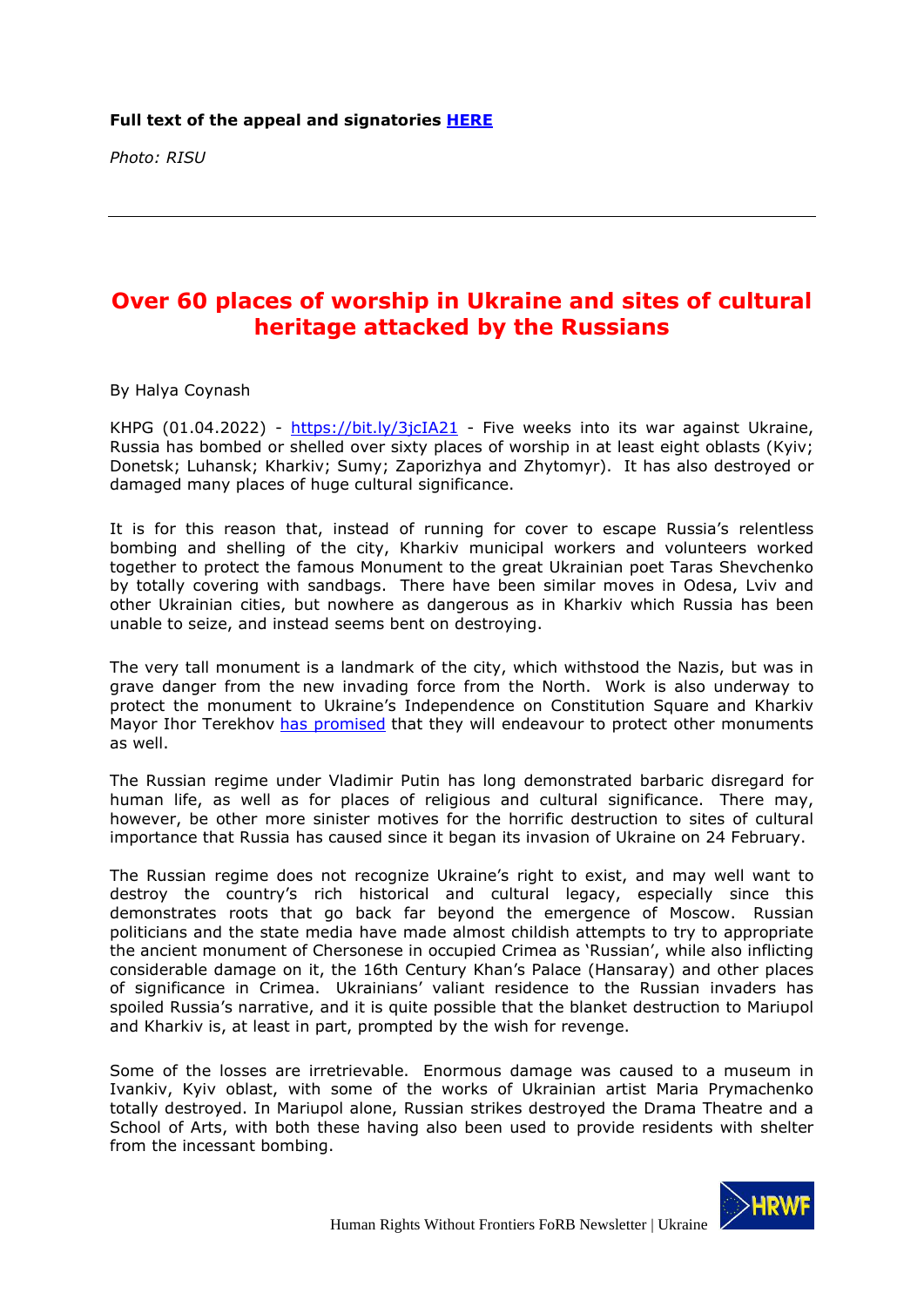While Moscow may well be hoping, through such destruction, to undermine Ukraine's separate identity, the horrific vandalism also gives the lie to all of the excuses that the Kremlin has presented for its war against Ukraine. The claims that it is defending the Russian-speaking population and the Orthodox Church are grotesque in the light of the systematic destruction of the predominantly Russian-speaking cities of Kharkiv and Mariupol, and the huge amount of damage caused to churches, including those which are, at least for the moment, still linked with the Moscow Patriarchate.

The claim that the war is aimed at the so-called 'denazification' of Ukraine has been condemned by [Holocaust](https://khpg.org/en/1608810158) survivors, the Chief Rabbi of [Ukraine](https://khpg.org/en/1608810144) and [international](https://khpg.org/en/1608810248) Holocaust remembrance [organizations.](https://khpg.org/en/1608810248) It seems particularly cynical given that it is Russians who [bombed](https://khpg.org/en/1608810149) Babyn Yar, site of one of the worst Nazi massacres of Jews; another Holocaust memorial in the Kharkiv oblast and who killed Boris [Romantschenko,](https://khpg.org/en/1608810248) a 96-year-old Kharkiv resident who had survived four Nazi concentration camps, only to die from a Russian missile.

Ukraine's Ministry of Culture and Information Policy has created a special website for documenting war crimes committed by the Russian armed forces against the Ukrainian population and sites of cultural heritage. The material will, hopefully, be used as evidence for criminal prosecution, either under Ukrainian legislation or at the International Criminal Court at the Hague. They invite people to send them information and / or photographic and video evidence regarding the damage of protected buildings; monuments; places of worship, etc, the plundering of museums, libraries and similar and the use of force by the armed forces during the above acts of plunder or destruction. The considerable evidence already amassed can be viewed here in [Ukrainian](https://mkip.notion.site/mkip/7be52d2803994651a23a220a8ed85f1c?v=6ea517f19a8944f9a902a50156656eea) and [in](https://mkip.notion.site/mkip/e9a4dfe6aa284de38673efedbe147b51?v=f43ac8780f2543a18f5c8f45afdce5f7)

[English](https://mkip.notion.site/mkip/e9a4dfe6aa284de38673efedbe147b51?v=f43ac8780f2543a18f5c8f45afdce5f7) (most easily viewed in 'Gallery').

*Photo: Holy Dormition Cathedral, 1778 in the Kharkiv oblast damaged by Russian shelling on 3 March*

# <span id="page-23-0"></span>**Odesa Christian, Jewish and Muslim faiths unite for Ukraine and against Russian aggression**

By Halya Coynash

KHPG (21.03.2022)- <https://bit.ly/3DE0UuF> - Representatives of Odesa's largest Christian churches, as well as the Chief Rabbi of Odesa and Deputy Imam have joined together in [a powerful address](https://www.youtube.com/watch?v=cCyseJyAbdg&t=18s) in support of peace and against the war that Russia has unleashed on Ukraine. Like the concentrated efforts of Odesa residents to protect the city against Russia's expected attack, the address exposes the lies that Moscow is using to try to justify its invasion. Those who are free do not require 'liberation' and the socalled 'Russian world' that Russia is bringing to Ukraine is evil, and a force only of destruction. It is significant that the five include **Archpriest Pavlo Poleshchuk** from the Ukrainian Orthodox Church, which at least for the moment remains linked to the Moscow Patriarchate. Although his address is the least openly pro-Ukrainian and / or political, his very participation is important given Russian Patriarch Kirill's fairly open support for Russia's invasion and Russian leader Vladimir Putin's twisted views about Ukraine.

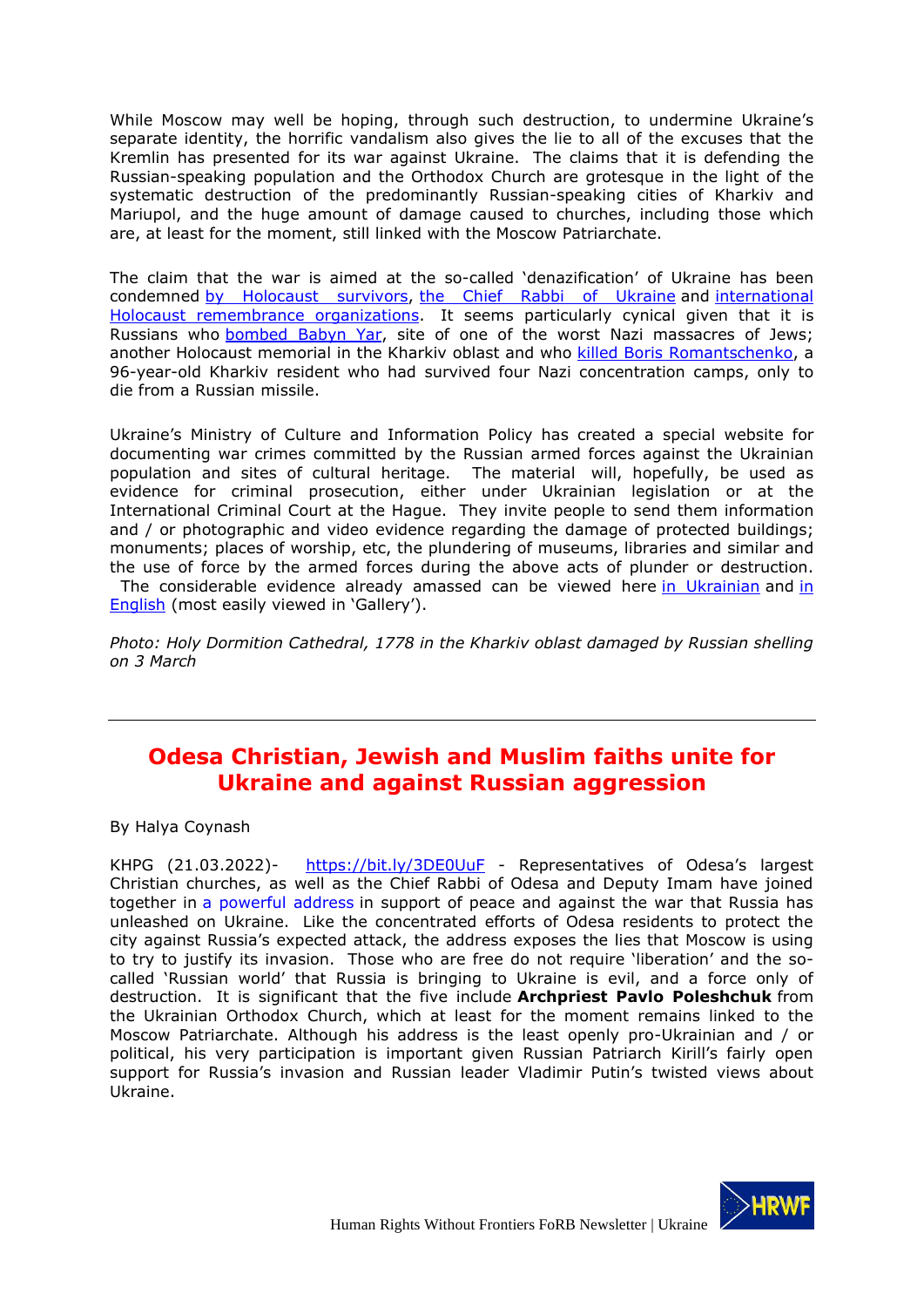It was Father Pavlo who spoke first, stressing that all nationalities and faiths have always lived in harmony in Odesa and the Odesa oblast, and praying for peace and that Odesa remains unharmed.

**Father Teodor Orobets**, Secretary of the Odesa Diocese of the Orthodox Church of Ukraine. joins in praying for peace for Ukraine. Speaking in Ukrainian, he also says the following:

*"The free do not need to be freed and liberated. Odesa is a freedom-loving city, as is all of Ukraine which lives in peace with all its neighbours. <> The Russian world that Russia brings is not peace, but evil which destroys our cities, villages and kills our people."*

**Rabbi Avraham Wolf**, Chief Rabbi of Odesa and Southern Ukraine, calls the "*Jewish community of Odesa an example for many Jewish communities around the world*."

He says that many rabbis whom he meets are envious of how free the Odesa community is. "*I am proud that I live in such a city where I can talk in Russian and everybody understands me and helps. This is the most loyal city and country for any national where you can freely work and develop. I pray to the Almighty to send peace to our land, so that we can live in peace and harmony".*

**Father Oleksandr Smerechynsky** from the Ukrainian Greek-Catholic Church and Chief Chaplain for the Naval Forces in Odesa, calls Odesa a big family, where all are very different, yet united. "*We do not need to be liberated from anything. We need only to be left in peace, to develop our multi-faith, multinational yet united family, a part of Ukrainian soil and of the Ukrainian state. There is no need to liberate us. Go home!"*

**Deputy Imam Askar Olegovich Dzhasimov** stresses that Ukraine's Muslims want peace for all, and prays to the Creator "*to preserve our country, our beloved Ukraine, <> We are all united in the battle with evil, and evil has no nationality. Glory to Ukraine! Glory to the Heroes!*"

All of this firmly rejects fundamental elements in Moscow's narrative about Odesa, Ukraine and the supposed reasons for Russia's invasion. In 2014, Putin claimed that Ukraine's post-Maidan leaders were 'fascists' and anti-Semites, and was vehemently contradicted by leading members of Ukraine's Jewish community. There were several fakes (about alleged discrimination, 'pogroms', etc) over the following years which were equally swiftly rejected by the relevant communities. Putin is now claiming that Russia's invasion and the horrific bombing of civilians are aimed at something he calls 'the demilitarization and denazification' of Ukraine, with the latter claim rejected by the Chief Rabbi of Ukraine, by Holocaust survivors, and, now, by the Chief Rabbi of Odesa.

The Kremlin has also claimed that Russia is 'protecting' Russian-speakers against Kyiv's supposed 'genocide', that it is liberating them from a 'fascist' junta. It is not only Odesa's religious figures who roundly reject such myths. Since the first day of Russia's invasion, the predominantly Russian-speaking residents of Odesa have united in showing Moscow and the world that they are Ukrainians who plan to defend their city from the Russian aggressor. Day after day, there have been long chains of volunteers along the sea front filling sandbags to block the invaders' path. Others have been welding iron bars together to block Russian tanks; learning how to use firearms or make Molotov cocktails. Even the Kremlin must have now understand that nobody is about to greet invaders as 'liberators', and hand them flowers, and that the invading forces will be met by barricades, petrol and a huge territorial defence force who will do everything to defend Odesa and Ukraine.

*Photo : Odesa is Ukraine in the colours of the Ukrainian flag on sand bags aimed at impeding the Russian invaders Photo Mykhailo Shtekel, RFERL*

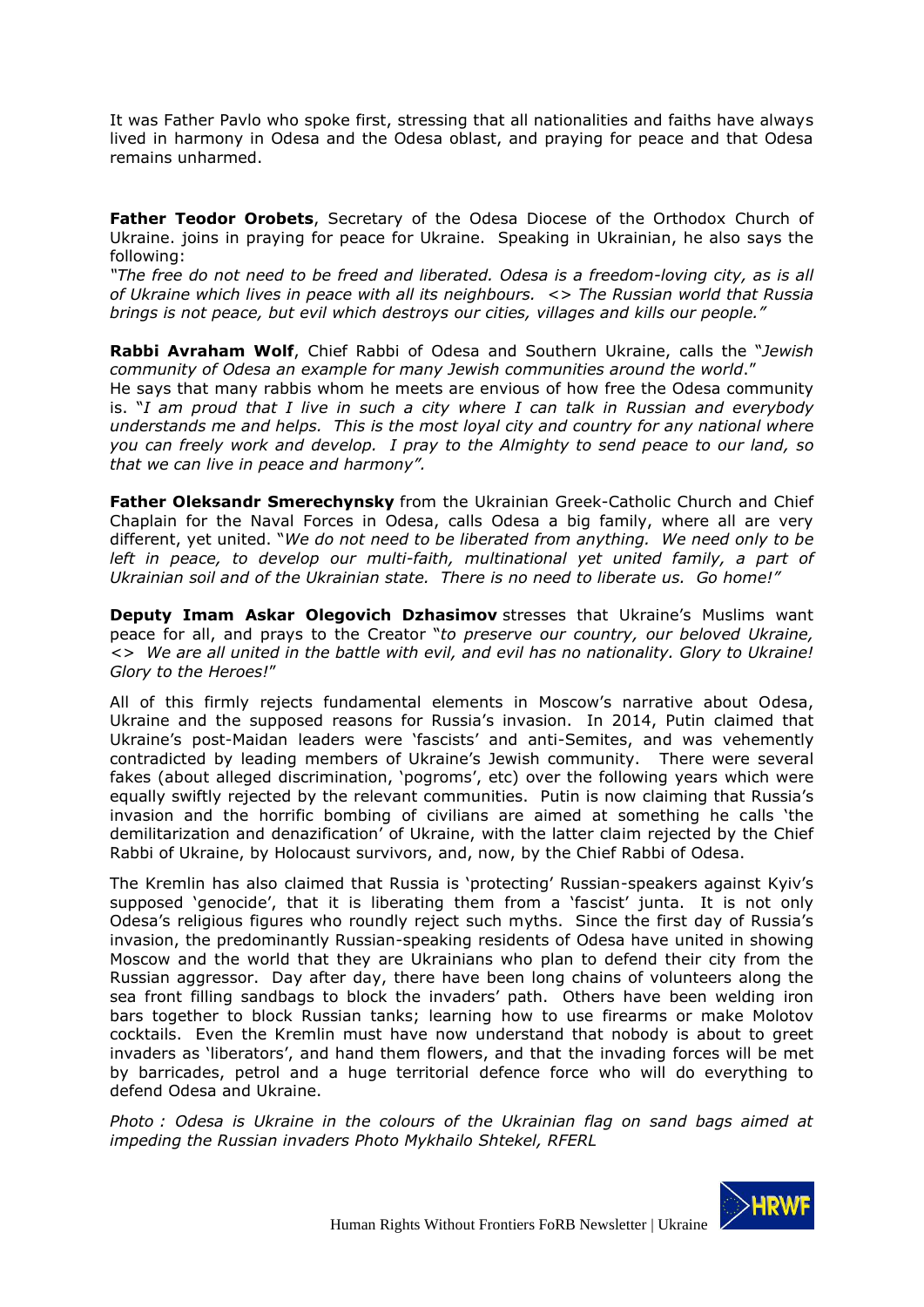# <span id="page-25-0"></span>**Evangelical pastor arrested by Russians in Mariupol**

Release International (21.03.2022)- <https://bit.ly/3JKf2Vv> - Please pray for the pastor of an Evangelical church in the besieged Ukrainian city of Mariupol, who has been arrested by Russian forces.

**Alexander Glushko**, the pastor of the Mariupol Evangelical Church 'Light of the World' was arrested at his home a few days ago. A search was made of his house and a diploma from the Theological Seminary of Ukraine was found. A Release International partner says this is one of the reasons for his arrest.

*'According to our information, he has already been taken to the territory previously occupied by Russian troops and placed in a prison in the city of Dokuchaevsk, not far from Donetsk,'* reported our partner.

His family has no further information as to his whereabouts and his wife has no right or opportunity to see her husband.

Another pastor of a church near Mariupol has told our partner that he was blacklisted for arrest but he managed to escape. However, the church building, where the pastor's family also lived, has been confiscated.

Our partner continued: *'I believe that many other pastors of evangelical churches in Ukraine, known for their patriotic position, are also included in such a "*black list*". This is also fully in line with reports that were published before the invasion of the Russian army that the "physical liquidation of some religious figures in Ukraine" who openly support their government is expected.*

Shortly after the conflict in Ukraine began, "Release International" reported on the way Protestant churches in the pro-Russian controlled regions of Ukraine have been subject to restrictions on their freedom in recent years.

Our partner added that many Christians have already fled Mariupol – not only because of the current fighting but because of fears of possible persecution for the Evangelical faith.

## <span id="page-25-1"></span>**USCIRF warns of potential for religious oppression in Ukraine**

USCIRF (16.03.2022) - <https://bit.ly/3Iq9o9k> - The United States Commission on International Religious Freedom (**[USCIRF](http://www.uscirf.gov/)**) is appalled by the incalculable suffering already caused by Russia's brutal invasion of Ukraine, and warns that religious communities across Ukraine will likely be targeted with violence and oppression under any Russian influence.

"*We are horrified by Russia's attacks on Ukraine, the senseless loss of life, and the lack of respect for human rights. There is a direct relationship between religious freedom* 

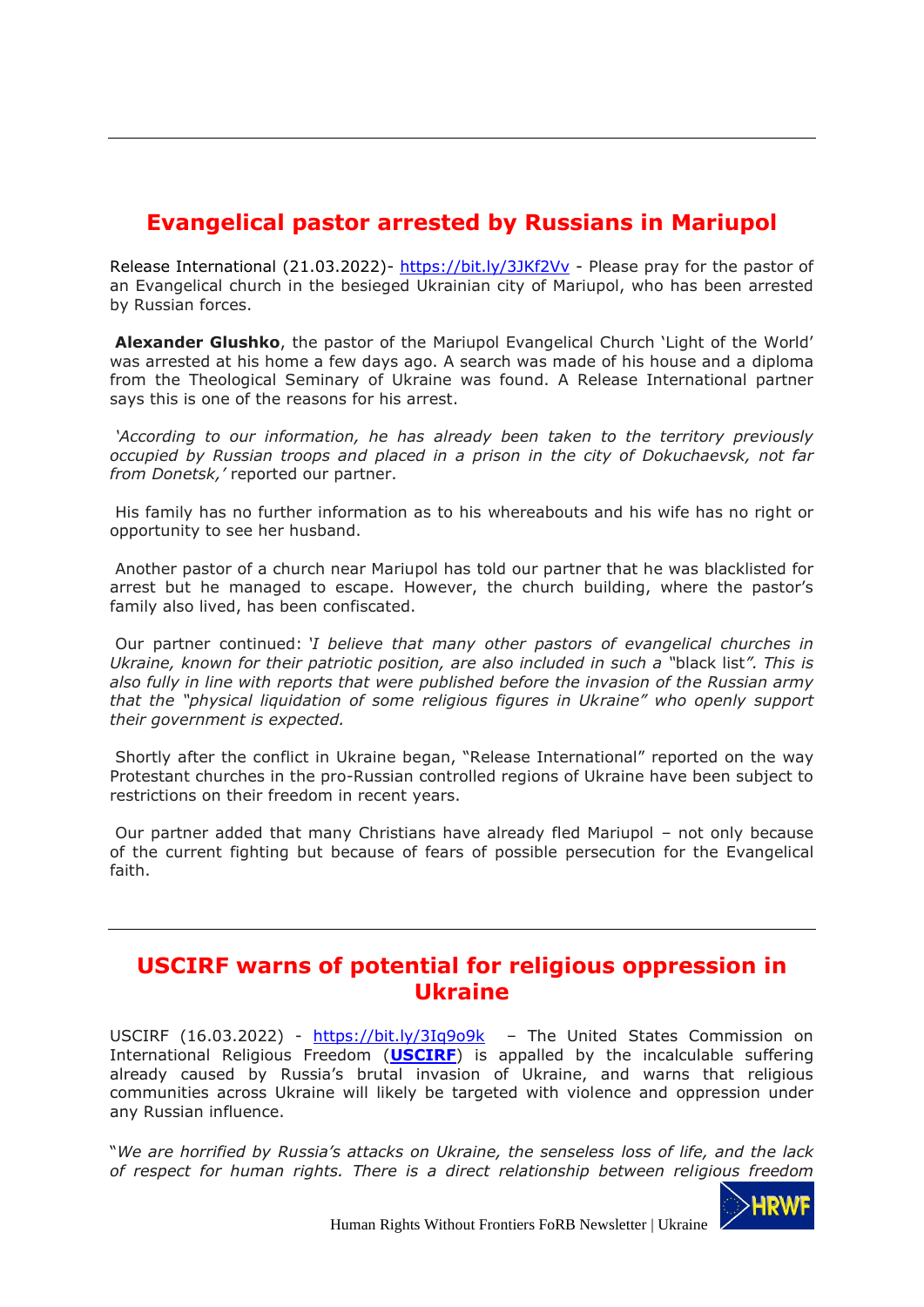*violations and the dismantling of civil society in and by Russia. The Russian government uses distortions of religious history to support its claim that Ukrainians have no independent ethno-religious identity or state tradition*," said USCIRF Commissioner **[James W. Carr](https://www.uscirf.gov/about-uscirf/commissioners/james-w-carr)**. "*In 2019, the Ecumenical Patriarch of Constantinople recognized an independent Orthodox Church of Ukraine, allowing many parishes previously under the jurisdiction of Moscow to sever those ties in a move that infuriated Russian nationalist sentiments. These parishes and their leadership are in jeopardy if Russian control expands.*"

For years, USCIRF has documented Russia's increasingly authoritarian policy towards religion and warned of its troubling implications for Russian society and beyond.

*"In the areas of Ukraine already occupied by Russia in 2014, we have seen the Russian government use baseless charges of religious extremism and terrorism to silence dissent, justify endless raids and mass arrests, and close religious institutions that do not conform to its narrow interpretation of 'traditional' religion*," said USCIRF Commissioner **[Khizr Khan](https://www.uscirf.gov/about-uscirf/commissioners/khizr-khan)**. "*Indigenous Crimean Tatar Muslims—who oppose the Russian occupation of their homeland—are routinely charged with terrorism based on their ethno-religious identity rather than any substantive evidence. Many of these individuals receive prison sentences of up to 20 years. The Russian government's aggression toward religious freedom is an indicator that much worse will follow, as we certainly see a risk of this pattern being repeated as Russia expands into Ukraine.*"

Russian shelling has already damaged numerous religious buildings, including a revered 16 century Orthodox **[monastery](https://www.nytimes.com/2022/03/13/world/europe/monastery-shelling-ukraine.html)** where close to 1,000 civilians were sheltering, and a **[mosque](https://www.npr.org/2022/03/12/1086271579/russians-shelled-a-mosque-where-80-people-were-sheltering-in-mariupol-ukraine-sa)** in Mariupol where 80 civilians were sheltering. Although some Russian Orthodox clergy oppose the war, including nearly 300 who signed an **[open](https://www.washingtonpost.com/religion/2022/03/09/eastern-orthoodox-priests-russia-denounce-invasion-ukraine-their-own-peril/) [letter](https://www.washingtonpost.com/religion/2022/03/09/eastern-orthoodox-priests-russia-denounce-invasion-ukraine-their-own-peril/)** denouncing it, Russian Orthodox Patriarch **[Kirill](https://www.reuters.com/world/europe/ukraine-invasion-splits-orthodox-church-isolates-russian-patriarch-2022-03-14/)** has publicly blessed it and provided supposed religious justification.

USCIRF has documented and explained the Russian government oppression of religious freedom in numerous products, including reports on **[The Anti-cult Movement and](https://www.uscirf.gov/sites/default/files/2020%20Anti-Cult%20Update%20-%20Religious%20Regulation%20in%20Russia%20edited.pdf)  [Religious Regulation in Russia and the Former Soviet Union](https://www.uscirf.gov/sites/default/files/2020%20Anti-Cult%20Update%20-%20Religious%20Regulation%20in%20Russia%20edited.pdf)** and **[Religious](https://www.uscirf.gov/sites/default/files/2021-10/2021%20Chechnya%20Issue%20Update.pdf)  [Freedom Violations in the Republic of Chechnya](https://www.uscirf.gov/sites/default/files/2021-10/2021%20Chechnya%20Issue%20Update.pdf)**, and episodes of the USCIRF Spotlight podcast, such as Implications of Russia's Invasion of Ukraine – Part 1: **[The](https://www.uscirf.gov/news-room/uscirf-spotlight/implications-russias-invasion-ukraine-part-1-denazification-narrative)  ["Denazification" Narrative](https://www.uscirf.gov/news-room/uscirf-spotlight/implications-russias-invasion-ukraine-part-1-denazification-narrative)** and Part 2: **[The Religious Regulation Framework](https://www.uscirf.gov/news-room/uscirf-spotlight/implications-russias-invasion-ukraine-part-2-religious-regulation)**, and the **[Abuses of Traditional Religion in Russia](https://www.uscirf.gov/news-room/uscirf-spotlight/abuses-traditional-religion-russia)**. In its 2021 **[Annual Report](https://www.uscirf.gov/sites/default/files/2021-05/Cuba%20Chapter%20AR2021.pdf)**, USCIRF again recommended that the U.S. Department of State designate **[Russia](https://www.uscirf.gov/annual-reports?country=64)** as a Country of Particular Concern (CPC) for its systematic, ongoing, and egregious religious freedom violations. On November 15, 2021, the State Department **[implemented](https://www.federalregister.gov/documents/2021/11/29/2021-25923/secretary-of-states-determinations-under-the-international-religious-freedom-act-of-1998-and-frank-r)** this recommendation and designated Russia as a CPC for the first time.

# <span id="page-26-0"></span>**Friends and foes of Ukraine among religious leaders in Russia**

*Russian scholar Roman Lunkin analyzes the attitude of religious leaders about the war in Ukraine: Brief 'rating' of religious leaders in Russia by degree of loyalty to the Special operation in Ukraine. Human Rights Without Frontiers calls upon the EU, the US and the UK to extend their sanctions to the Russian religious leaders who support the war in Ukraine. See Black List 2 below.*

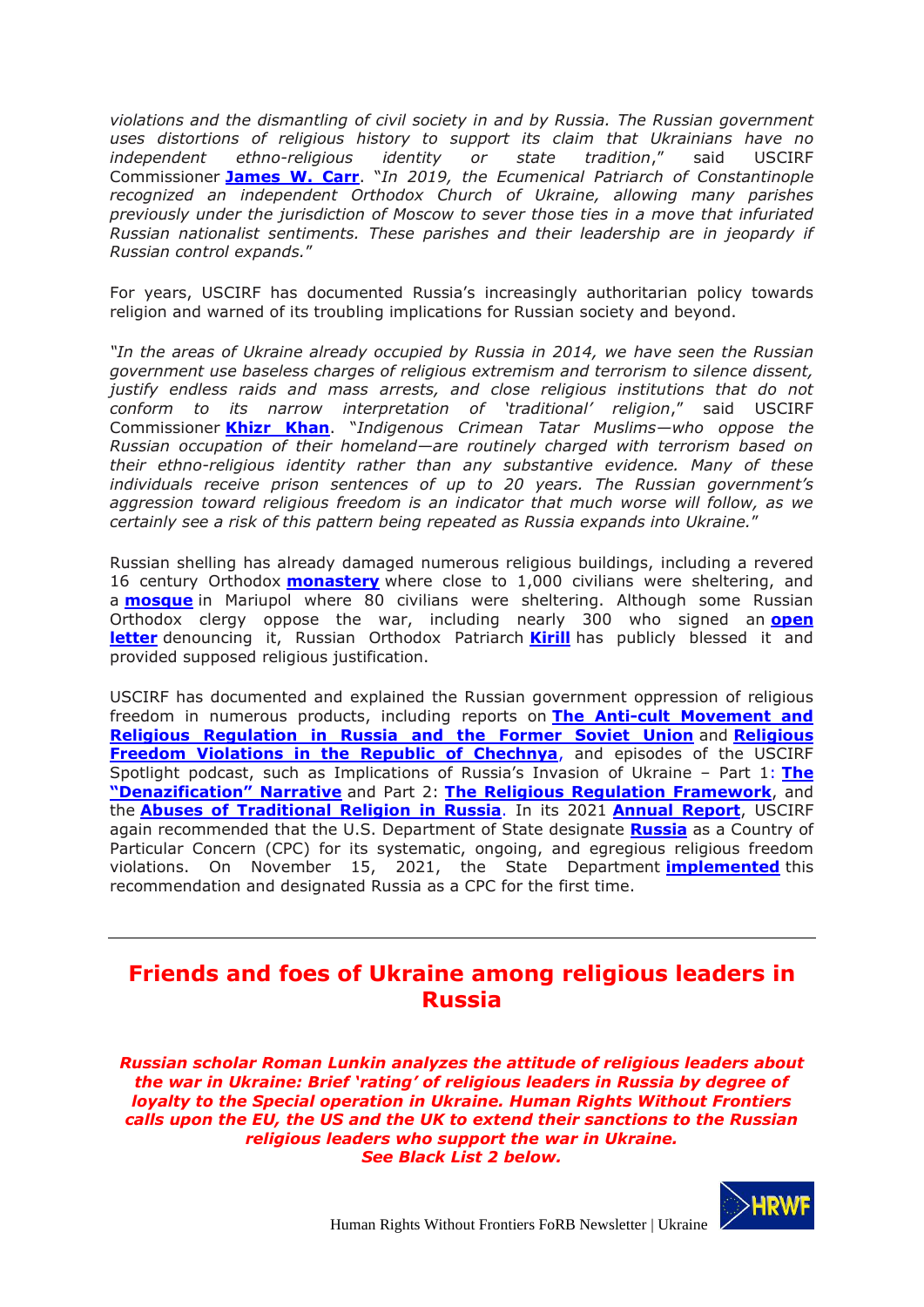## *See HRWF Black List 1 [here](https://hrwf.eu/russia-russian-religious-leaders-and-movements-to-be-sanctioned-black-list-1/)*

Russia Religion News (14.03.2022) - The Russian religious studies scholar, sociologist, and political scientist Roman Lunkin composed a "brief rating of religious leaders of Russia by degree of their loyalty to the special operation in Ukraine," the Christian megaportal [inVictory](https://www.invictory.org/news/society/31797-kratkij-rejting-religioznyh-liderov-rf-po-stepeni-ih-loyalnosti-k-spetsoperatsii-na-ukraine) reports, citing the Facebook account of the author.

As Lunkin observed, the list includes those whom he noticed and recalled.

### *Direct support*

Director of Ecclesiastical Assembly of Muslims of Russia, Albir Krganov; Supreme mufti of the Central Ecclesiastical Board of Muslims of Russia, Talgat Tadzhuddin; Chairman of the Ecclesiastical Board of Muslims of the republic of Tatarstam, Kamil Samigullin: Mufti of Bashkiria, Ainur Birgalin;

Patriarch of Moscow and all-Rus Kirill (from 11 March, when explanations of the conflict were stated in a letter to the World Council of Churches);

Metropolitan of the Russian Orthodox Old-ritualist Church Kornily;

Protestant bishop of the Russian Churches of Christians of Evangelical Faith, Pavel Zhelnovakov (Izhevsk);

Pastor of a protestant church in Kostroma, Andrei Gusev;

Orthodox historian and publicist Feliks Razumovsky;

Orthodox historian and publicist, priest Ilia Soloviev;

### *Between a call for peace and direct support*

Bishop Sergei Riakhovsky, head of Pentecostal union of the Russian Affiliated Council of Christian of Evangelical Faith, member of the Public Chamber of the R.F.

## *Calls for peace only*

Head of the Ecclesiastical Board of Muslims of the R.F., Ravil Gainutdin; Chairman of the Ecclesiastical Board of Muslims of Crimea and Sevastopol, Emirali Ablaev;

Archbishop of Evangelical Lutheran Church of Russia, Ditrikh Brauer;

Bishop of the Evangelical Lutheran Church of Ingria, Ivan Laptev;

Rector of the Moscow Theological Institute, Sergei Yastrzhemsky;

Pastor of Church of Embassy of Jesus in Nizhny Novgorod;

Conference of Catholic Bishops of Russia and Archbishop Pavel Petstsi ;

Prayer for peace by Bishop Nikolai Dubinin;

Baptist pastor Evgeny Bakhmutsky (Moscow);

Head of Buddhist Traditional Sangkha of Russia, Pandito Khambo Lama Damba Aiusheev;

#### *Detailed active position for cessation of the conflict*

Chief rabbi of Russia, Berl Lazar;

Head of the Union of Baptists of Russia, Petr Mitskevich (he is also head of the Union of Baptists of the whole Eurasian space, Transcauasus, and Central Asia); Bishop of Pentecostal Union of the Russian Church of Christians of Evangelical Faith, Eduard Grabovenko; 286 priests of the Russian Orthodox Church (appeal on 1 March 2022);

### *Against the military operation and condemnation of Russia and Russian Orthodox Church*

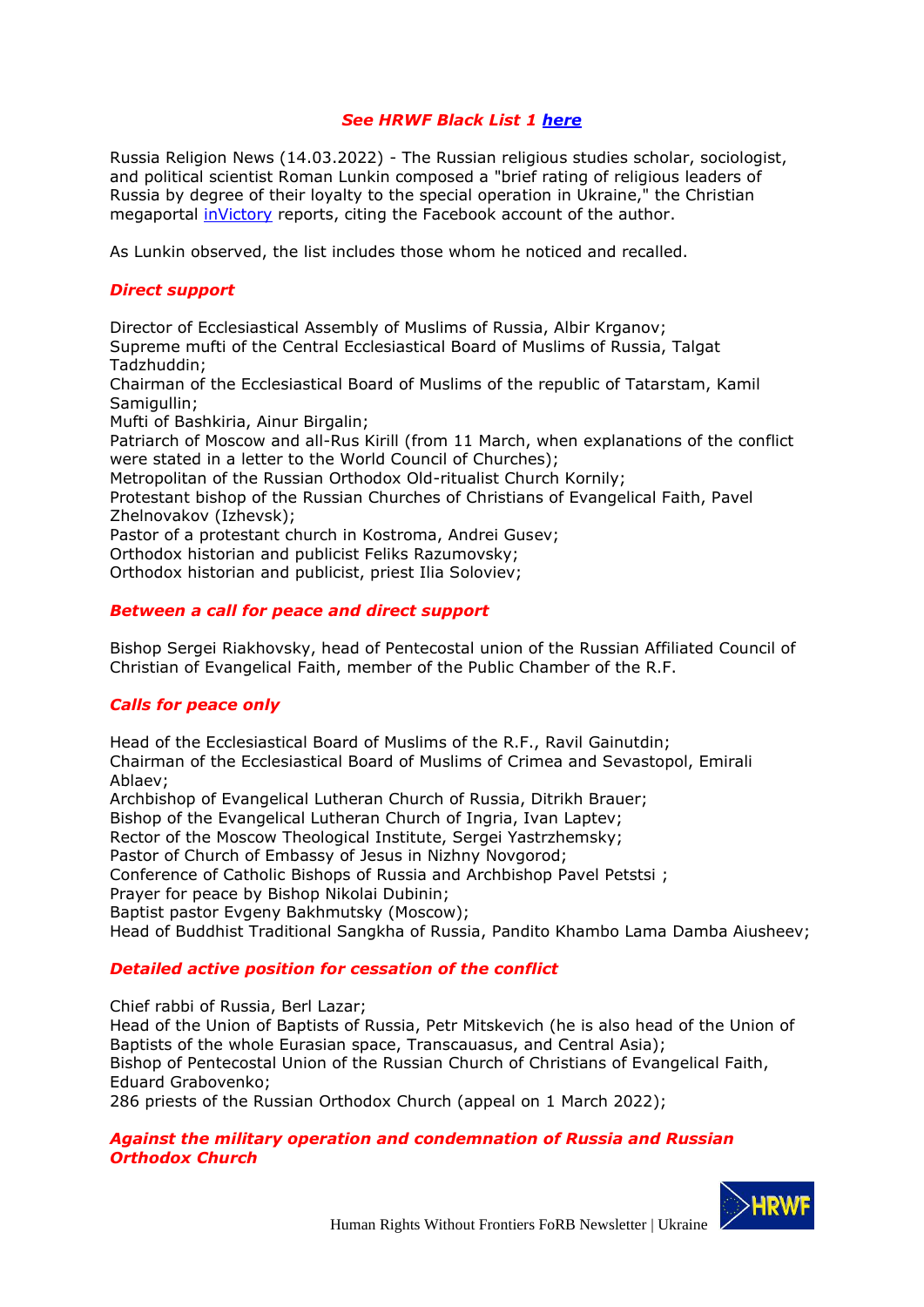Protestant opposition figures, Baptists Yury Sipko and Aleksei Markevich; Orthodox activists and opposition figures Sergei Chapnin and Konstantin Eggert; Pastor Albert Ratkin of the video channel Vsgliad s Nebesnoi; Pastor of the "New Life" church in Ekaterinburg, Viktor Sudakov; Archdeacon Andrei Kuraev.

#### *Appeal to fellow countrymen by evangelical ministers of 3 March 2022*

(as Aleksei Markevich notes, it was signed by about 500 persons, but it is impossible to confirm this now, since all signatures were secret inasmuch as, unlike the Orthodox appeal, the protestants essentially accused the Russian Federation of aggression). Apparently only the signatures of the principal signatories are public:

Yuri Ilchenko, Khabarovsk; Evgeny Kokora, Novorossiisk; Andrei Kravtsev, Nalchik; Roman Nosach, St. Petersburg; Aleksei Markevich, Moscow; Pavel Togobitsky, Berdsk; Viktor Fast, Solnechnyi; Igor Shaifulin, Novosibirsk; Mikhail Cherniavsky, Khabarovsk.

(tr. by PDS, posted 20 March 2022)

Photo: War ruins in Ukraine / Getty Images

## <span id="page-28-0"></span>**Ukraine War: The role of the Orthodox Churches**

*About 75% of Russians and 60% of Ukrainians profess to be Orthodox Christians. How are their churches responding to the war?*

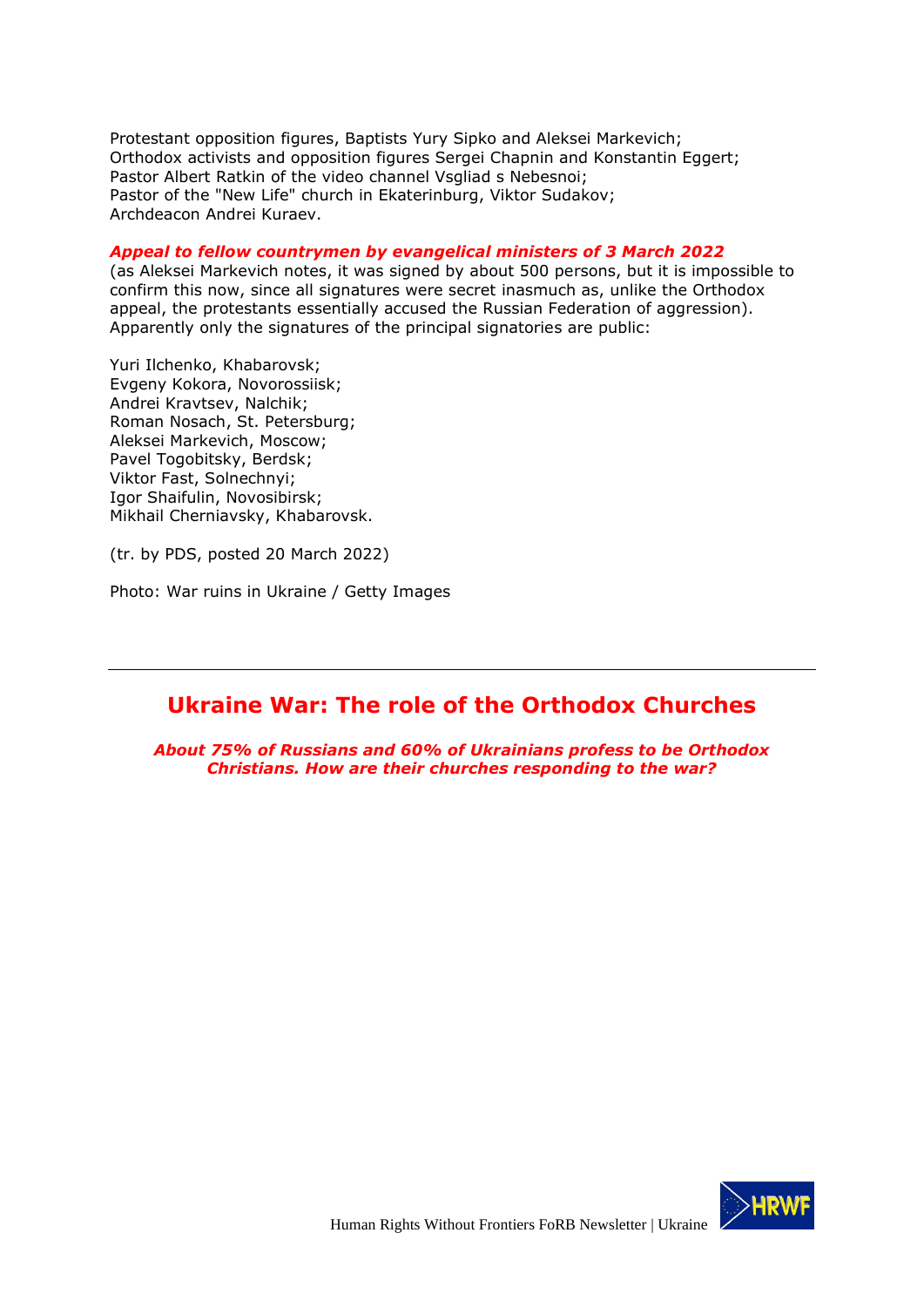

*Patriarch Kyrill (left) has publicly given his support to the war*

DW (09.03.2022) - <https://bit.ly/3DgR8yr> - Russia's war of aggression against Ukraine is driving a wedge into the Orthodox Church. While the head of the Russian Orthodox Church, Patriarch Kirill, has justified the war in Moscow, it has been condemned in the Ukrainian Orthodox churches, as well as by some priests in Russia.

"The Moscow Patriarchate had been silent about the war for a long time," explains Thomas Bremer in a video interview with DW. The professor of ecumenical theology, eastern European [church studies](https://www.dw.com/en/montenegro-tensions-erupt-over-serbian-church-leaders/a-59087415) and peace research at the University of Münster adds that this position has now changed with Patriarch Kirill, who presents Vladimir Putin's war as a legitimate resistance to Western values in his sermons in Moscow.

"He bases this on gay pride parades," explains Bremer, "which he claims were intended to be imposed on the Donbass."

In keeping with Putin's line and in accordance with the president's ban on reporting on the war or even calling it as such, the patriarch also did not use the word "war" for the invasion of Ukraine but spoke of "events" and "military actions."

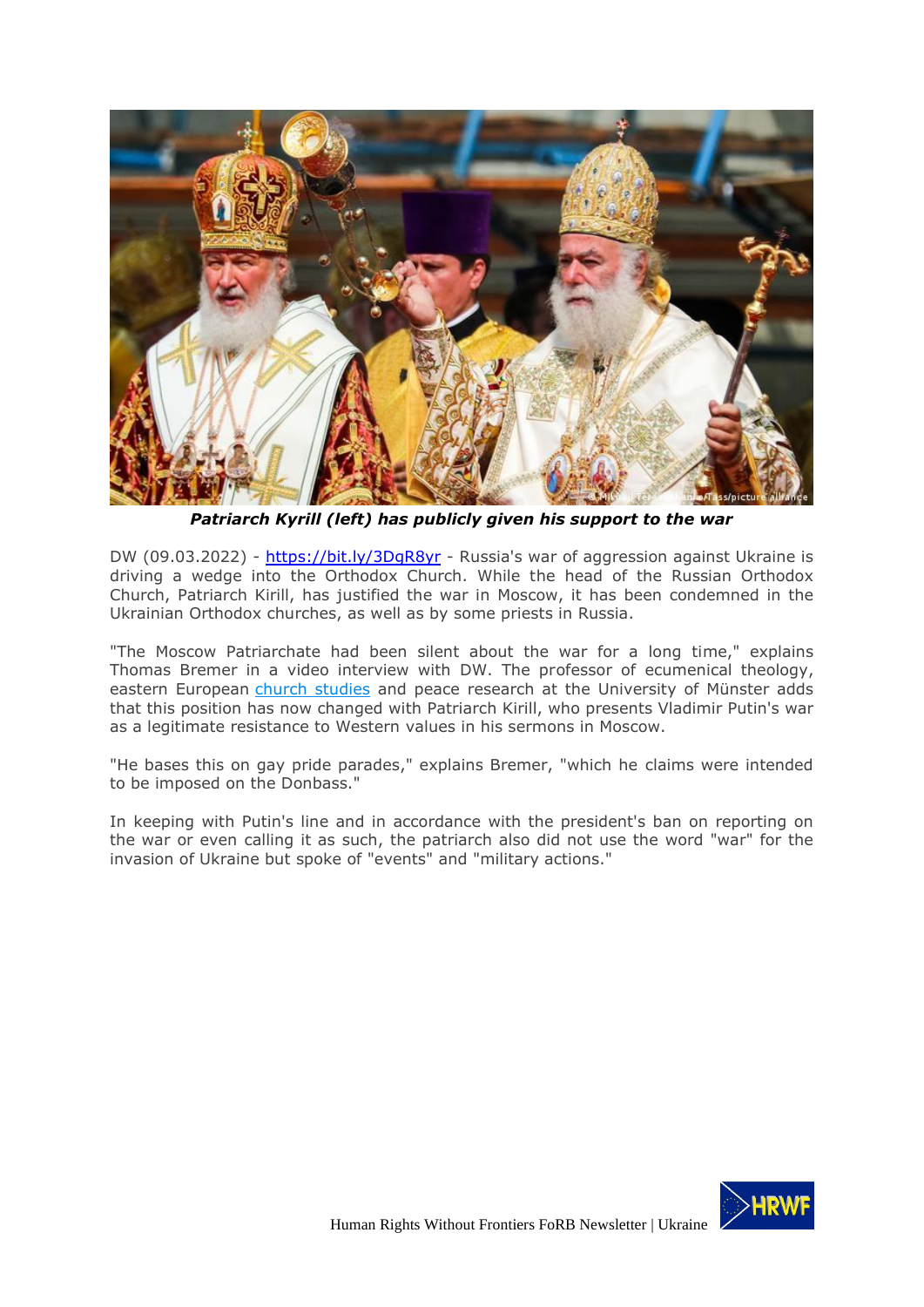

The independent Orthodox Church of Ukraine (OKU) is led by Metropolitan Epiphanius

#### <span id="page-30-0"></span>*Religious diversity in Ukraine*

While the Russian [Orthodox Church](https://www.dw.com/en/romania-orthodox-church-washes-its-hands-of-babys-baptism-death/a-56513955) is the primary church in Russia, Ukraine is characterized by religious diversity. Orthodox Christianity has had a turbulent history in Ukraine, especially since Ukrainian independence from the Soviet Union in 1991.

Currently, two Orthodox churches exist in Ukraine. One is the independent Orthodox Church of Ukraine (OKU), led by Metropolitan Epiphanius. This church was recognized by Bartholomew I in Istanbul, who is considered the "spiritual leader" of the approximately 260 million Orthodox Christians worldwide.

On the other hand, there is the Ukrainian Orthodox Church (UOK), which is an autonomous church within the Russian Orthodox Church and has not often expressed itself politically in the past.

#### <span id="page-30-1"></span>*What is the position of the Orthodox churches in Ukraine?*

Each of the two Orthodox churches in Ukraine has referred to the "war" by name and condemned it emphatically, Bremer said in an interview with DW. He added that while the OKU's reaction was to be expected anyway, even the patriarch of the UOK, which is after all a part of the Russian Orthodox Church, had spoken of an "invasion" of Ukraine on the very first day of the war and [called on Putin to end it.](https://www.dw.com/en/russian-artists-speak-out-against-the-war-in-ukraine/a-60946690)

"The synod of the Ukrainian Orthodox Church even called on the patriarch in Moscow to use his influence on Putin and work for peace," Bremer notes. "But that was left out of the coverage in Russia. The horrors of war are not visible there at all."

#### <span id="page-30-2"></span>*Will there be a split in the church?*

According to Bremer, the Moscow patriarch's failure to speak out for peace has led to many bishops of the UOK in Ukraine giving instructions to stop mentioning his name in prayer, as is customary. Even in northeastern Ukraine, on the Russian border, that is the case, he says. "In the church, this shows a great movement away from Moscow," Bremer

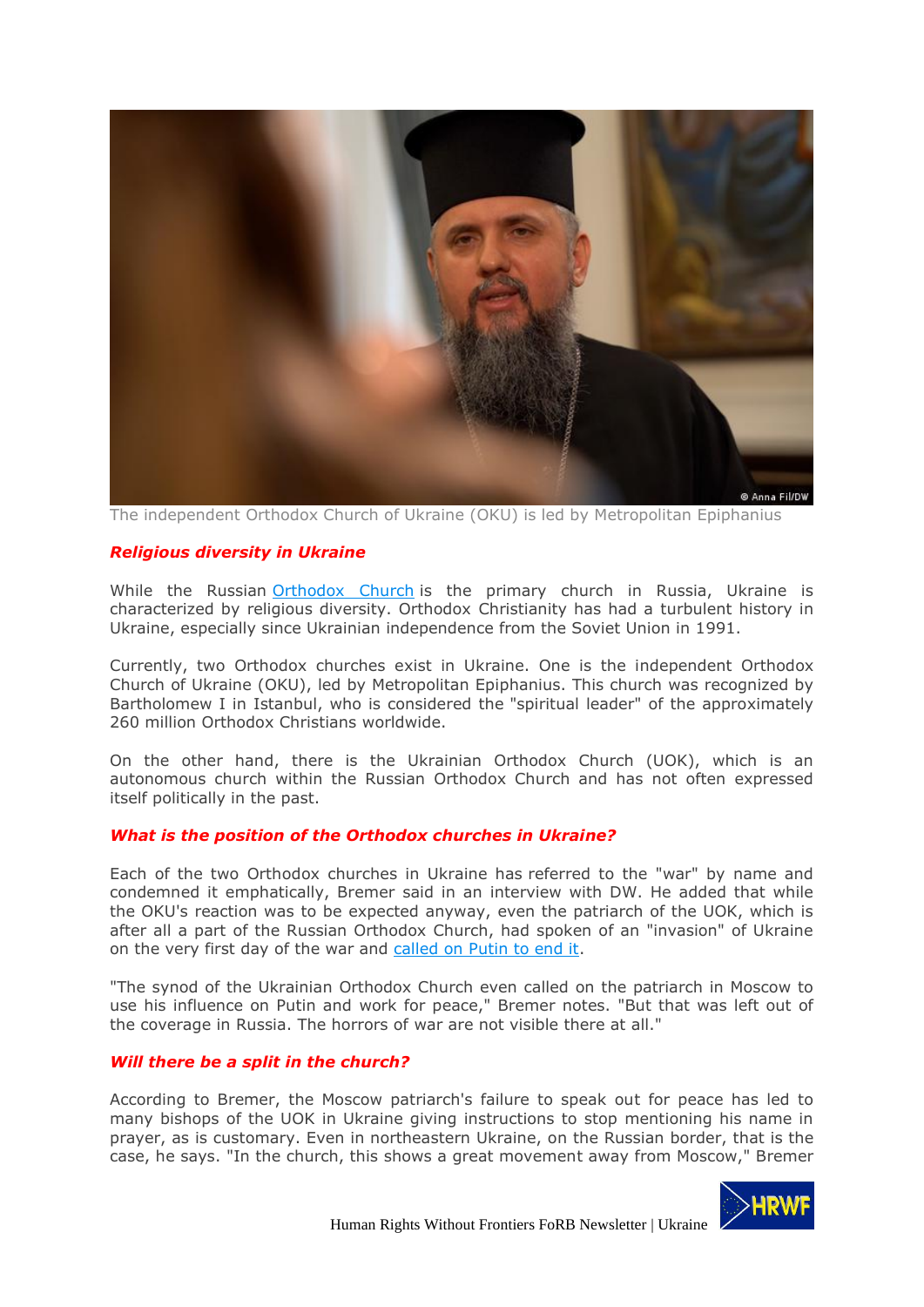analyzes. The Moscow patriarch has lost the trust of his brethren in Ukraine — and with it many practicing believers in the country, he said. He explained that about 12,000 of 38,000 parishes of the [Russian Orthodox Church](https://www.dw.com/en/russian-meddling-in-greece-divides-traditional-orthodox-allies/a-44948712) are in Ukraine and are part of the UOK: that is, almost one-third.



*Bartholomew I is the ecumenical patriarch of the Eastern Orthodox church and its approximately 260 million followers*

## <span id="page-31-0"></span>*Resistance also stirring in Russian Orthodox Church*

In early March, Russian Orthodox clergy and priests published an open letter calling for an end to the war. Written in Russian, the letter reads: "We, the priests and deacons of the Russian Orthodox Church, appeal on our own behalf to all in whose name the fratricidal war in Ukraine will end and call for reconciliation and an immediate ceasefire."

They spoke of the "ordeal to which our brothers and sisters in Ukraine are undeservedly subjected" and referring to the future added, "We are saddened to think of the gulf that our children and grandchildren in Russia and Ukraine will have to [bridge to become](https://www.dw.com/en/germanys-russian-community-faces-harassment-and-hostility/a-61055867) [friends again,](https://www.dw.com/en/germanys-russian-community-faces-harassment-and-hostility/a-61055867) to respect and love one another." As of March 8, 2022, 286 priests and deacons have signed the letter.

"This is very courageous," Bremer says of these clerics, who make up a relatively small group out of around 36,000 priests in the Russian Orthodox Church. But they are now being subjected to reprisals and persecution by the Russian authorities and the Federal Secret Service (FSB), Bremer adds.

#### <span id="page-31-1"></span>*'Russian Orthodox' as a cultural identity*

Professing to being part of the Orthodox Church in Russia can be both a religious as well as cultural affiliation. "There are people in Russia who call themselves Orthodox, but at the same time say they don't believe in God," Bremer explains. "This is also a matter of identity."

Orthodox Christianity is historically closely linked to Russia, the theologian elaborates, and Vladimir Putin is taking advantage of that. In a speech justifying "military actions" in

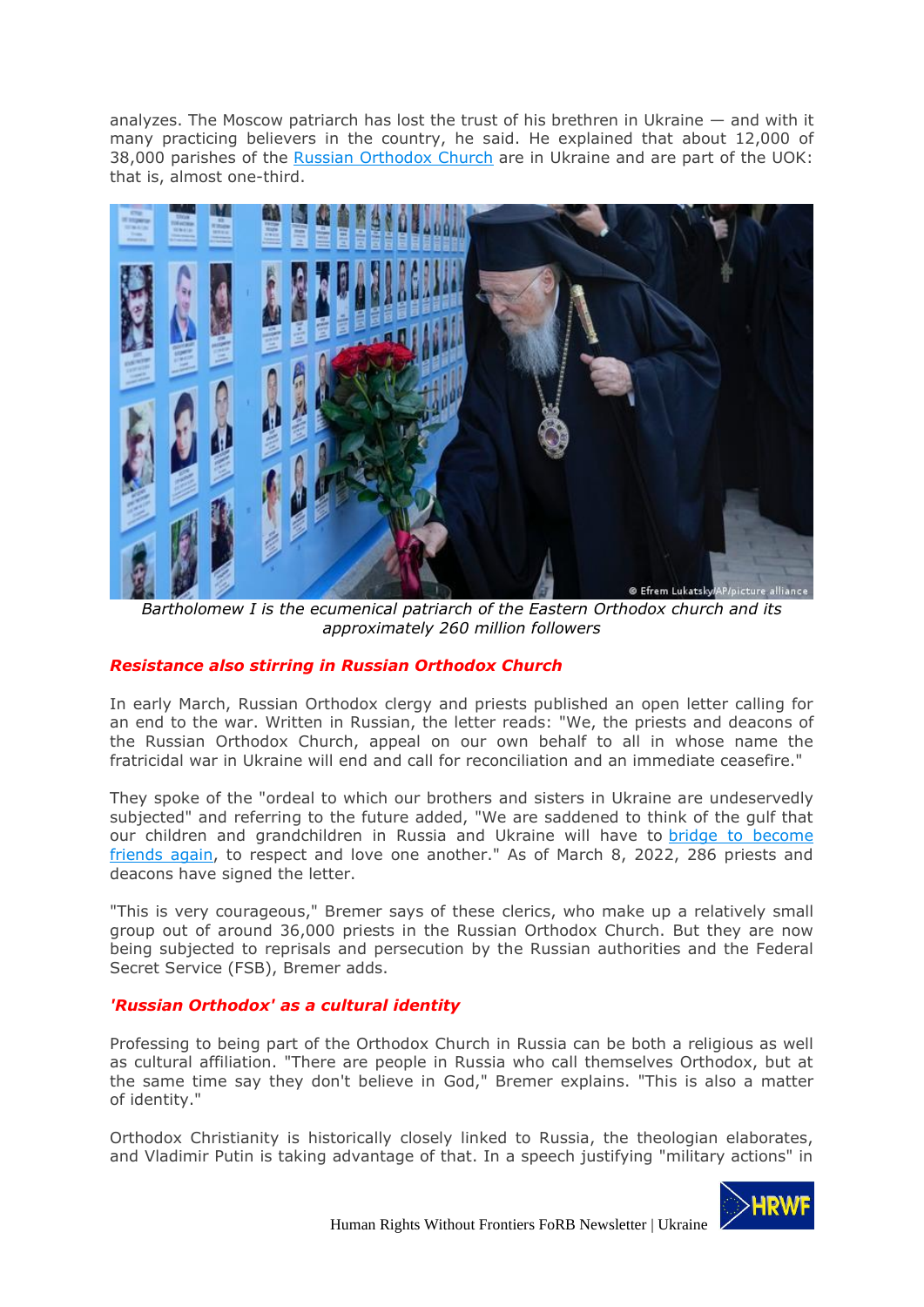Ukraine, for example, he even referred to the religious dimension when he falsely spoke of Russian Orthodox church members being persecuted in Ukraine.

Both Orthodox churches in Ukraine have rejected this narrative. What impact the war would have on the Orthodox Church, Bremer said, would depend on its further course and [who would win the war.](https://www.dw.com/en/correspondents-perspectives-dw-reports-after-airstrikes-in-lviv/a-61027532) Should Russia take Ukraine, it would mean the end of the independent Ukrainian Orthodox Churches (UOK), he predicts.

But the Russian Orthodox Church would already have lost many believers in Ukraine, and perhaps also some in Russia.

*This article was originally written in German.*

# **The Donbass forgotten in invasion of Ukraine**

<span id="page-32-0"></span>*by Vladimir Rozanskij*

AsiaNews (03.03.2022) - <https://bit.ly/34sWOIs> - **It was the point of tension between Kiev and Moscow before the Russian attack. Since the Russian annexation of Crimea in 2014, Ukraine has garnered a true sense of national unity. Ukrainian army cleansed of out-of-control militias in Donbass. The Kremlin will not easily achieve victory.**



The war is raging all over Ukraine, Russian troops are storming the big cities and heading for Kiev, to finally crush the Ukrainian capital with the entire leadership barricaded in led by President Volodymyr Zelenskyj. At this point the fate of the Donbass is of little concern, despite only a week ago being flagged as the critical point of confrontation between Russians and Ukrainians, while in reality it has always been a peripheral area

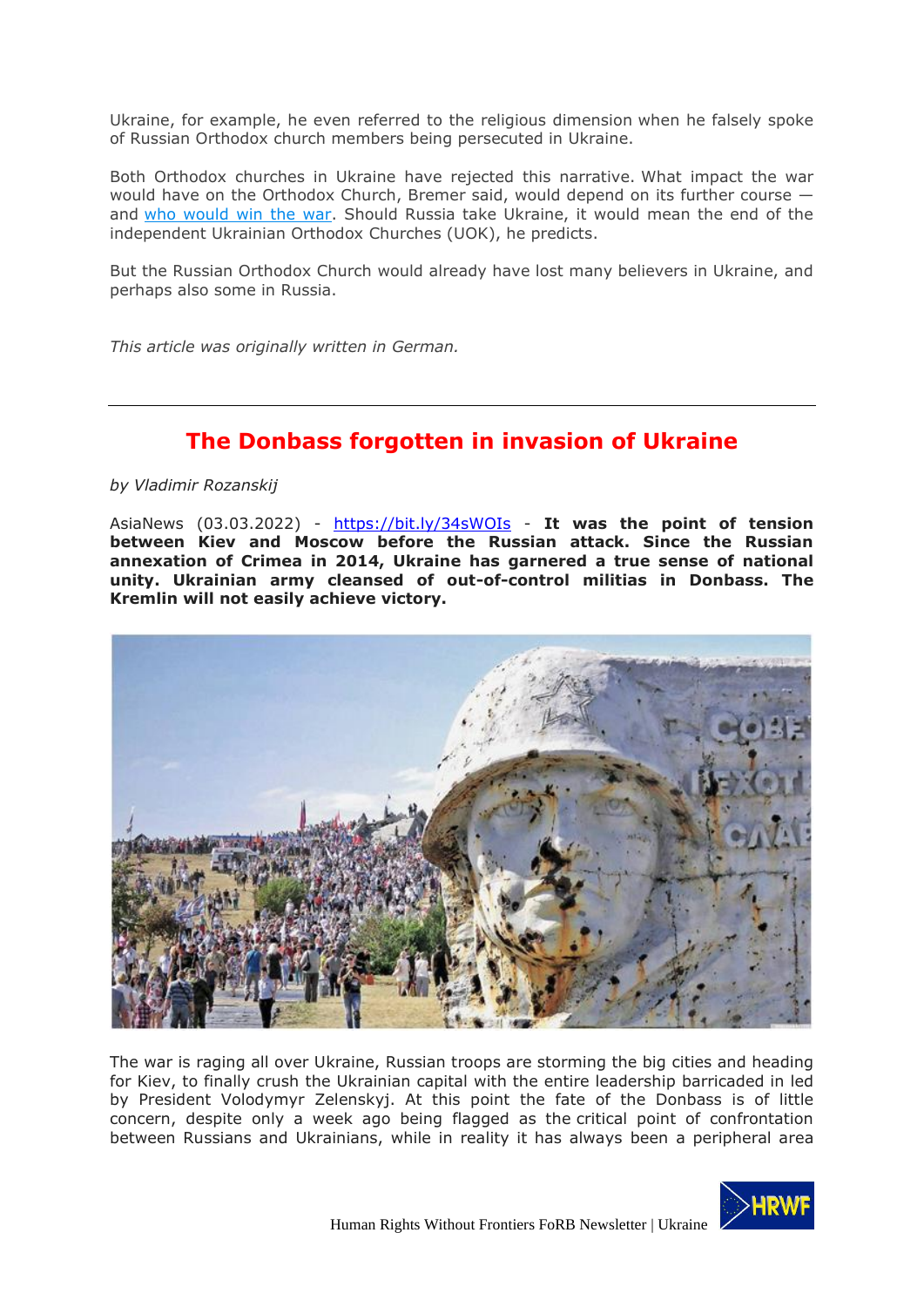used by the Russians as a pretext to justify the war and the invasion of the whole country.

The Donbass region has a certain symbolic value, because it harks back to the time of Russia's liberation from the Tatar yoke in 1380, when the prince of Moscow managed to achieve the first victory over the Asian invaders at the battle of Kulikovo, near the Don river. That is why Prince Dmitry was called "Donskoj", and the whole Don region has remained a sacred place symbolic of the courage and identity of Holy Russia rising as a nation called to save the whole world.

It is not surprising that such a mystical idea lies at the heart of the Russian offensive in the land of the decisive confrontation between East and West, from medieval times to the present day. Yet it seemed that this was a 'defensive operation' focused on the Donbass, tormented by eight years of 'hybrid war', and that Tsar Putin 'the Terrible' could be content to associate the republics of Lugansk and Donetsk with the annexed Crimea. It had already happened 14 years ago with Georgia's pro-Russian republics of Abkhazia and North Ossetia.

In Meduza, humanitarian activist Varvara Pakhomenko retraced the steps of these long years in the area of the mouth of the Don, where the Donets tributary, which gives its name to one of the two separatist republics, also flows. For eight years the hybrid war has alternated between moments of great tension and relatively quiet periods, and in February of this year everything seemed fairly stable, until Putin launched the campaign of "de-Nazification and de-Militarisation" of the region and the whole of Ukraine, as it is officially called by the Kremlin, which forbids the press from talking about "war" or "invasion".

The Russian recognition of the independence of Donetsk and Lugansk on 24 February, which coincided with the start of Moscow's offensive, has left all the inhabitants of the area rather perplexed: what borders did Putin and the Duma's proclamation refer to? For years, the two regions have been disputed between the local and Ukrainian authorities, who accuse each other of being 'occupiers'. It was clear that the uncertainty of the borders led directly to a widening of military action, even though no one, not even in the Donbass, was thinking of a total invasion.

Parkhomenko says he has worked with the Ukrainian military in recent years on behalf of various humanitarian organisations, with training in international humanitarian law and the defence of the peaceful population. "I have seen how this army has changed, it has become much more professional and motivated, and I don't think the Russians will easily come to victory," Varvara explains, "the whole Ukrainian army has rotated through the Donbass more than once."

Since 2017, the various volunteer battalions have been integrated into Ukraine's official armed forces, and a very sophisticated coordination system has been designed to prepare for the worst.

The fighters who carried out spontaneous and out-of-control actions in the Donbass in recent years have been detained and called to account in court, and it does not seem likely that the Russians will actually succeed in taking control of the territory.

In these eight years Ukraine has learned to feel like a truly united nation, something that had not been possible in eight centuries of history, or even in the 20 years following the collapse of the Soviet Union. The Donbass is a highly urbanised and advanced region; although pro-Russian sentiments prevail, it is by no means a foregone conclusion, however, that it will lie quietly in Mother Russia's embrace, as was the case with Crimea.

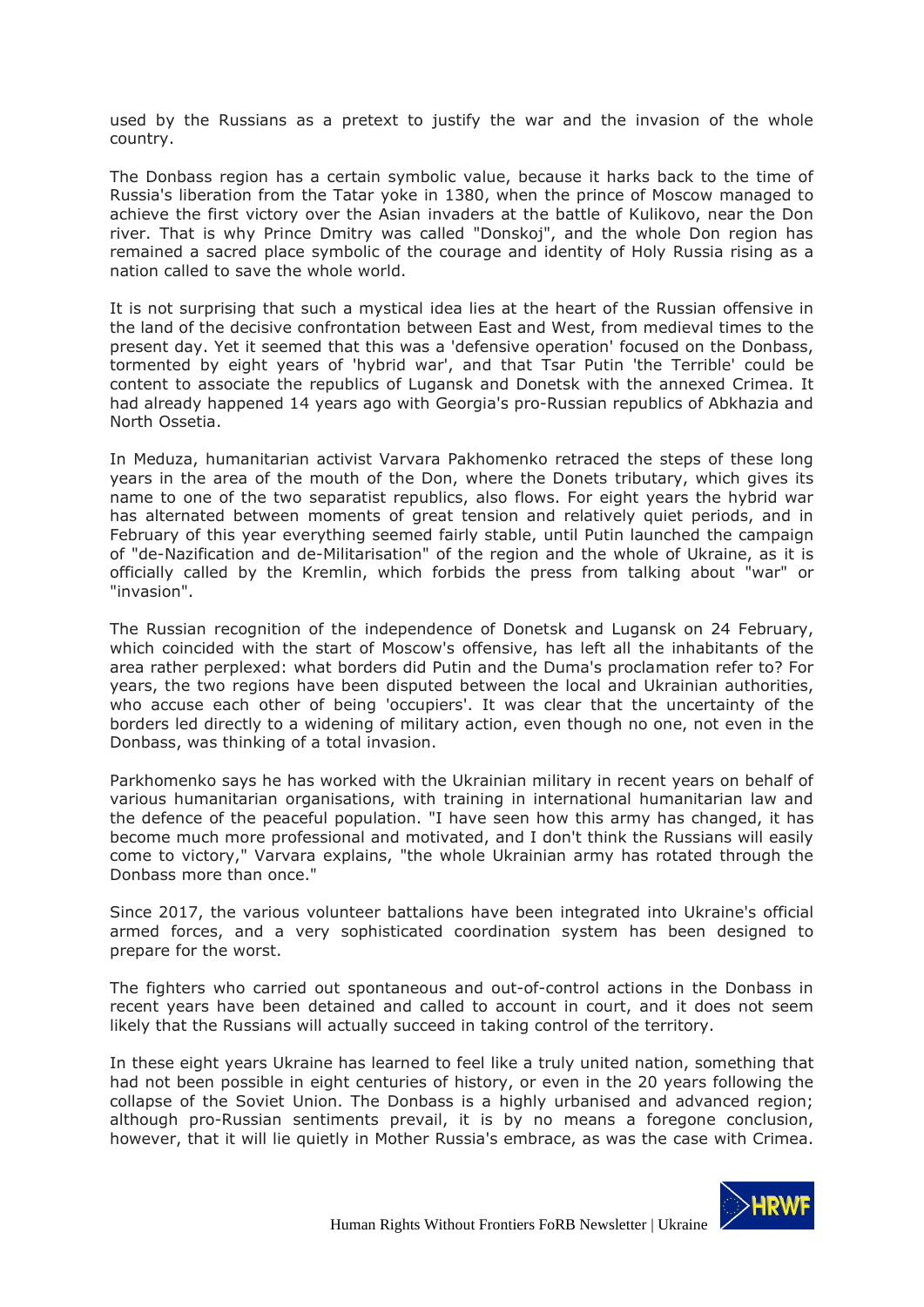<span id="page-34-0"></span>The events of the war may come to a favourable conclusion for Moscow, but the lives of the Ukrainians will not be in their hands.

# **Orthodox united against Putin**

### *Even the Orthodox Church in communion with the Patriarchate of Moscow called Ukrainians to resistance, comparing the Russian President to Cain.*

#### *By Massimo Introvigne*

Bitter Winter (02.03.2022) - <https://bit.ly/3K3ye02> - There is a religious aspect in the war in Ukraine, and some of its features are surprising and paradoxical. Others are not. In his first speech to the nation in which he announced the armed intervention, Putin evoked the link between the "Russian world" and the Orthodox Church led by the Patriarch of Moscow. He also offered as evidence of Western conspiracies in Ukraine the fact that in 2018 the Ukrainian Orthodox Church broke away from the Moscow Patriarchate and joined the other major world Orthodox jurisdiction, the Ecumenical Patriarchate of Constantinople, which is based in Istanbul, the ancient Constantinople.

Not all Ukrainian Orthodox accepted this decision. Some remained with the Patriarch of Moscow in the Ukrainian Orthodox Church of the Moscow Patriarchate. Putin stated that these Ukrainian Orthodox in communion with Moscow are being persecuted by the majority Ukrainian Orthodox Church and the government, and that one of the goals of his troops is to end the persecution.

About sixty percent of Ukrainians adhere to the Ukrainian Orthodox Church in communion with the Ecumenical Patriarch of Constantinople. A figure variously estimated at fifteen to twenty percent are part of the Church in communion with the Patriarch of Moscow. It should not be forgotten that there are also Catholics in Ukraine: over four million, a little less than ten percent of the population. They follow the Greek rite, meaning they have different traditions, canon law, and liturgical practices, but remain in full communion with the Holy See. There is also a significant minority of Catholics following the Latin rite.

To complete the map of Ukrainian Christians, there are almost ten thousand Protestant communities. There are also over nine hundred Kingdom Halls of the Jehovah's Witnesses and the Church of Jesus Christ of Latter-day Saints, popularly known as the Mormon Church, has some forty congregations and one of its temples is in Kiev.

Of some relevance to understanding the war is also the religious situation in Russia. Here in polls over 60% of the population claims to be part of the Orthodox Church of the Moscow Patriarchate. However, this figure includes many who are rarely or never active in church activities, and the Moscow Patriarchate views with concern its loss of influence among the younger generations. Invited by political authorities or the Patriarchate itself, I was a speaker in several conferences in Russia on the causes of this phenomenon. My impression is that there are causes common to most European countries, which have been hit by more or less aggressive waves of secularization, and a cause specific to Russia, where many consider the Moscow Patriarchate to look too often like a public relations agency for Putin, a sort of "ministry of religion" of the regime.

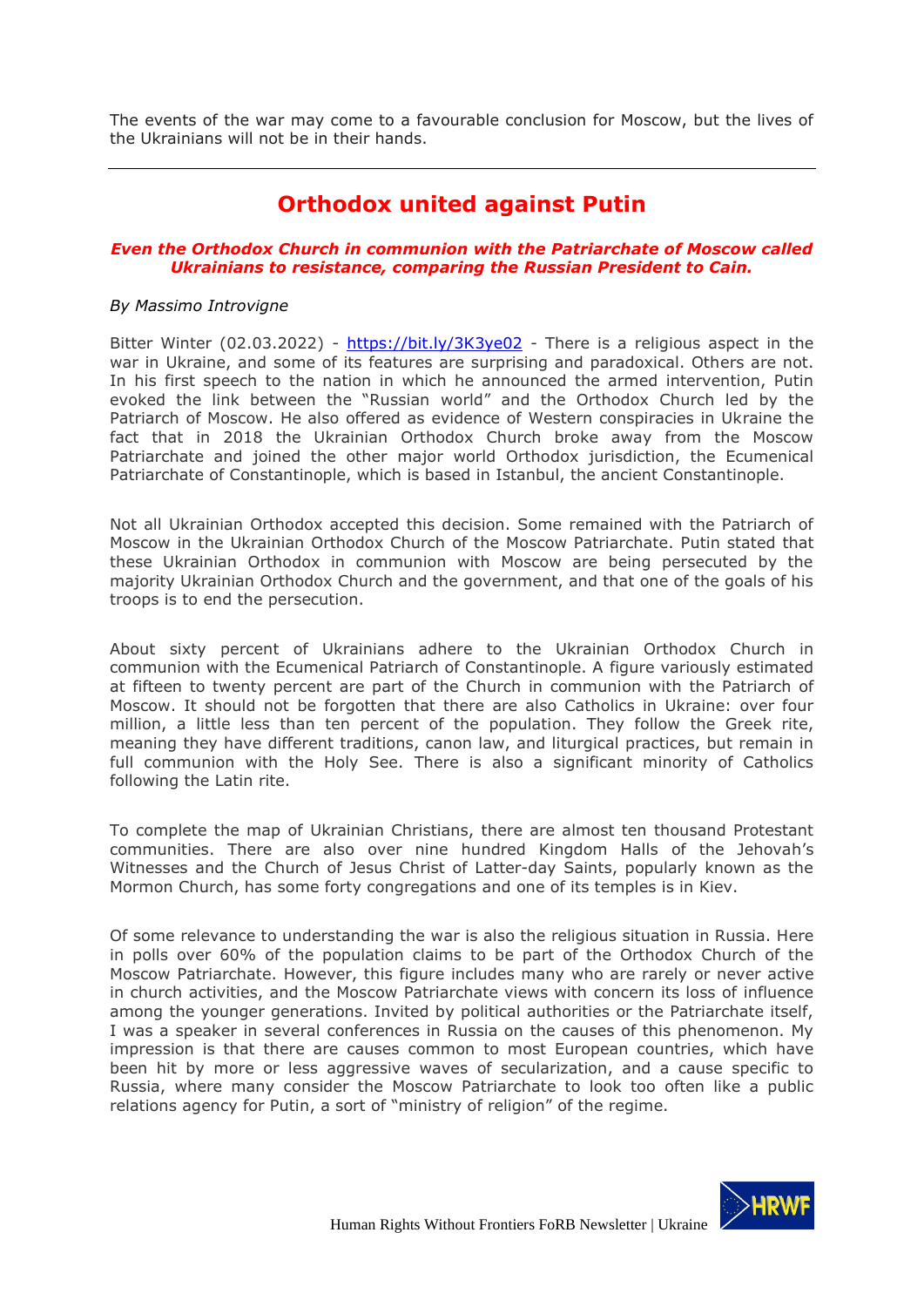Many Orthodox bishops, however, do not accept this analysis, which would require some self-criticism on their part. They attribute their problems to the aggressive competition of religions and "cults" imported from the West, whose numbers, however, are relatively small and statistically cannot explain the hemorrhage of active members that has hit the Patriarchate.

The more conservative bishops believe that this is part of a diabolical plan of the United States and the European Union to destroy the Orthodox soul of Russia. They have entered into an even closer alliance with the Putin regime, guaranteeing it unconditional support and receiving in exchange economic help in various official and unofficial forms, and restrictive laws to get rid of competition. They have led, among other things, to outlaw Jehovah's Witnesses, who are the victims of a ruthless policy of arrests and violence condemned by all international institutions.

The same Russian Orthodox bishops perceived the move of the majority of Ukrainian Orthodox devotees from the Patriarchate of Moscow to that of Constantinople, which was largely due to the political crisis between Ukraine and Russia following the invasion of Crimea, as a wound caused by the usual American and European conspiracies. In Putin's pseudo-republics of Donetsk and Luhansk, i.e. in the areas of Eastern Ukraine controlled by pro-Russian separatists, [laws explicitly recognize](https://bitterwinter.org/donetsk-and-luhansk-denying-religious-liberty/) the national character of the Orthodox Church in communion with the Patriarchate of Moscow, discriminating against the one in communion with the Patriarch of Constantinople and against other Christian and non-Christian communities. Some academic observers have called Donetsk and Luhansk "Orthodox mini-theocracies."

It is therefore not surprising that Putin, by invading Ukraine, presented himself as the champion of the Russian Orthodox Church. He also presented the conflict as a religious war, one of whose objectives is to bring back all Ukrainian Orthodox into the fold of the Moscow Patriarchate. In recent years, after all, Putin has increasingly resorted to the old Russian rhetoric of Moscow as the "Third Rome," the only Rome left standing after the fall of ancient Rome (which for Putin's ideologues is also the moral fall of contemporary Western Christianity) and of Constantinople, thus the only remaining bastion of world Christianity.

Nor is it surprising that the Patriarch of Moscow remained silent for a long time and then made statements that were presented in the West as a call to peace but in Russia and Ukraine were interpreted, perhaps correctly, as expressing an ambiguous position and avoiding any criticism of Putin's actions. It is also not surprising that some of the harshest words about this crisis have been spoken against Putin, calling the Ukrainian people to resistance, by Metropolitan Epiphanius, primate of the Ukrainian Orthodox Church in communion with Constantinople, and **Patriarch Sviatoslav Shevchuk**, head of the Greek Catholic Church, that is, of the vast majority of Ukrainian Catholics. Patriarch Shevchuk's statements contrasted with the much more cautious position of the Vatican, which is concerned with not jeopardizing its ecumenical relations with the Patriarch of Moscow, while also keeping those with the Ecumenical Patriarch of Constantinople—which looks like a difficult exercise.

But there is something surprising. Very surprising indeed. It is the fact that the Ukrainian Orthodox Church of the Moscow Patriarchate, i.e., according to Putin, the very Church that Russian troops went to defend in Ukraine against the "persecution" of the majority Orthodox Church and the government, not only did not support the invasion but took a very tough stance against it. Metropolitan Onuphrius (Onufriy) of Kiev, primate of the Moscow-connected Church, [said it is time for Ukrainians to put aside religious](https://www.oikoumene.org/news/in-ukraine-such-a-war-has-no-excuse-neither-from-god-nor-from-people)

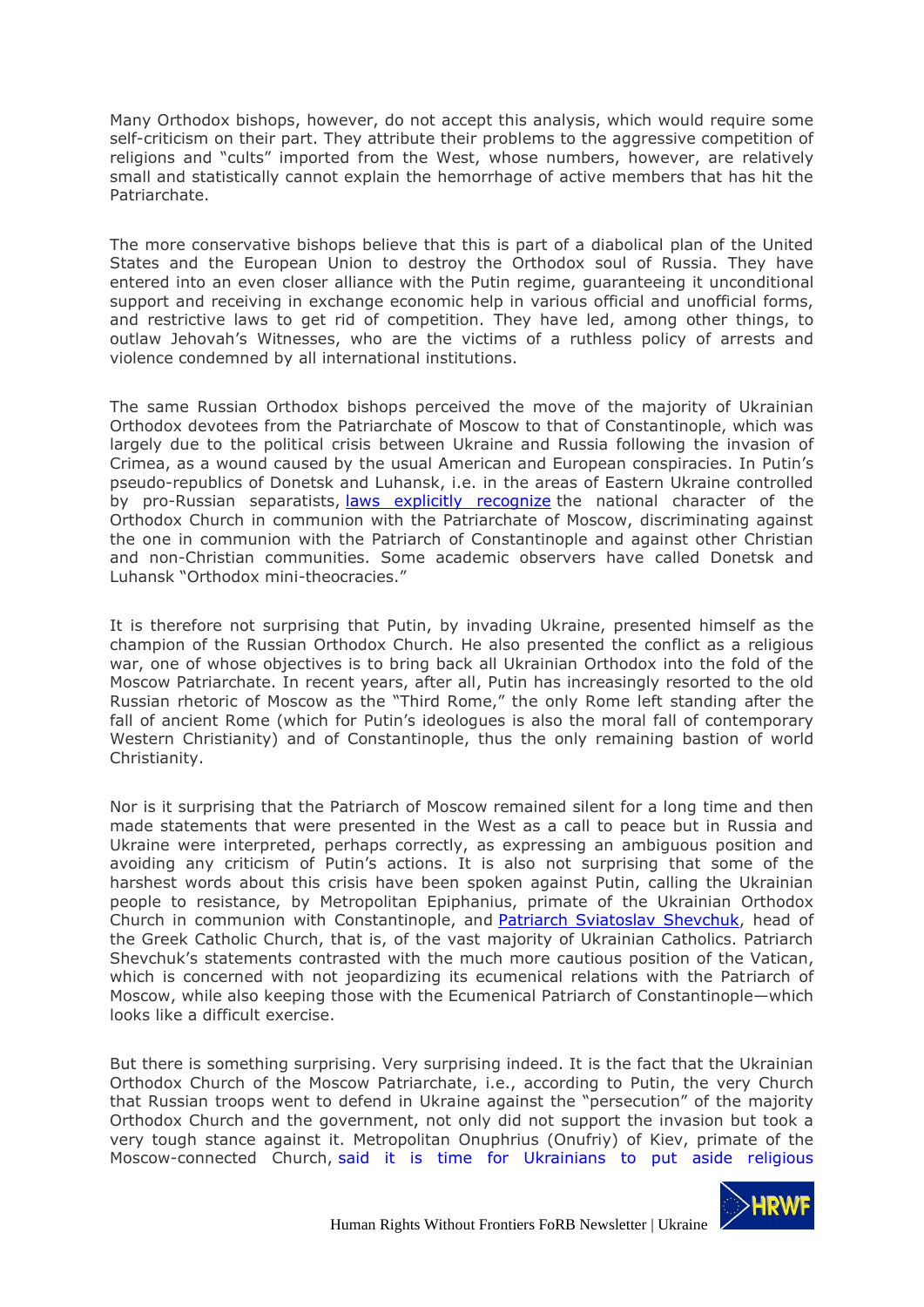[differences](https://www.oikoumene.org/news/in-ukraine-such-a-war-has-no-excuse-neither-from-god-nor-from-people) and unite to resist the invader. Onuphrius said that Putin is repeating "the sin of Cain," who killed his brother Abel, that the invasion "has no excuses," and that the Orthodox in communion with the Moscow Patriarchate must also offer their "special love and support to our soldiers who stand guard and protect and defend our land and our people. May God bless and guard them!" Note that this is a church including a majority of Russian-speaking Ukrainians, giving the lie to the theory that Russian-speaking Ukrainians support the invasion.

Apart from a few local Orthodox figures sold out or terrorized by the bloodthirsty hierarchs of the pseudo-republics of Donetsk and Luhansk, there is no Christian church or authority in Ukraine today that supports Putin. If the aggression aimed at further dividing the Christians of Ukraine into anti-Russians and pro-Russians, it has on the contrary united them in the execration of the Kremlin's "Cain".

*Photo* : *He compared Putin to Cain: Metropolitan Onuphrius (Onufriy) of Kiev, head of the Ukrainian Orthodox Church of the Moscow Patriarchate. [Credits.](https://commons.wikimedia.org/wiki/File:Onufriy_(Berezovsky)_(cropped).jpg)*

# <span id="page-36-0"></span>**Priests of the Russian Orthodox Church call for reconciliation and ending the war**

RFE/RL (01.03.2022) - https://bit.ly/36Vg0Q5 - "Representatives of the clergy of the Russian Orthodox Church called for an end to the war in Ukraine by addressing "everyone on whom it depends." In an open appeal, priests and deacons [write](https://docs.google.com/forms/d/1yOGuXjdFQ1A3BQaEEQr744cwDzmSQ1qePaaBi4z6q3w/viewform?edit_requested=true) that the "brotherly war" will lead to the abyss of relations between Russians and Ukrainians, and declare their grief for the test to which "our brothers and sisters in Ukraine have been undeservedly subjected."

The appeal is distributed online on March 1. At the time of publication, it was signed by more than 130 people. It emphasizes that signatories apply "on their own behalf", that is, not on behalf of the church - this prohibits canon law for priests. In the text, the authors write that they want "the return of all soldiers - both Russian and Ukrainian - to their homes." "We respect God-given human freedom and believe that the people of Ukraine should make their choice on their own, not at the gunpoint, without pressure from the West or the East," the appeal reads.

The text appeared against the background of growing intra-church criticism of the Primate of the Russian Orthodox Church, Patriarch Kirill (Gundyaev). He is accused of not expressing a sufficiently clear anti-war position after the outbreak of the war in Ukraine. At the time of publication of the news, there was not a single mention of the war on the main page of the Moscow Patriarchate website.

Against this background, a statement by priests [appeared](http://portal-pravoslavie.sumy.ua/novini-eparhii/sumska-eparhiya-upc-pripinyae-molitovne-pominannya-moskovskogo-patriarha.html) on the website of the Sumy diocese, located in the heart of the historical ROC, that they stop commemorating the patriarch during church services. In church language, this actually means that priests do not recognize it as part of the church. "We are forced to admit with particular sorrow that in these terrible days His Holiness Patriarch Kirill of Moscow and All Russia did not condemn the aggressive actions of the Russian authorities," their address reads.

They stressed that they continue to consider themselves part of the Russian Orthodox Church of the Moscow Patriarchate, which is part of the Russian Orthodox Church,

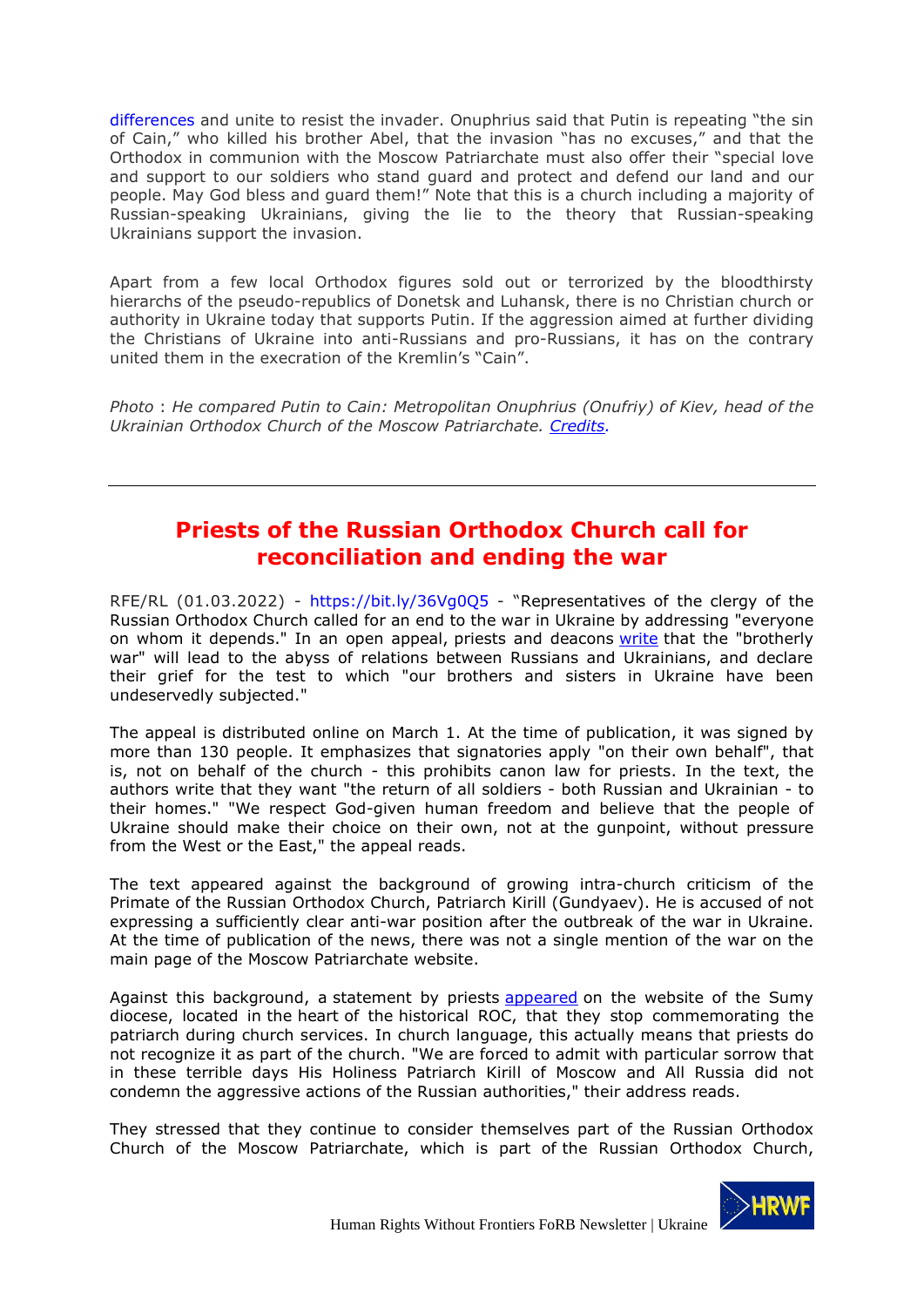and [expressed support for](https://www.svoboda.org/a/predstoyatelj-upts-mp-prosim-putina-prekratitj-bratoubiystvennuyu-voynu/31720820.html) its Primate, Metropolitan Onufry (Berezovsky), who condemned the aggression.

Stop the war."

### **List of signatories [here](https://docs.google.com/forms/d/1yOGuXjdFQ1A3BQaEEQr744cwDzmSQ1qePaaBi4z6q3w/viewform?edit_requested=true) (Automatic update)**

194 as of 1 March 2022

Priests and deacons of the Russian Orthodox Church who wish to sign the letter can write to [russianpriestsforpeace@gmail.com](mailto:russianpriestsforpeace@gmail.com)

## <span id="page-37-0"></span>**Ukrainian and Russian Orthodox priests against the war**

*In many Ukrainian churches of the Moscow Patriarchate, the name of Patriarch Kirill was not mentioned during Sunday liturgies. The Moscow Orthodox hierarchy allegedly did not approve of the invasion. From the conflict a possible push for the reunion of all the Churches of Ukraine.*

*by Vladimir Rozanskij*

AsiaNews (28.02.2022) - <https://bit.ly/36ZP0Pz> - The Russian war against Ukraine is putting a severe strain on the Orthodox Christian faith, to which both peoples in the conflict belong. In many Ukrainian Orthodox Churches belonging to the patriarchate of Moscow, the name of Patriarch Kirill was not recalled during Sunday liturgies, causing many faithful to turn away from the Russian Church.

**The Metropolitan of the autocephalous Church Epifanyj (Dumenko)** appealed to Kirill to intercede with President Putin to stop the war. The Patriarch of Moscow, in turn, issued an appeal for "the Lord to protect Russian land", specifying that he was referring to "Kievan Rus', from which Russia, Ukraine and Belarus originated".

**The website Meduza.ru** has gathered the testimony of several priests divided on the military operations, but united in their ecclesial belonging. Proto-priest Nikolai Bandurin is parish priest in the church in the village of Andreevo-Melentevo in the Rostov region, bordering the Donbass, 30 kilometres from the most disputed border. In his opinion, "it was time for some order in Ukraine, President Putin is right... God is with us, and He loves everyone, we must pray and hope that everything will go well".

**Protoierej Aleksej Uminskij**, on the other hand, is the parish priest of the Holy Trinity Church in Moscow's Khokhly ("Ukrainians'") district, and says he cannot support his country's military actions. "I pray for peace, I pray that all this ends as soon as possible, and that as few people as possible suffer from it".

**Fr. Aleksej** quotes the words of Moscow Patriarch Kirill (Gundjaev) and the Russian Metropolitan of Kiev Onufryj (Berezovskij), who called the Russian invasion a "fratricidal war... our hierarchy has not approved this military action at all, it is a tragedy without justification or explanation". Uminsky notes with regret that 'there is a strong division among the people with respect to the war, it is a war among us, even among those who come to church and take communion at the one chalice'.

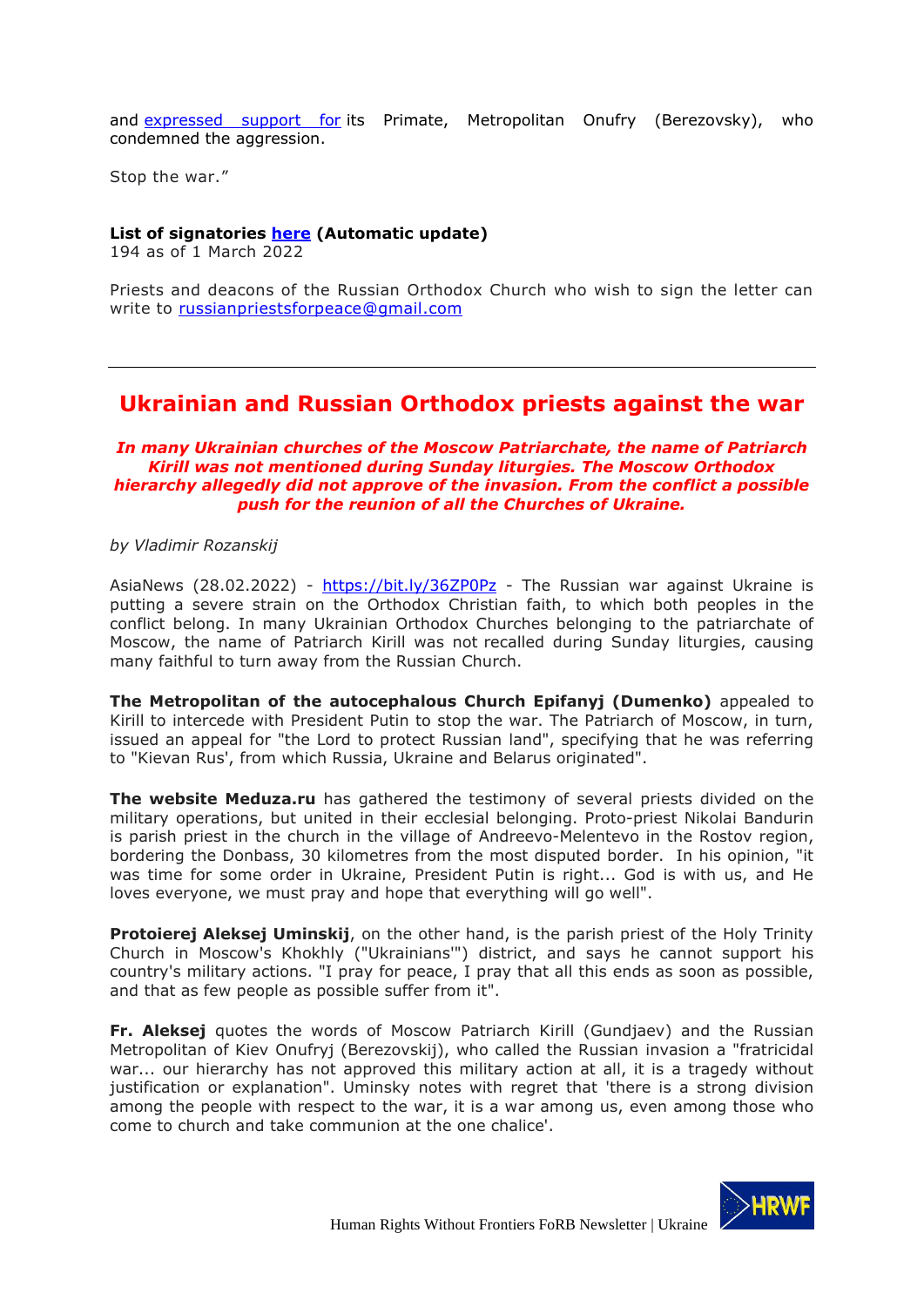The Orthodox Church in Russia is very disoriented, while in Ukraine the people are rallying around their pastors in the face of aggression. **Protoierej Aleksej Pelevin**, who directs the charitable sector of the eparchy of Kaluga, in southern Russia, recalls the words of the Gospel: "There is no greater love than to give one's life for one's friends".

He maintains that each Russian soldier fulfils this commandment, and the Church "has always blessed those who put themselves at the service of the defence of their homeland: we pray for all our soldiers, as the liturgical litanies also prescribe, in Ukraine as in Syria and throughout the world". Fr Aleksej tries to welcome refugees from Donbass, as Patriarch Kirill has recommended.

**Fr. Aleksandr Satomsky**, on the other hand, looks after the Church of the Epiphany in Yaroslavl, central Russia, and does not intend to expound his thoughts on the ongoing war, "because it could divide people, and division is the work of the devil, but I know that for God there are no useless people, and Jesus went up on the cross for everyone, without looking at who is right and who is wrong.... we pray that the light of reason triumphs!".

**The Metropolitan of Belgorod, Ioann (Popov),** who leads his Church in a region bordering Ukraine, says that "when there is a war, priests should only pray for peace. We do not understand what happens, and in these cases we must pray that God enlightens our minds, that love wins and peace is restored... there will never be love as long as we continue to destroy one another".

The Metropolitan recalled that the Orthodox liturgy prays for "the multiplication of love" and quoted St Nicholas of Serbia, who said that "when love decreases in people, they feel the need to restore justice, but often they no longer know what it is".

An important Russian theologian and historian is the **protoierej Georgij Mitrofanov**, according to whom "priests today must help people not to lose their faith journey, regardless of whether they are in a war or peace zone, because in these circumstances it is easy to lose the Christian meaning of life".

Even those who are engaged in war, like the soldiers, Fr. Georgij recalls, "must not forget to be Christians, trying not to shed the blood of the enemy, not to become instruments of diabolical hatred". All wars are fratricidal, because all men are brothers: "The Cossacks who returned from the war were forbidden to set foot in church for a year, because they were covered in shame".

**Archbishop Evstratij (Zorja)** represents the autocephalous Ukrainian Church, and accuses Putin of "Jesuit thinking", which in the Russian world is synonymous with hypocrisy: because there are groups of exalted nationalists in Ukraine, then the whole country must be subjected to the "superior force", but Ukrainians are good people of faith, they do not want to participate in the restoration of "the empire of evil" and "never before have they needed the Church, they seek consolation and spiritual support, even just a word of hope, to be able to believe in the victory of truth". Evstratij's hope is that in this task all the Churches of Ukraine can finally be united, driven by mercy towards the suffering people.

## **HRWF Research Notes**

[Statement of the Ukrainian Association for Jewish Studies](https://uajs.org.ua/en/news/help-ukraine-its-struggle-freedom-uajs-statement) (28.02.2022)

[Patriarch Kirill urges to](http://www.interfax-religion.com/?act=news&div=16449) pray for peace in "Russian Lands" (28.02.2022)

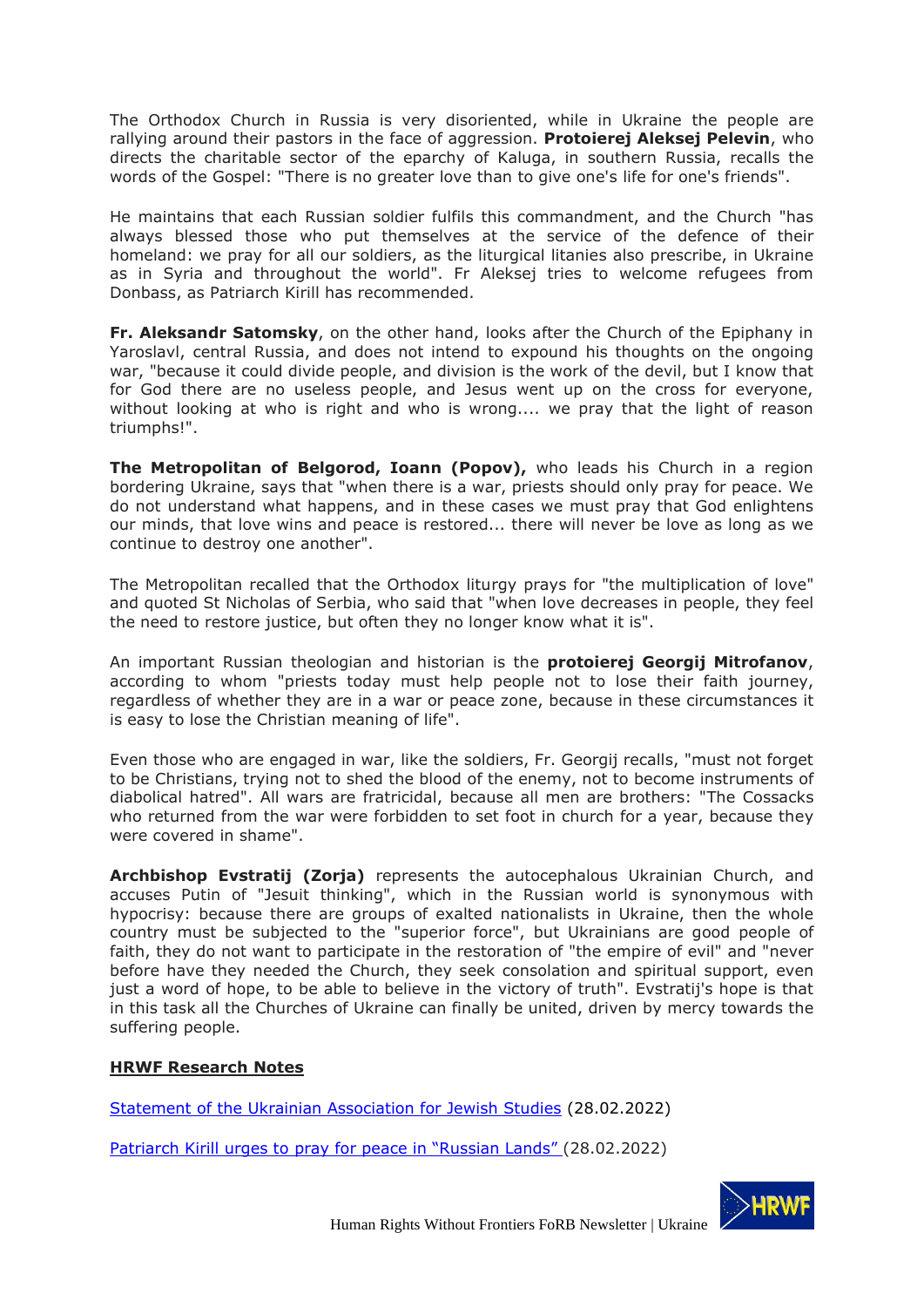[Head of Russian Orthodox Church Outside Russia](http://www.interfax-religion.com/?act=news&div=16451) calls for "doubling prayers" for peace in [Ukraine](http://www.interfax-religion.com/?act=news&div=16451) (28.02.2022)

[Pope speaks with Ukrainian President](https://www.indcatholicnews.com/news/44151) (27.02.2022)

[Does the Russian Orthodox Church want peace?](https://risu.ua/en/does-the-russian-orthodox-church-want-peace_n126437) (26.02.2022)

[Patriarch Kirill calls on conflict parties in Ukraine to avoid civilian casualties](http://www.interfax-religion.com/?act=news&div=16446) (25.02.2022)

[The Jewish community will strengthen charity during the](http://www.interfax-religion.com/?act=news&div=16445) conflict (25.02.2022)

Ukrainian Greek Catholic Church: Pu[tin 'is destroying the basic principles of peace'](https://bit.ly/3tqto6v) (24.02.2022)

Primate of the UOC MP - [Putin: "War with Ukraine is a repetition of Cain's sin"](https://www.svoboda.org/a/predstoyatelj-upts-mp-prosim-putina-prekratitj-bratoubiystvennuyu-voynu/31720820.html) (24.02.2022)

How [Putin is exploiting Orthodox rivalries in](https://bit.ly/33QXAPi) Ukraine (23.02.2022)

23 February: Patriarch [Kirill wished Putin 'peace of](https://hrwf.eu/russia-23-february-patriarch-kirill-wished-putin-peace-of-mind-on-defender-of-the-fatherland-day/) mind' on Defender of the Fatherland [Day](https://hrwf.eu/russia-23-february-patriarch-kirill-wished-putin-peace-of-mind-on-defender-of-the-fatherland-day/) (23.02.2022)

[The head of the Assembly of Muslims called Russia's recognition of the Donba](https://ria.ru/20220223/priznanie-1774487190.html)s' [independence justified](https://ria.ru/20220223/priznanie-1774487190.html) (23.02.2022)

[The head of the canonical UOC supported Ukraine's](https://ria.ru/20220222/kanonicheskaya-1774433607.html) territorial integrity (19.02.2022)

# <span id="page-39-0"></span>**How Putin is exploiting Orthodox rivalries in Ukraine**

*The Russian president says the government in Kiev is repressing the Ukrainian Orthodox Church, which is attached to the Moscow Patriarchate*

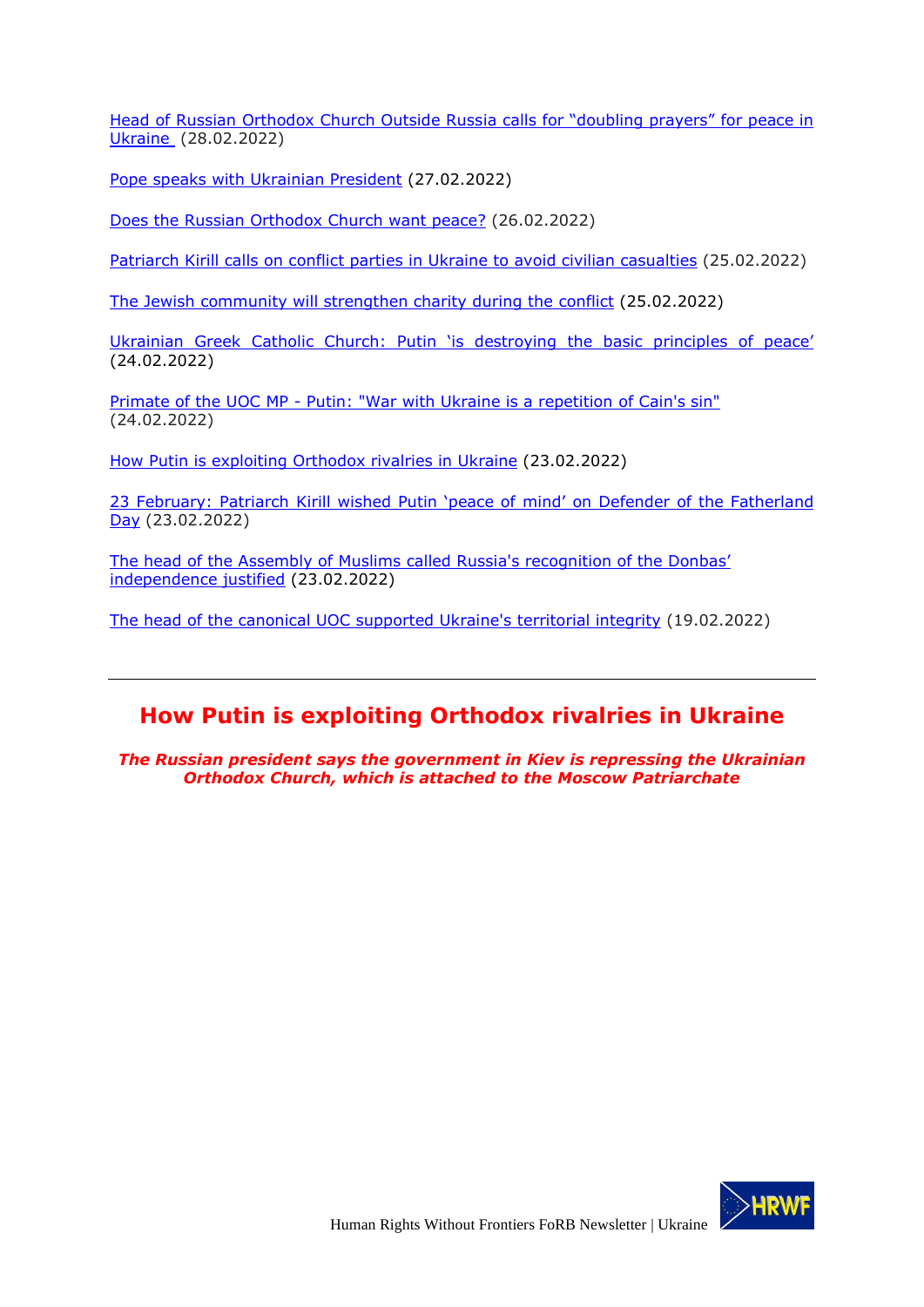

*The Moscow Patriarchate wants to impose itself as the main force of Orthodoxy. (Photo by SADAK SOUICI / LE PICTORIUM/ MAXPPP)*

By Marguerite de Lasa

La Croix International (23.02.2020) - <https://bit.ly/33QXAPi> - Russia's President Vladimir Putin has accused Ukraine's government of repressing the Ukrainian Orthodox Church, which is attached to the Patriarchate of Moscow.

Putin added the religious tensions to the two countries' already explosive political situation on Monday during a televised address in which he acknowledged the independence of the pro-Russian separatist territories in Eastern Ukraine.

"Kiev continues to prepare a crackdown against the Ukrainian Orthodox Church of the Moscow Patriarchate," he claimed.

" The Ukrainian authorities have cynically turned the tragedy of the split in the Church into an instrument of state policy," the 69-year-old strong-arm leader said.

To support his indictment of Ukraine, Putin is exploiting Orthodox tensions in Ukraine, which pit hierarchs and common believers who wish to remain tethered to the Moscow Patriarchate and those who are part of autocephalous (independent) Church attached to the Ecumenical Patriarchate of Constantinople.

## *Recognition of a church in Ukraine independent of Moscow*

The Ecumenical Patriarch Bartholomew I granted autocephaly to the Ukrainian Orthodox Church in 2019, thereby officializing its independence from the Russian Orthodox Church.

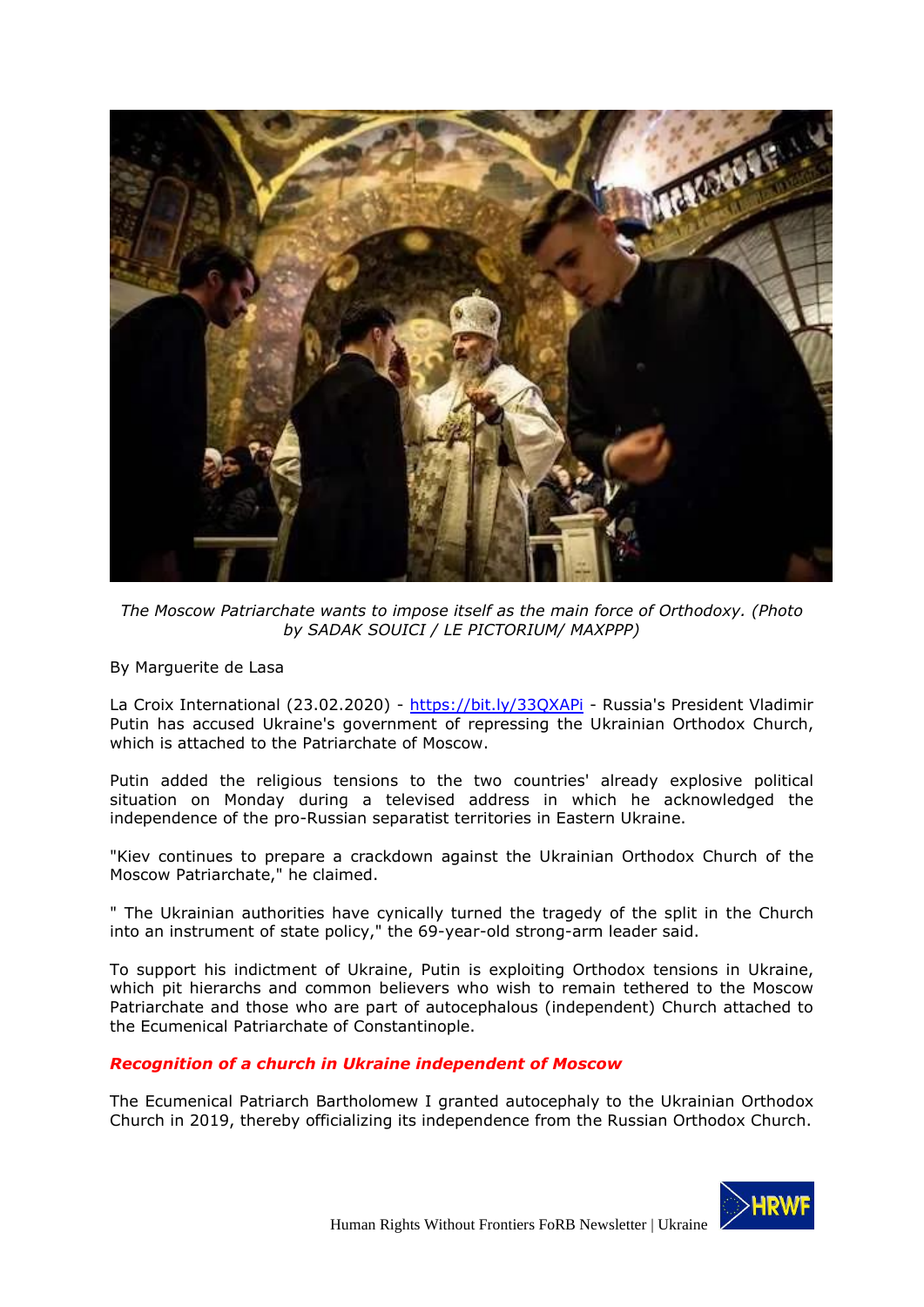Up until then the 25 million Ukrainian Orthodox believers were canonically dependent on the Moscow Patriarchate.

"Patriarch Bartholomew has thus allowed Ukrainians to be fully Orthodox and fully Ukrainian, without wondering what their link to Moscow is," said Jean-François Colosimo, an Orthodox theologian and editor.

Faced with the autocephalous Church, the Patriarchate of Moscow wants to impose itself as the main force of Orthodoxy, relying on symbolic and material reasons.

"Moscow does not intend to give up its hold on Kiev, which is the place of baptism for all the Russians," Colosimo pointed out.

The first conversions to Orthodoxy from the Slavic world took place in Kiev in the 9th century.

"Ukraine is also a large part of the resources of the Patriarchate of Moscow, in terms of geography, as well as the number of priests and faithful," the theologian said.

"It is clear that in the current situation, the Kremlin considers the Patriarchate of Moscow as a diplomatic instrument," Colosimo noted.

Jivko Panev, another Orthodox theologian and journalist, said these tensions between the two Churches are above all ecclesial in nature.

"For the Ukrainian Church of the Patriarchate of Moscow, what is important is to remain in canonicality," said Panev, who is also the founder of the information website Orthodoxy.com.

#### *Orthodox who've remained faithful to Moscow, an element of destabilization*

The Ukrainian government favors the autocephalous Church and "tends to accuse the branch that has remained faithful to Moscow of being an element of destabilization for Ukraine," Colosimo said.

A survey conducted last July by the International Institute of Sociology in Kiev found that 58% of Ukrainians who are Orthodox say they belong to the autocephalous Church, while about 25% identify with the Church attached to the Patriarchate of Moscow.

But that is not the whole story.

"It is possible that there are Ukrainian Orthodox faithful to Moscow, who at the same time feel very patriotic," claimed Colosimo.

Such is the case with Bishop Victor Kotsaba of Barychivka who is currently the administrator of the Moscow-linked Eparchy of Kiev.

"The Ukrainian Orthodox Church supports our government, our president and all the leaders who currently have a great responsibility," he said on February 16.

He added that his Russian-affiliated Church was ready, "in case of a total war, to bless the people in the defense of (their) homeland" in Ukraine.

Read more at: https://international.la-croix.com/news/religion/how-putin-is-exploitingorthodox-rivalries-in-ukraine/15685

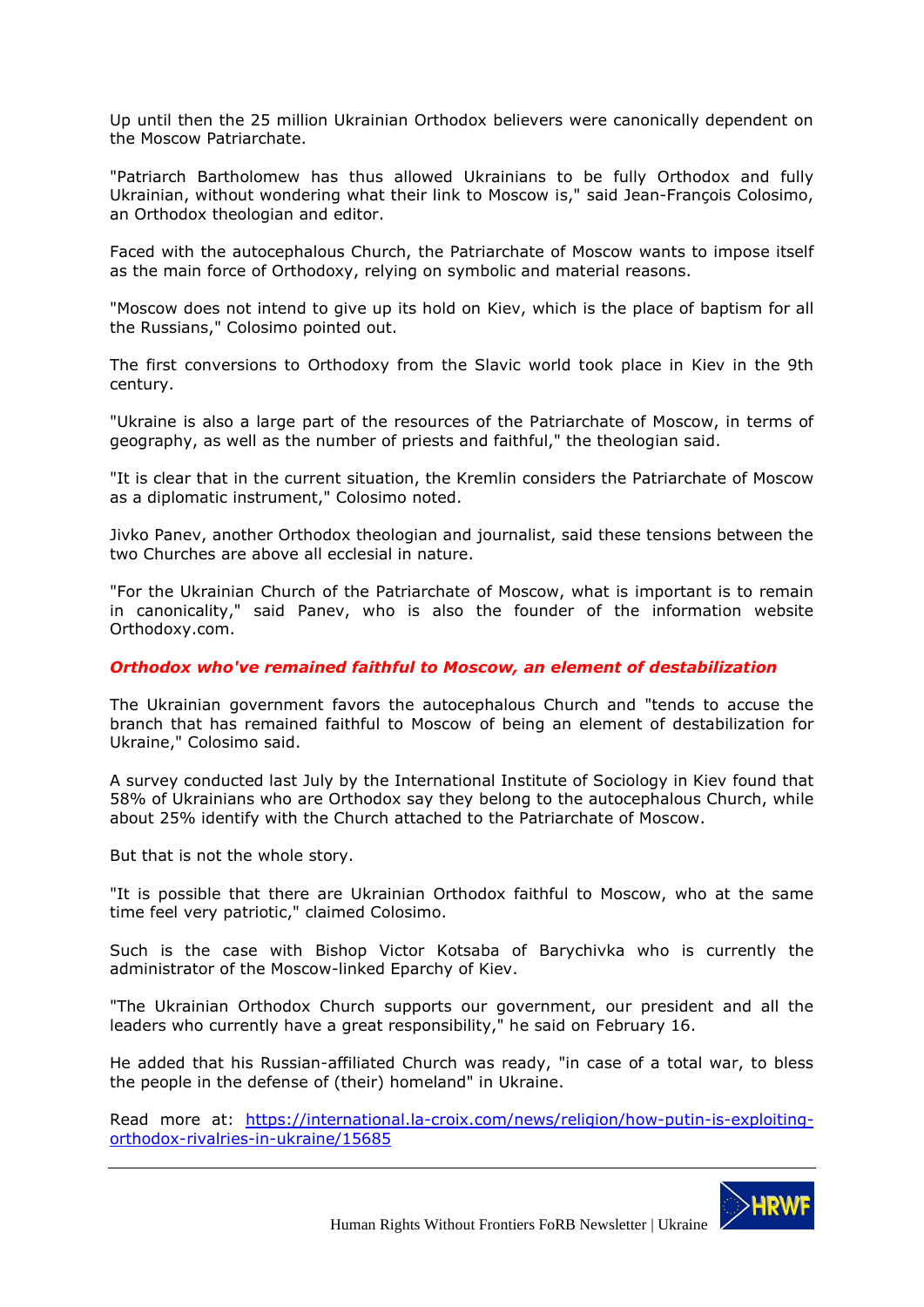# <span id="page-42-0"></span>**Ukrainian Greek Catholic Church: Putin is "destroying the basic principles of peace"**

### *Patriarch Sviatoslav Shevchuk calls the Russian actions "a new wave of armed aggression."*

### By Massimo Introvigne

Bitter Winter (24.02.2022) - https://bit.ly/3tqto6v - Yes, there are Roman Catholics in Ukraine. Quite a few of them. The Ukrainian Greek Catholic Church has some 5 million members in a country of 44 million, and may have more than eight million parishioners if one adds the Ukrainian diaspora throughout the world. It is in full communion with the Pope but follows a different rite (Byzantine). In fact, after the Latin Church, the Ukrainian Church is the second largest within the global Catholic communion. While there is a small percentage of Latin Catholics (around 400,000) in Ukraine, the Ukrainian Greek Catholic Church has traditionally been the voice of Catholicism in the country.

The message of Patriarch Sviatoslav Shevchuk, the head of the Ukrainian Greek Catholic Church, released on February 22, 2022, accordingly, is the most authorized and official comment by the Ukrainian Roman Catholic authorities on the current events. Although released before the invasion, the statement already predicts it and spells out the Catholic answer to the aggression.

The Patriarch writes that "The recognition of the self-proclaimed Luhansk and Donetsk 'People's Republics' as 'independent and sovereign' by the President of the Russian Federation seriously challenges and threatens the international community and international law. It inflicts irreparable damage to the very logic of interstate relations, which are designed to ensure peace and a just society, the rule of law, accountability, protection of human beings, their lives, and natural rights." The problem, Shevchuk says, does not concern Ukraine only. "Today, all humanity is in danger that the right of the strong will impose itself on everyone, ignoring the rule of law."

The Ukrainian Greek Catholic Church does not believe that both parties are to blame for what happened. There is a party that aggressed and one that was aggressed. "By their decision, the Patriarch writes, the authorities of the Russian Federation unilaterally withdrew from the long peace process." Instead, a "Russian armed aggression" continued. Indeed, the war started with the occupation of Crimea in 2014. "The war against our people, Shevchuk notes, in 2014 left deep wounds on the lives of many of our compatriots: thousands were killed, or left wounded and lonely."

But now, according to the Patriarch, something even worse happened. "Yesterday's step by the President of the Russian Federation destroyed the basic principles of the long process of restoring peace in Ukraine, created opportunities for a new wave of armed aggression against our state, and opened the door to a full-scale military operation against the Ukrainian people."

Christianity is a religion of peace, the Patriarch explains, and the Church always tries to "prevent war," but on the other hand Catholic moral theology allows for resistance against an unjust aggression. "Today, he writes, we consider the protection of our native land, our memory and hope, our God-given right to exist, to be a personal responsibility and a sacred duty of the citizens of Ukraine.